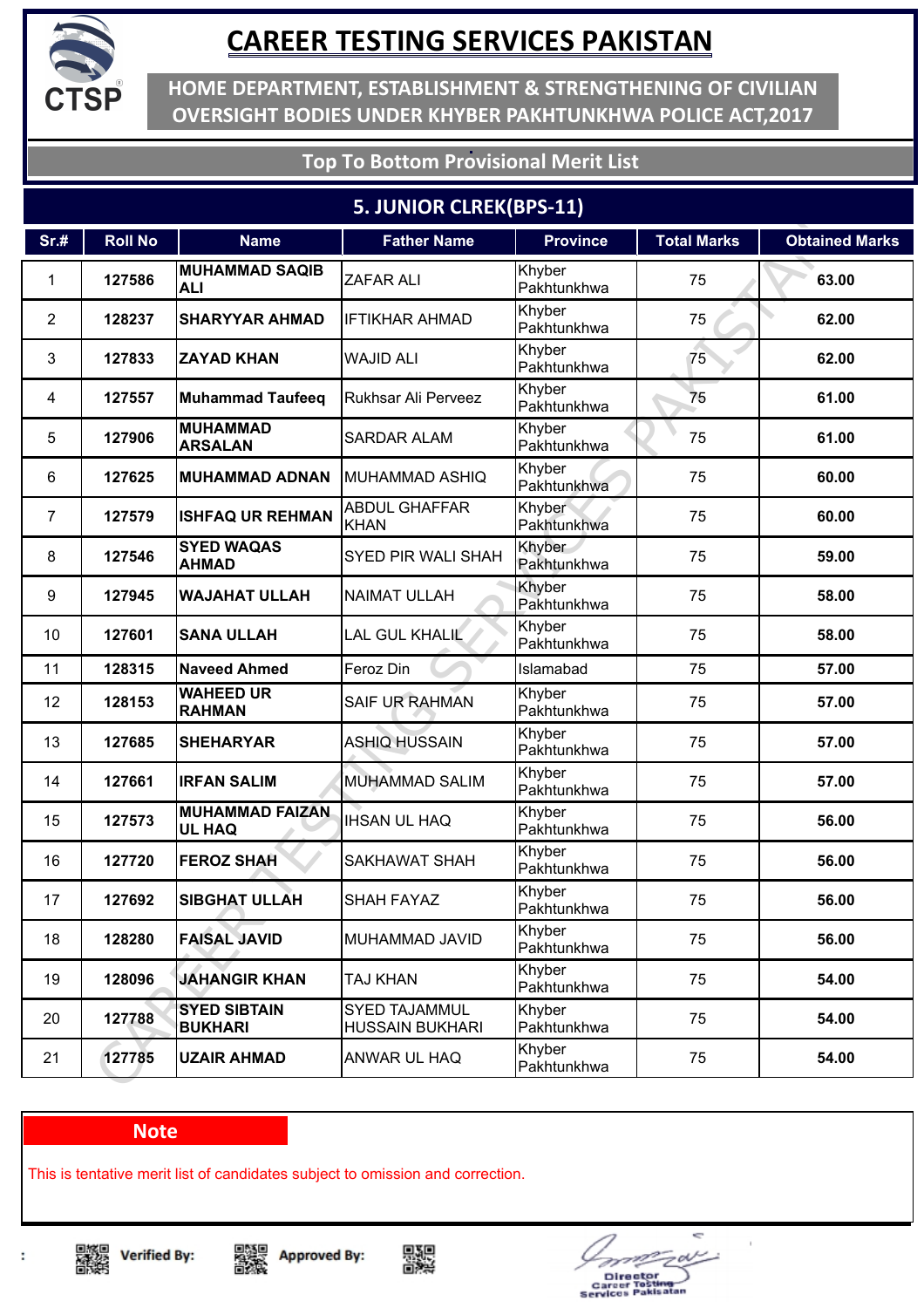

**HOME DEPARTMENT, ESTABLISHMENT & STRENGTHENING OF CIVILIAN OVERSIGHT BODIES UNDER KHYBER PAKHTUNKHWA POLICE ACT,2017**

### **Top To Bottom Provisional Merit List**

#### **5. JUNIOR CLREK(BPS-11)**

| Sr.# | <b>Roll No</b> | <b>Name</b>                           | <b>Father Name</b> | Province              | <b>Total Marks</b> | <b>Obtained Marks</b> |
|------|----------------|---------------------------------------|--------------------|-----------------------|--------------------|-----------------------|
| 22   | 127704         | <b>AIZAZ ALI</b>                      | <b>SHAD ALI</b>    | Khyber<br>Pakhtunkhwa | 75                 | 54.00                 |
| 23   | 128259         | <b>MUHAMMAD WAQAS</b>                 | MUHAMMAD TAHIR     | Khyber<br>Pakhtunkhwa | 75                 | 53.00                 |
| 24   | 128129         | <b>JUNAID AHMAD</b>                   | <b>FARID KHAN</b>  | Khyber<br>Pakhtunkhwa | 75                 | 53.00                 |
| 25   | 127570         | <b>MUHAMMAD ADNAN</b><br><b>ZAFAR</b> | MUHAMMAD ZAFAR     | Khyber<br>Pakhtunkhwa | 75                 | 53.00                 |
| 26   | 127577         | <b>MUHAMMAD ZOHAIB ABDUL RAUF</b>     |                    | Khyber<br>Pakhtunkhwa | 75                 | 53.00                 |
| 27   | 127956         | <b>SIRAJ UL HAQ</b>                   | JAFFAR HAYAT       | Khyber<br>Pakhtunkhwa | 75                 | 52.00                 |
| 28   | 127986         | <b>MIR WAHAB SHAH</b>                 | MIR ADAT SHAH      | Khyber<br>Pakhtunkhwa | 75                 | 52.00                 |
| 29   | 127619         | <b>MUNIR MIR</b>                      | <b>WAHID MIR</b>   | Khyber<br>Pakhtunkhwa | 75                 | 52.00                 |
| 30   | 127654         | <b>ANWAR AFTAB</b>                    | <b>QAMAR AFTAB</b> | Khyber<br>Pakhtunkhwa | 75                 | 52.00                 |
|      |                | CARKA                                 |                    |                       |                    |                       |

#### **Note**

This is tentative merit list of candidates subject to omission and correction.









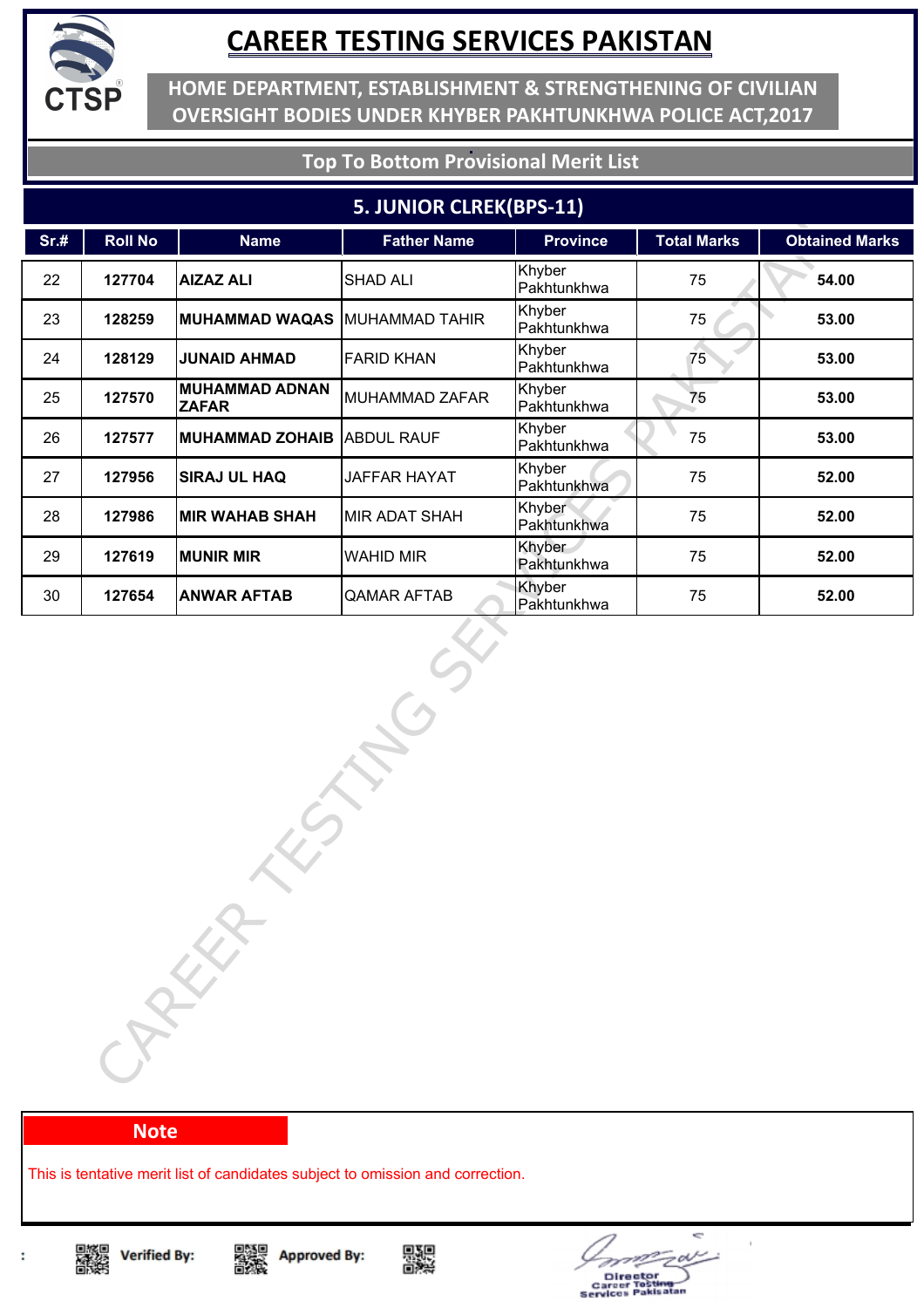

**HOME DEPARTMENT, ESTABLISHMENT & STRENGTHENING OF CIVILIAN OVERSIGHT BODIES UNDER KHYBER PAKHTUNKHWA POLICE ACT,2017**

### **Top To Bottom Provisional Merit List**

### **5. JUNIOR CLREK(BPS-11)**

| Sr.# | <b>Roll No</b> | <b>Name</b>                          | <b>Father Name</b>     | <b>Province</b>       | <b>Total Marks</b> | <b>Obtained Marks</b> |
|------|----------------|--------------------------------------|------------------------|-----------------------|--------------------|-----------------------|
| 31   | 127608         | Zia Ullah                            | Kifayat Ullah          | Khyber<br>Pakhtunkhwa | 75                 | 52.00                 |
| 32   | 128185         | <b>MUHAMMAD SAFEER ISRAEEL KHAN</b>  |                        | Khyber<br>Pakhtunkhwa | 75                 | 52.00                 |
| 33   | 128231         | <b>AYAZ ABDULLAH</b>                 | <b>TEHSEEN ULLAH</b>   | Khyber<br>Pakhtunkhwa | 75                 | 51.00                 |
| 34   | 127739         | <b>AFTAB AHMAD</b>                   | <b>HAMZA ALI</b>       | Khyber<br>Pakhtunkhwa | 75                 | 51.00                 |
| 35   | 127651         | <b>RASHID TUFAIL</b>                 | <b>ROSHMALI KHAN</b>   | Khyber<br>Pakhtunkhwa | 75                 | 51.00                 |
| 36   | 127604         | <b>NOWROOZ KHAN</b>                  | <b>WALI</b>            | Khyber<br>Pakhtunkhwa | 75                 | 51.00                 |
| 37   | 127888         | <b>SAJJAD ALI</b>                    | <b>SHAUKAT ALI</b>     | Khyber<br>Pakhtunkhwa | 75                 | 51.00                 |
| 38   | 127842         | <b>SULAIMAN KHAN</b>                 | <b>NISAR KHAN</b>      | Khyber<br>Pakhtunkhwa | 75                 | 51.00                 |
| 39   | 127932         | <b>MUHAMMAD NAWAZ</b>                | MUHAMMAD YOUSAF        | Khyber<br>Pakhtunkhwa | 75                 | 51.00                 |
| 40   | 128054         | <b>JUNAID JAMSHED</b>                | <b>JAMSHED KHAN</b>    | Khyber<br>Pakhtunkhwa | 75                 | 50.00                 |
| 41   | 128050         | <b>MEHRAN ALI KHAN</b>               | <b>AMAAN GUL</b>       | Khyber<br>Pakhtunkhwa | 75                 | 50.00                 |
| 42   | 127858         | <b>SHAKIR AKBER</b>                  | <b>MUHAMMAD AKBER</b>  | Khyber<br>Pakhtunkhwa | 75                 | 50.00                 |
| 43   | 127863         | <b>ADIL ZIA</b>                      | <b>AHMAD ZIA</b>       | Khyber<br>Pakhtunkhwa | 75                 | 50.00                 |
| 44   | 127550         | <b>IRFAN ULLAH</b>                   | <b>AMIR REHMAN</b>     | Khyber<br>Pakhtunkhwa | 75                 | 50.00                 |
| 45   | 127549         | <b>ABID ALI</b>                      | <b>HAFIZ UR RAHMAN</b> | Khyber<br>Pakhtunkhwa | 75                 | 50.00                 |
| 46   | 127628         | <b>NAVEED KHAN</b>                   | RASOOL KHAN            | Khyber<br>Pakhtunkhwa | 75                 | 50.00                 |
| 47   | 127772         | <b>IMDAD ULLAH</b>                   | <b>SANAULLAH KHAN</b>  | Khyber<br>Pakhtunkhwa | 75                 | 50.00                 |
| 48   | 127681         | <b>ARIF SHAH</b>                     | <b>KHAN SHER</b>       | Ex Fata               | 75                 | 50.00                 |
| 49   | 128292         | <b>KHUBAIB ULLAH</b>                 | <b>MUHAMMAD RAUF</b>   | Khyber<br>Pakhtunkhwa | 75                 | 50.00                 |
| 50   | 128128         | <b>SALMAN ALI</b>                    | <b>ASHRAF ALI</b>      | Khyber<br>Pakhtunkhwa | 75                 | 49.00                 |
| 51   | 127823         | <b>MUHAMMAD ADEEL</b><br><b>KHAN</b> | <b>NOOR DAD KHAN</b>   | Khyber<br>Pakhtunkhwa | 75                 | 49.00                 |

#### **Note**

This is tentative merit list of candidates subject to omission and correction.









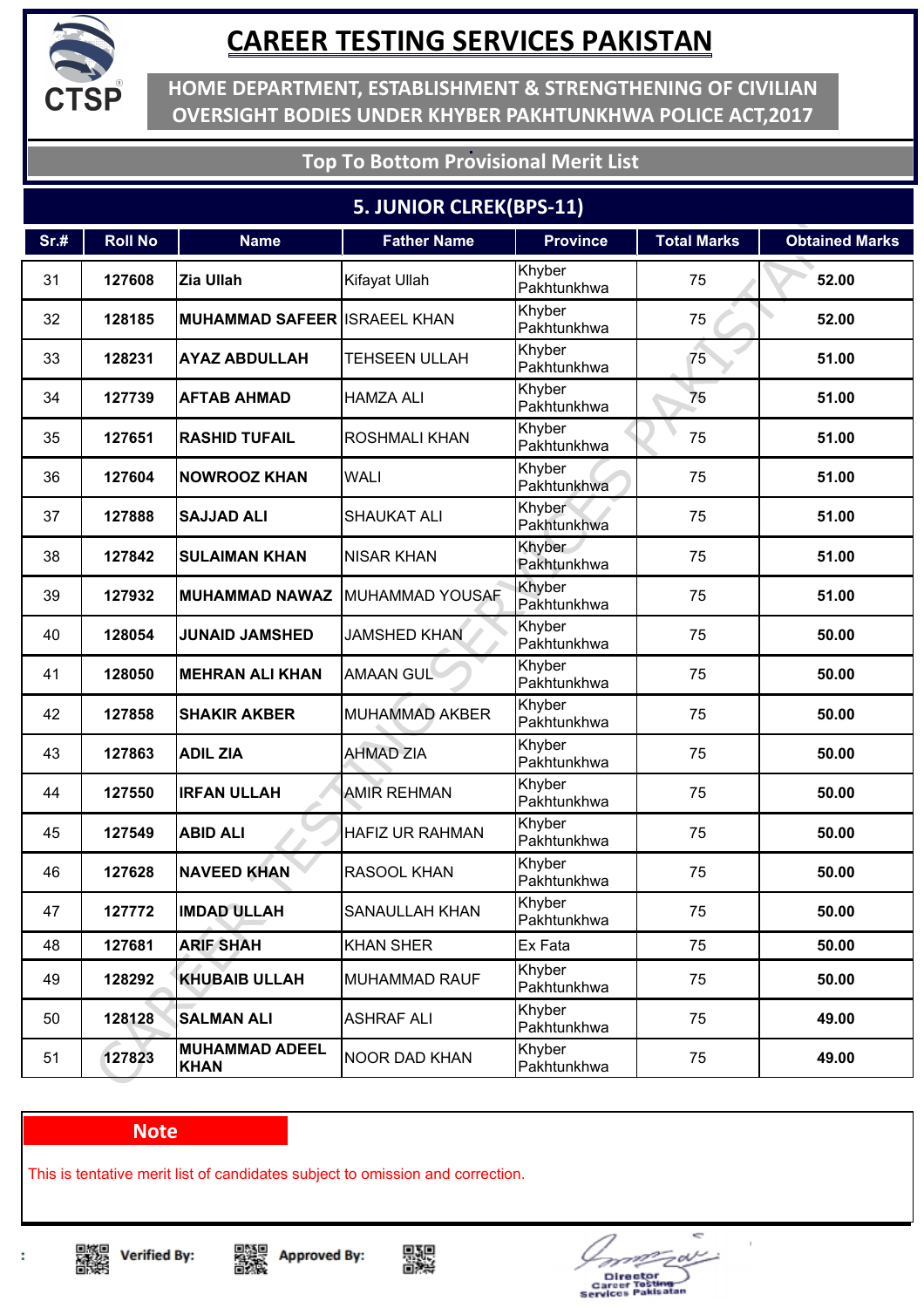

**HOME DEPARTMENT, ESTABLISHMENT & STRENGTHENING OF CIVILIAN OVERSIGHT BODIES UNDER KHYBER PAKHTUNKHWA POLICE ACT,2017**

### **Top To Bottom Provisional Merit List**

#### **5. JUNIOR CLREK(BPS-11)**

| Sr.# | <b>Roll No</b> | <b>Name</b>                                        | <b>Father Name</b>  | <b>Province</b>       | <b>Total Marks</b> | <b>Obtained Marks</b> |
|------|----------------|----------------------------------------------------|---------------------|-----------------------|--------------------|-----------------------|
| 52   | 128065         | <b>MUHAMMAD ILYAS</b>                              | <b>SALEEM KHAN</b>  | Khyber<br>Pakhtunkhwa | 75                 | 49.00                 |
| 53   | 127840         | <b>TAHIR SHAH</b>                                  | <b>MUNAWAR SHAH</b> | Khyber<br>Pakhtunkhwa | 75                 | 48.00                 |
| 54   | 127844         | <b>SHAHIN SHAH</b>                                 | MUHAMMAD YOUSAF     | Khyber<br>Pakhtunkhwa | 75                 | 48.00                 |
| 55   | 128011         | <b>SYED RASHID</b><br><b>NOMAN SHAH</b>            | <b>NOMAN SHAH</b>   | Khyber<br>Pakhtunkhwa | 75                 | 48.00                 |
| 56   | 128086         | <b>MUHAMMAD OSAMA</b>                              | <b>SAID REHMAN</b>  | Khyber<br>Pakhtunkhwa | 75                 | 48.00                 |
| 57   | 127672         | <b>MUHAMMAD AMMAR MUHAMMAD SHER</b><br><b>SHAH</b> | <b>SHAH</b>         | Khyber<br>Pakhtunkhwa | 75                 | 48.00                 |
| 58   | 127653         | RIZWAN MUHAMMAD FIDA MUHAMMAD                      |                     | Khyber<br>Pakhtunkhwa | 75                 | 48.00                 |
| 59   | 127640         | <b>JAHAN ZAIB</b>                                  | <b>SANOBAR KHAN</b> | Khyber<br>Pakhtunkhwa | 75                 | 48.00                 |
| 60   | 127551         | <b>MUHAMMAD WAQAS</b><br><b>KHAN</b>               | FAZAL MUHAMMAD      | Khyber<br>Pakhtunkhwa | 75                 | 48.00                 |
|      |                | CARKA                                              |                     |                       |                    |                       |

#### **Note**

This is tentative merit list of candidates subject to omission and correction.









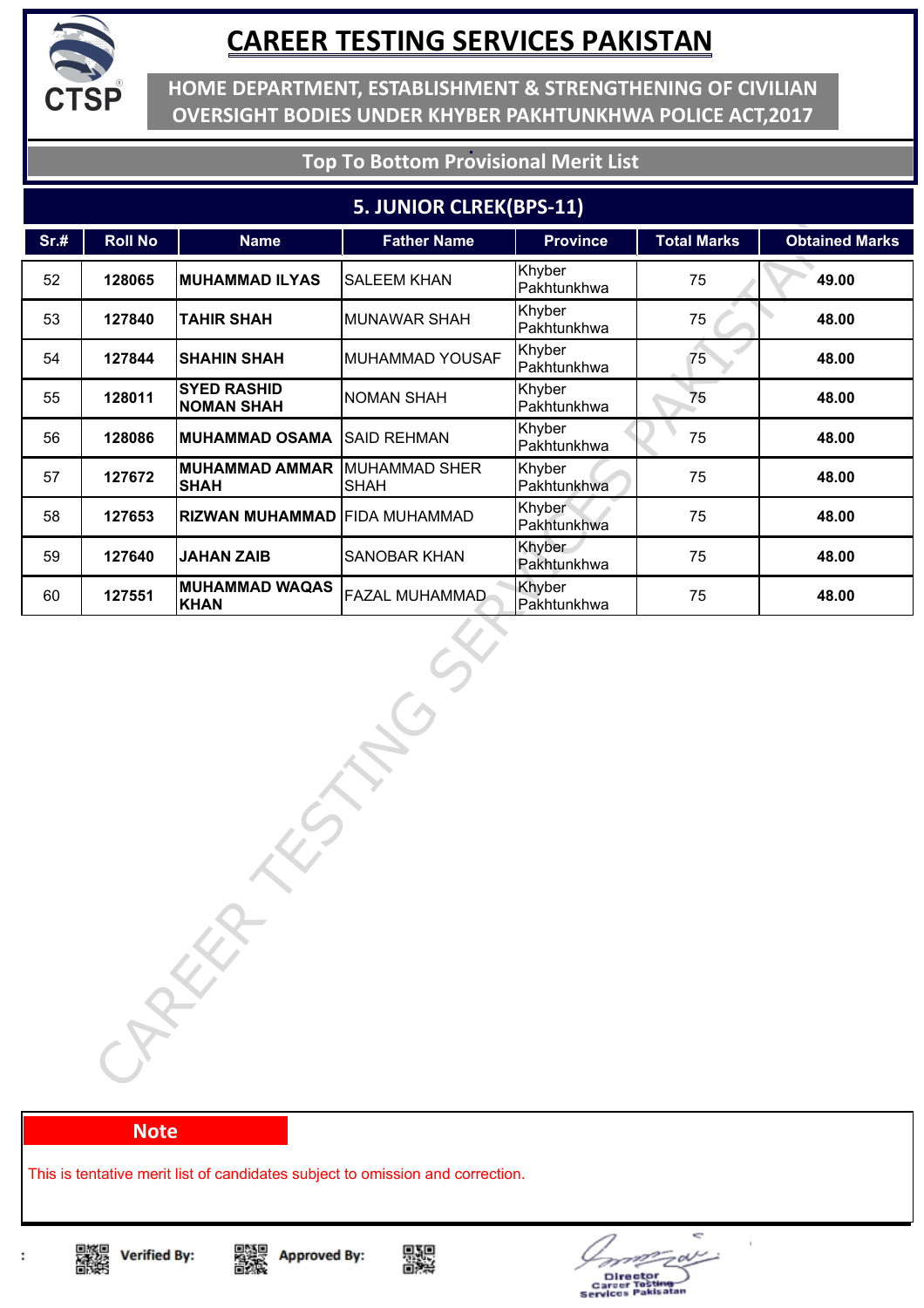

**HOME DEPARTMENT, ESTABLISHMENT & STRENGTHENING OF CIVILIAN OVERSIGHT BODIES UNDER KHYBER PAKHTUNKHWA POLICE ACT,2017**

### **Top To Bottom Provisional Merit List**

### **5. JUNIOR CLREK(BPS-11)**

| Sr.# | <b>Roll No</b> | <b>Name</b>                           | <b>Father Name</b>      | <b>Province</b>       | <b>Total Marks</b> | <b>Obtained Marks</b> |
|------|----------------|---------------------------------------|-------------------------|-----------------------|--------------------|-----------------------|
| 61   | 127693         | <b>JALIL AHMAD</b>                    | <b>SHAKEEL AHMAD</b>    | Khyber<br>Pakhtunkhwa | 75                 | 48.00                 |
| 62   | 127784         | <b>ADNAN HUSSAIN</b>                  | <b>IBNI AMIN</b>        | Khyber<br>Pakhtunkhwa | 75                 | 48.00                 |
| 63   | 127775         | <b>HAMZA MAQBOOL</b>                  | <b>MAQBOOL ELAHI</b>    | Khyber<br>Pakhtunkhwa | 75                 | 48.00                 |
| 64   | 128311         | <b>MUHAMMAD</b><br><b>SHAKEEL</b>     | <b>TAZA GUL</b>         | Khyber<br>Pakhtunkhwa | 75                 | 48.00                 |
| 65   | 128171         | <b>SUMAIR AHMAD</b>                   | <b>ZULFIQAR AHMAD</b>   | Khyber<br>Pakhtunkhwa | 75                 | 47.00                 |
| 66   | 128310         | <b>Shoaib Jan</b>                     | Mohammad ayub           | Khyber<br>Pakhtunkhwa | 75                 | 47.00                 |
| 67   | 127774         | <b>MANSOOR AHMAD</b>                  | <b>MUHAMMAD NASEEM</b>  | Khyber<br>Pakhtunkhwa | 75                 | 47.00                 |
| 68   | 127683         | <b>SAQIB ULLAH</b>                    | <b>SULTAN MUHAMMAD</b>  | Khyber<br>Pakhtunkhwa | 75                 | 47.00                 |
| 69   | 127561         | <b>HAROON KHALID</b>                  | TAJ RAIYAT KHAN         | Khyber<br>Pakhtunkhwa | 75                 | 47.00                 |
| 70   | 128104         | <b>MOHEEZ LATIF</b>                   | <b>AQIF LATIF</b>       | Khyber<br>Pakhtunkhwa | 75                 | 47.00                 |
| 71   | 128007         | <b>Fakhar Zaman</b>                   | Sher Zaman              | Khyber<br>Pakhtunkhwa | 75                 | 47.00                 |
| 72   | 127845         | <b>MUHAMMAD ABBAS</b><br><b>NAEEM</b> | <b>NAEEM KHAN</b>       | Khyber<br>Pakhtunkhwa | 75                 | 47.00                 |
| 73   | 127825         | <b>HAMAYUN RASHID</b>                 | <b>MAMOON UR RASHID</b> | Khyber<br>Pakhtunkhwa | 75                 | 47.00                 |
| 74   | 127849         | <b>SAAD JAMIL</b>                     | MUHAMMAD JAMIL          | Khyber<br>Pakhtunkhwa | 75                 | 46.00                 |
| 75   | 127846         | <b>MUHAMMAD NABI</b><br><b>ULLAH</b>  | <b>MUHAMMAD IQBAL</b>   | Khyber<br>Pakhtunkhwa | 75                 | 46.00                 |
| 76   | 128029         | <b>KALEEM ULLAH</b>                   | <b>MOSAM KHAN</b>       | Khyber<br>Pakhtunkhwa | 75                 | 46.00                 |
| 77   | 127622         | <b>INAM UL HAQ</b>                    | <b>SHAMS UL HAQ</b>     | Khyber<br>Pakhtunkhwa | 75                 | 46.00                 |
| 78   | 127572         | <b>ZEESHAN ANWAR</b>                  | KHURSHID ANWAR          | Khyber<br>Pakhtunkhwa | 75                 | 46.00                 |
| 79   | 127694         | <b>HAIDER KHAN</b><br><b>AFRIDI</b>   | <b>HIKMAT KHAN</b>      | Ex Fata               | 75                 | 46.00                 |
| 80   | 128283         | <b>BILAL AHMAD</b>                    | MUHAMMAD AMIN           | Khyber<br>Pakhtunkhwa | 75                 | 46.00                 |
| 81   | 128303         | <b>MUHAMMAD HARIS</b>                 | <b>FIDA MUHAMMAD</b>    | Khyber<br>Pakhtunkhwa | 75                 | 46.00                 |

#### **Note**

This is tentative merit list of candidates subject to omission and correction.

▓ **Verified By:** 







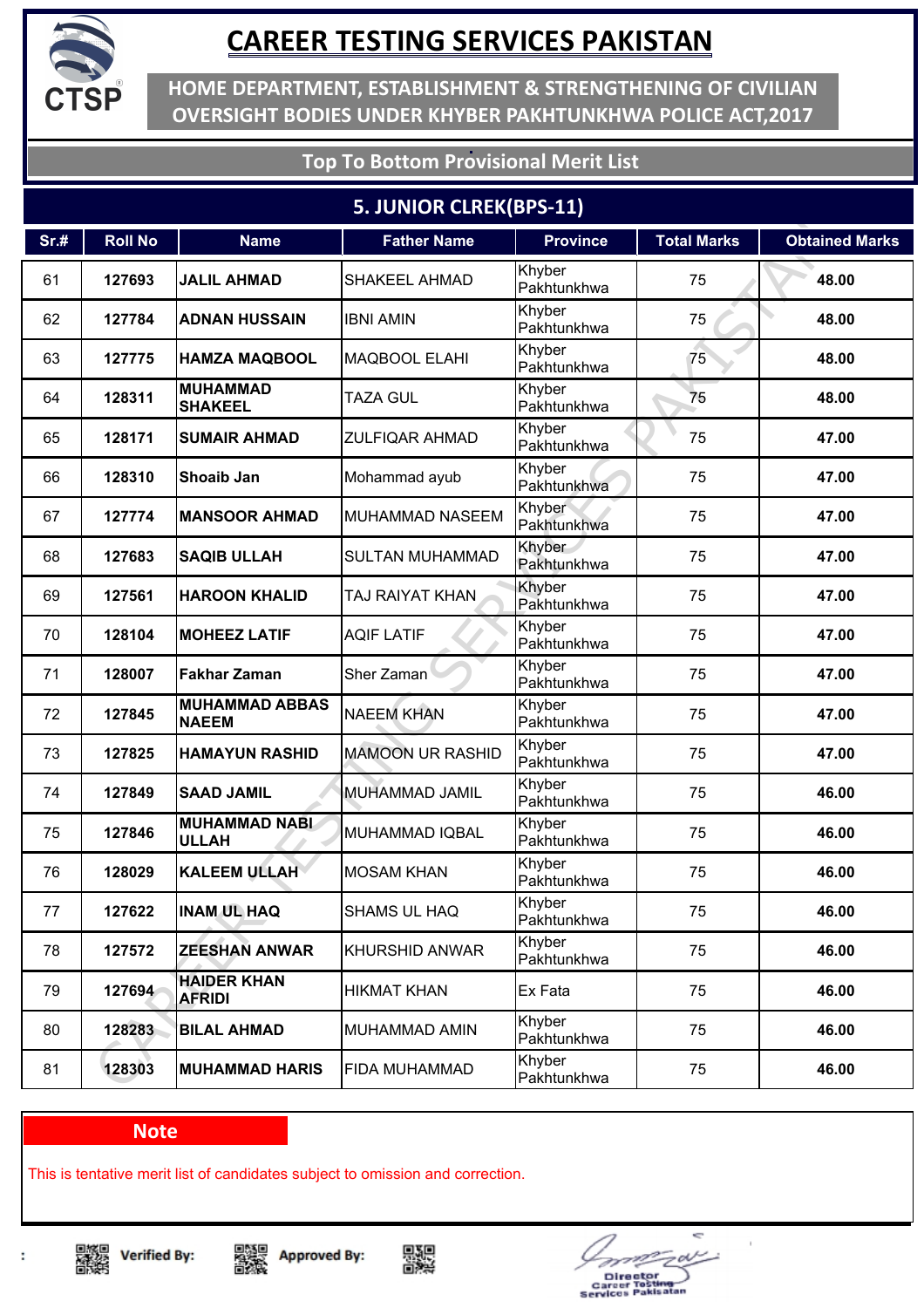

**HOME DEPARTMENT, ESTABLISHMENT & STRENGTHENING OF CIVILIAN OVERSIGHT BODIES UNDER KHYBER PAKHTUNKHWA POLICE ACT,2017**

### **Top To Bottom Provisional Merit List**

#### **5. JUNIOR CLREK(BPS-11)**

| Sr.# | <b>Roll No</b> | <b>Name</b>                               | <b>Father Name</b>            | <b>Province</b>       | <b>Total Marks</b> | <b>Obtained Marks</b> |
|------|----------------|-------------------------------------------|-------------------------------|-----------------------|--------------------|-----------------------|
| 82   | 128242         | <b>HAMID ALI KHAN</b>                     | HILAL UD DIN                  | Khyber<br>Pakhtunkhwa | 75                 | 46.00                 |
| 83   | 128115         | <b>NAZIM ULLAH</b>                        | <b>NOOR WALI</b>              | Khyber<br>Pakhtunkhwa | 75                 | 46.00                 |
| 84   | 128132         | <b>SULEMAN KHALID</b>                     | KHALID JAVED                  | Khyber<br>Pakhtunkhwa | 75                 | 46.00                 |
| 85   | 128150         | MUHAMMAD NAWAZ   HAQ NAWAZ                |                               | Khyber<br>Pakhtunkhwa | 75                 | 45.00                 |
| 86   | 128238         | <b>MUHAMMAD HARIS</b>                     | MUHAMMAD YOUNAS               | Khyber<br>Pakhtunkhwa | 75                 | 45.00                 |
| 87   | 128279         | <b>MUHAMMAD</b><br><b>MASOOD SHAH</b>     | MUHAMMAD ZAHIR<br><b>SHAH</b> | Khyber<br>Pakhtunkhwa | 75                 | 45.00                 |
| 88   | 127699         | <b>ZUBAIR AHMAD</b>                       | <b>IJAZ MUHAMMAD</b>          | Khyber<br>Pakhtunkhwa | 75                 | 45.00                 |
| 89   | 127553         | <b>NAEEM ULLAH SHAH BURHAN UD DIN</b>     |                               | Khyber<br>Pakhtunkhwa | 75                 | 45.00                 |
| 90   | 127569         | <b>MUHAMMAD FAISAL</b><br><b>KHURSHID</b> | MUHAMMAD<br><b>KHURSHID</b>   | Khyber<br>Pakhtunkhwa | 75                 | 45.00                 |
|      |                | CAREER                                    |                               |                       |                    |                       |

#### **Note**

This is tentative merit list of candidates subject to omission and correction.









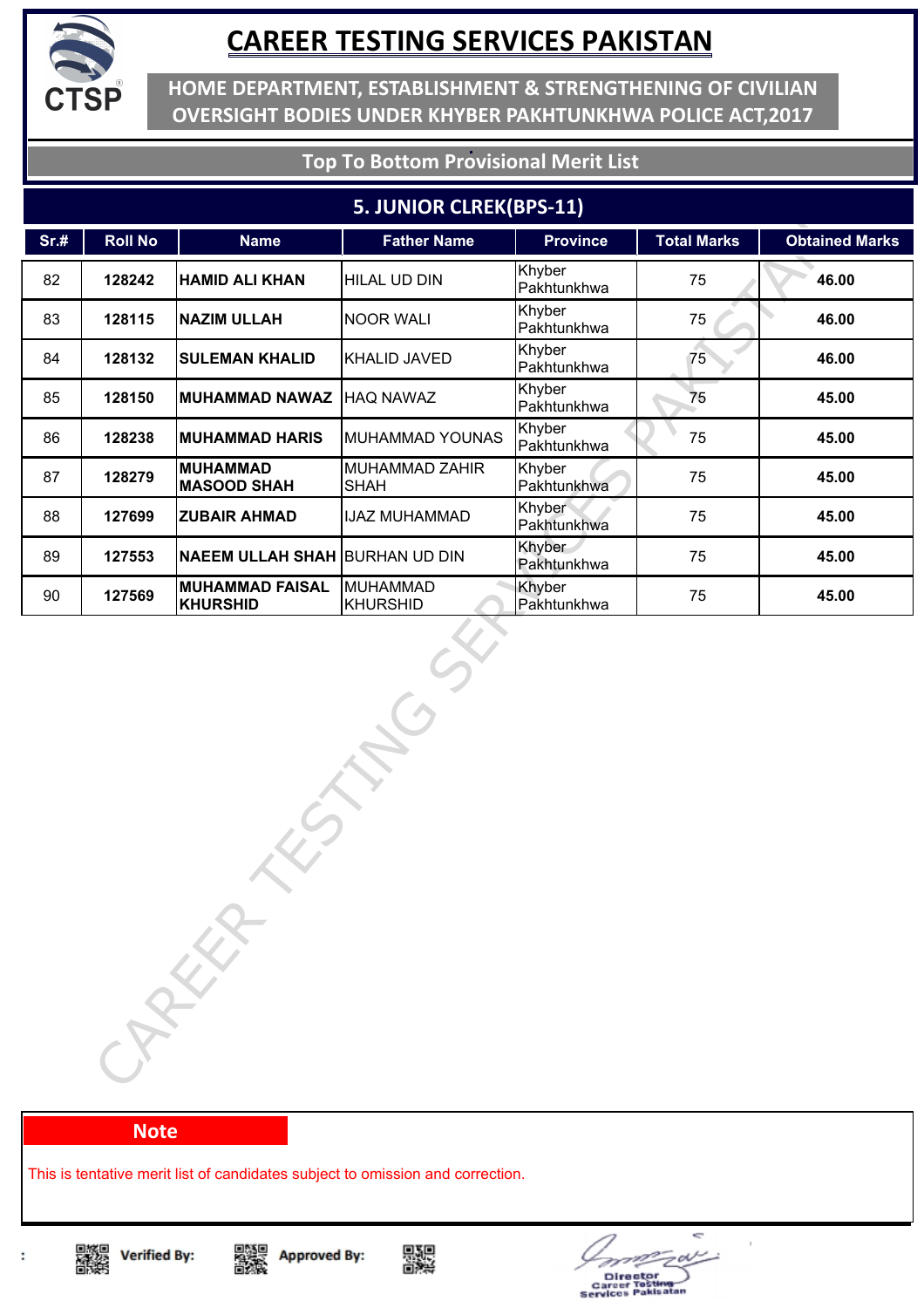

**HOME DEPARTMENT, ESTABLISHMENT & STRENGTHENING OF CIVILIAN OVERSIGHT BODIES UNDER KHYBER PAKHTUNKHWA POLICE ACT,2017**

### **Top To Bottom Provisional Merit List**

### **5. JUNIOR CLREK(BPS-11)**

| Sr.# | <b>Roll No</b> | <b>Name</b>                             | <b>Father Name</b>                     | <b>Province</b>       | <b>Total Marks</b> | <b>Obtained Marks</b> |
|------|----------------|-----------------------------------------|----------------------------------------|-----------------------|--------------------|-----------------------|
| 91   | 128068         | <b>FIDA MUHAMMAD</b><br><b>KHAN</b>     | <b>MIR MUHAMMAD</b><br><b>KHAN</b>     | Khyber<br>Pakhtunkhwa | 75                 | 45.00                 |
| 92   | 127959         | <b>ASIF ULLAH</b>                       | <b>GHAFAR ALI</b>                      | Khyber<br>Pakhtunkhwa | 75                 | 44.00                 |
| 93   | 127646         | <b>MUHAMMAD ZAFAR</b><br><b>IQBAL</b>   | <b>MUHAMMAD IQBAL</b>                  | Khyber<br>Pakhtunkhwa | 75                 | 44.00                 |
| 94   | 127594         | <b>SIKANDAR HAYAT</b><br><b>KHAN</b>    | <b>KIRAMAT ULLAH KHAN</b>              | Khyber<br>Pakhtunkhwa | 75                 | 44.00                 |
| 95   | 127571         | <b>WAJHUDIN</b>                         | <b>RIAZ AHMAD</b>                      | Khyber<br>Pakhtunkhwa | 75                 | 44.00                 |
| 96   | 127544         | <b>SIFAT ULLAH</b>                      | ZAHID ULLAH                            | Khyber<br>Pakhtunkhwa | 75                 | 44.00                 |
| 97   | 127810         | <b>FAISAL ANWAR</b>                     | <b>KHURSHID ANWAR</b>                  | Khyber<br>Pakhtunkhwa | 75                 | 44.00                 |
| 98   | 127728         | <b>MUHAMMAD</b><br><b>EHTISHAM</b>      | <b>MUHAMMAD YASEEN</b>                 | Khyber<br>Pakhtunkhwa | 75                 | 44.00                 |
| 99   | 127718         | <b>SANA UR REHMAN</b>                   | <b>RIAZ REHMAN</b>                     | Khyber<br>Pakhtunkhwa | 75                 | 44.00                 |
| 100  | 128202         | <b>ATTA ULLAH JAN</b><br><b>DURRANI</b> | <b>TAHSEEN ULLAH</b><br><b>DURRANI</b> | Khyber<br>Pakhtunkhwa | 75                 | 44.00                 |
| 101  | 128234         | <b>IRFAN ULLAH</b>                      | MUHAMMAD IQBAL                         | Khyber<br>Pakhtunkhwa | 75                 | 44.00                 |
| 102  | 128262         | <b>MUHAMMAD ILYAS</b><br><b>KARIM</b>   | <b>ASHRAF KARIM KHAN</b>               | Khyber<br>Pakhtunkhwa | 75                 | 43.00                 |
| 103  | 128204         | <b>MUHAMMAD USAMA</b><br><b>IQBAL</b>   | <b>MUHAMMAD IQBAL</b>                  | Khyber<br>Pakhtunkhwa | 75                 | 43.00                 |
| 104  | 127684         | <b>Haseeb Ullah</b>                     | <b>Hedayt Ullah</b>                    | Khyber<br>Pakhtunkhwa | 75                 | 43.00                 |
| 105  | 127743         | <b>Amir Hamza Khan</b>                  | <b>Tufail Muhammad</b>                 | Khyber<br>Pakhtunkhwa | 75                 | 43.00                 |
| 106  | 127612         | <b>IMAD NADIR</b>                       | <b>GUL NADIR</b>                       | Khyber<br>Pakhtunkhwa | 75                 | 43.00                 |
| 107  | 127667         | <b>MEHRAN KHAN</b>                      | <b>MUHAMMAD NISAR</b>                  | Khyber<br>Pakhtunkhwa | 75                 | 43.00                 |
| 108  | 128066         | <b>SAMEEN SUHAIL</b>                    | <b>SUHAIL SULTAN</b>                   | Khyber<br>Pakhtunkhwa | 75                 | 43.00                 |
| 109  | 127848         | <b>MUHAMMAD IDREES</b><br><b>JAN</b>    | MUHAMMAD YAHYA<br>JAN                  | Khyber<br>Pakhtunkhwa | 75                 | 43.00                 |
| 110  | 127964         | <b>MAHIR KHAN</b>                       | <b>KHUSDIL KHAN</b>                    | Khyber<br>Pakhtunkhwa | 75                 | 43.00                 |
| 111  | 127908         | <b>HASEEB UR</b><br><b>REHMAN</b>       | <b>SAEED UR REHMAN</b>                 | Khyber<br>Pakhtunkhwa | 75                 | 42.00                 |

#### **Note**

This is tentative merit list of candidates subject to omission and correction.

▓ **Verified By:** 







÷ Director<br>areer Tostin<br>vices Pakis e.  $\blacksquare$ 

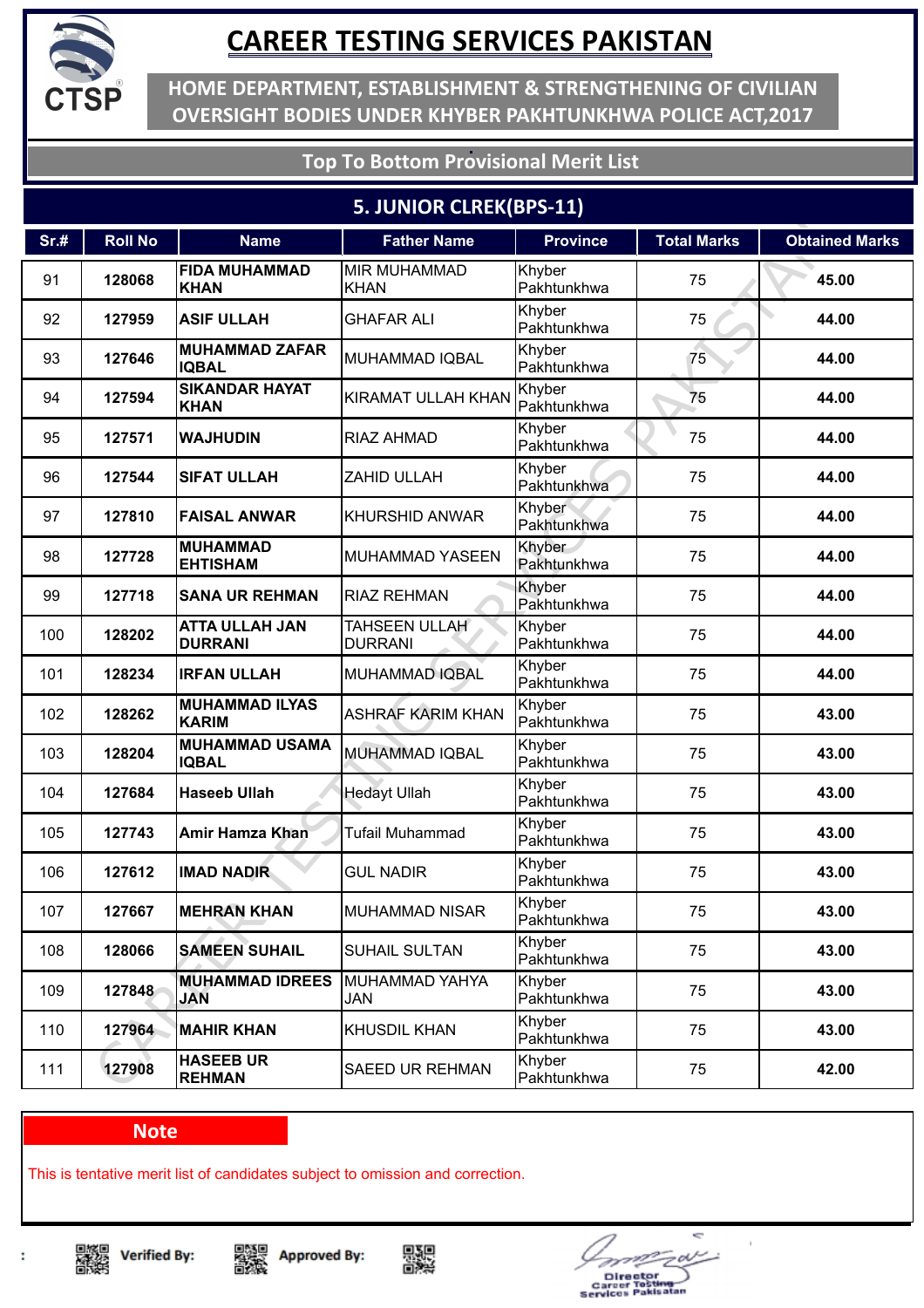

**HOME DEPARTMENT, ESTABLISHMENT & STRENGTHENING OF CIVILIAN OVERSIGHT BODIES UNDER KHYBER PAKHTUNKHWA POLICE ACT,2017**

### **Top To Bottom Provisional Merit List**

#### **5. JUNIOR CLREK(BPS-11)**

| Sr.# | <b>Roll No</b> | <b>Name</b>                             | <b>Father Name</b>      | <b>Province</b>       | <b>Total Marks</b> | <b>Obtained Marks</b> |
|------|----------------|-----------------------------------------|-------------------------|-----------------------|--------------------|-----------------------|
| 112  | 127971         | <b>UBAID ULLAH</b>                      | <b>QASIMUN</b>          | Khyber<br>Pakhtunkhwa | 75                 | 42.00                 |
| 113  | 127970         | <b>SHAHZAD AMAN</b>                     | AMANULLAH KHAN          | Khyber<br>Pakhtunkhwa | 75                 | 42.00                 |
| 114  | 127852         | <b>IMAD UR RAHMAN</b>                   | <b>GUL RAHMAN</b>       | Khyber<br>Pakhtunkhwa | 75                 | 42.00                 |
| 115  | 127868         | <b>MUHAMMAD ARIF</b>                    | <b>MUHAMMAD MISKEEN</b> | Khyber<br>Pakhtunkhwa | 75                 | 42.00                 |
| 116  | 128037         | <b>AMEER HAMZA</b>                      | <b>NAEEM KHAN</b>       | Khyber<br>Pakhtunkhwa | 75                 | 42.00                 |
| 117  | 127583         | <b>IJAZ KHAN</b>                        | ZIARAT GUL              | Khyber<br>Pakhtunkhwa | 75                 | 42.00                 |
| 118  | 127669         | <b>KAMRAN ULLAH</b>                     | <b>AKHTAR ZAMAN</b>     | Khyber<br>Pakhtunkhwa | 75                 | 42.00                 |
| 119  | 127634         | <b>MUHAMMAD BILAL</b><br><b>QURESHI</b> | <b>IKRAM ULLAH</b>      | Khyber<br>Pakhtunkhwa | 75                 | 42.00                 |
| 120  | 127606         | <b>ZAHID KHAN</b>                       | NIAMAT ULLAH            | Khyber<br>Pakhtunkhwa | 75                 | 42.00                 |
|      |                | CARKA                                   |                         |                       |                    |                       |

#### **Note**

This is tentative merit list of candidates subject to omission and correction.









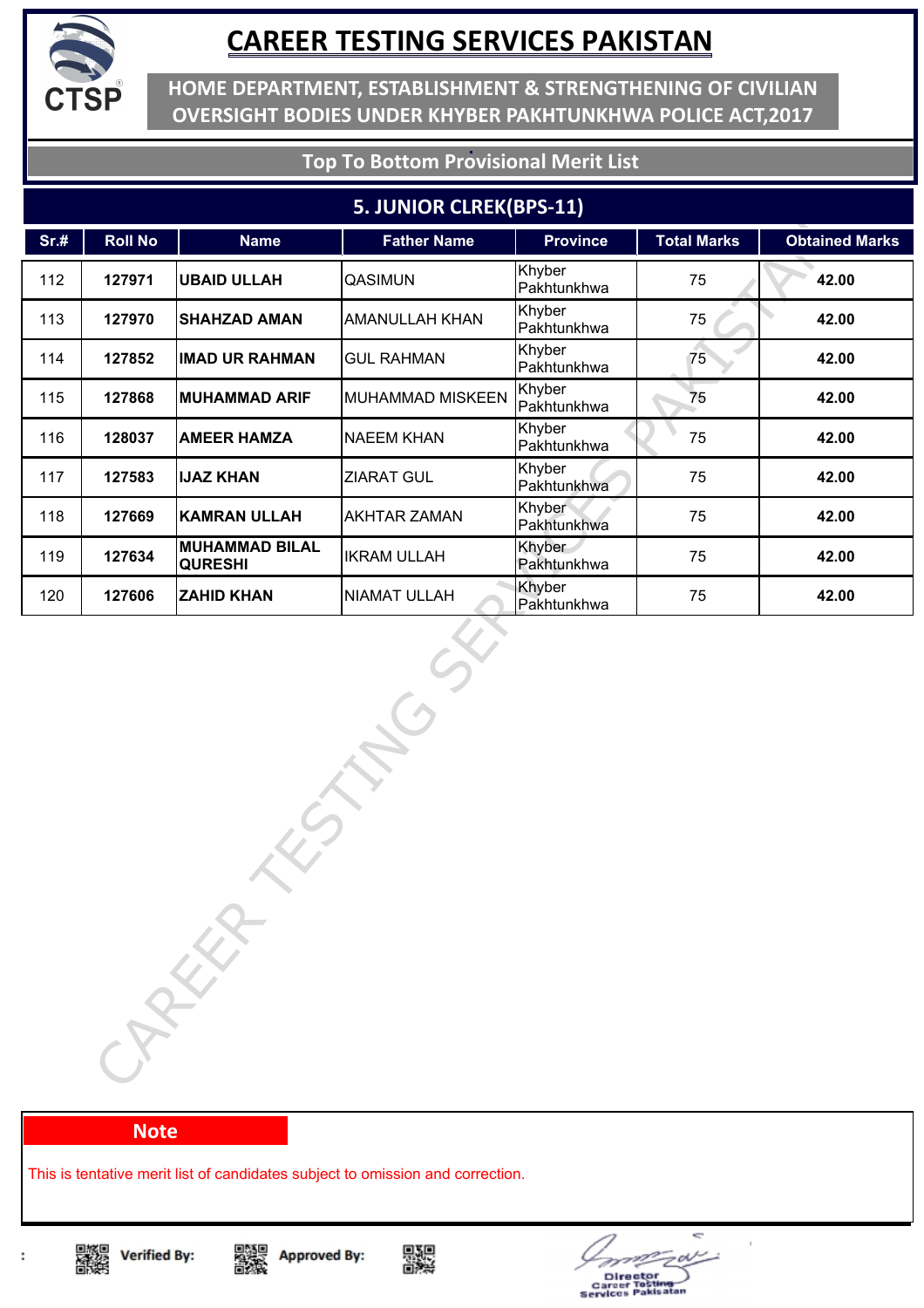

**HOME DEPARTMENT, ESTABLISHMENT & STRENGTHENING OF CIVILIAN OVERSIGHT BODIES UNDER KHYBER PAKHTUNKHWA POLICE ACT,2017**

### **Top To Bottom Provisional Merit List**

### **5. JUNIOR CLREK(BPS-11)**

| Sr.# | <b>Roll No</b> | <b>Name</b>                          | <b>Father Name</b>                       | <b>Province</b>       | <b>Total Marks</b> | <b>Obtained Marks</b> |
|------|----------------|--------------------------------------|------------------------------------------|-----------------------|--------------------|-----------------------|
| 121  | 127755         | <b>IJAZ UR REHMAN</b><br><b>SHAH</b> | <b>IMTIAZ SHAH</b>                       | Khyber<br>Pakhtunkhwa | 75                 | 42.00                 |
| 122  | 127770         | <b>SYED HASNAIN</b><br><b>SHAH</b>   | <b>SYED ZAHID HUSSAIN</b><br><b>SHAH</b> | Khyber<br>Pakhtunkhwa | 75                 | 42.00                 |
| 123  | 127815         | <b>SHAH FAHAD</b>                    | <b>BAKHT BAIDAR</b>                      | Khyber<br>Pakhtunkhwa | 75                 | 42.00                 |
| 124  | 128307         | <b>MUHAMMAD</b><br><b>ARSHAD</b>     | MUHAMMAD ISHAQ                           | Khyber<br>Pakhtunkhwa | 75                 | 42.00                 |
| 125  | 128301         | <b>SIFAT GUL</b>                     | <b>MIR SHAH</b>                          | Khyber<br>Pakhtunkhwa | 75                 | 42.00                 |
| 126  | 128304         | <b>MUHAMMAD</b><br><b>HASNAIN</b>    | <b>SHAH KHISRO</b>                       | Khyber<br>Pakhtunkhwa | 75                 | 42.00                 |
| 127  | 128165         | <b>FAIZ UL AKBAR</b>                 | <b>ABDUL AKBAR</b>                       | Khyber<br>Pakhtunkhwa | 75                 | 42.00                 |
| 128  | 128172         | <b>YASIN AHMAD</b>                   | <b>GUL HABIB</b>                         | Khyber<br>Pakhtunkhwa | 75                 | 42.00                 |
| 129  | 128227         | <b>ZAYAD ULLAH</b>                   | <b>MAHAB UDDIN</b>                       | Khyber<br>Pakhtunkhwa | 75                 | 41.00                 |
| 130  | 128178         | <b>MUHAMMAD WAQAS</b>                | <b>SHAUKAT KHAN</b>                      | Khyber<br>Pakhtunkhwa | 75                 | 41.00                 |
| 131  | 127798         | <b>AWAIS KHAN</b>                    | <b>ANWAR KHAN</b>                        | Khyber<br>Pakhtunkhwa | 75                 | 41.00                 |
| 132  | 127795         | <b>FAZAL AMIN</b>                    | <b>HABIB UR REHMAN</b>                   | Khyber<br>Pakhtunkhwa | 75                 | 41.00                 |
| 133  | 127649         | <b>SALMAN KHAN</b>                   | <b>NASRULLAH</b>                         | Khyber<br>Pakhtunkhwa | 75                 | 41.00                 |
| 134  | 127668         | <b>MUHAMMAD UZAIR</b>                | <b>KHAIR UL BASHAR</b>                   | Khyber<br>Pakhtunkhwa | 75                 | 41.00                 |
| 135  | 127541         | syed faisal shah                     | amir tayyab hussain<br>shah              | Khyber<br>Pakhtunkhwa | 75                 | 41.00                 |
| 136  | 128111         | <b>ABDUL MOIZ ALTAF</b>              | <b>ALTAF HUSSAIN</b>                     | Khyber<br>Pakhtunkhwa | 75                 | 41.00                 |
| 137  | 127997         | <b>MUHAMMAD NOMAN NAUROZ KHAN</b>    |                                          | Khyber<br>Pakhtunkhwa | 75                 | 41.00                 |
| 138  | 127978         | <b>ANWAR ALI SHAH</b>                | SAYED ALI SHAH                           | Khyber<br>Pakhtunkhwa | 75                 | 41.00                 |
| 139  | 127942         | <b>LUQMAN SHER</b>                   | SAHIB ZADA                               | Khyber<br>Pakhtunkhwa | 75                 | 41.00                 |
| 140  | 127961         | <b>TAHIR ULLAH</b>                   | SHER MURAD KHAN                          | Khyber<br>Pakhtunkhwa | 75                 | 41.00                 |
| 141  | 127864         | <b>HASHAM KHAN</b>                   | <b>HAKEEM KHAN</b>                       | Khyber<br>Pakhtunkhwa | 75                 | 40.00                 |

#### **Note**

This is tentative merit list of candidates subject to omission and correction.

▓ **Verified By:** 







÷ Director<br>areer Tostin<br>vices Pakis e.  $\blacksquare$ 

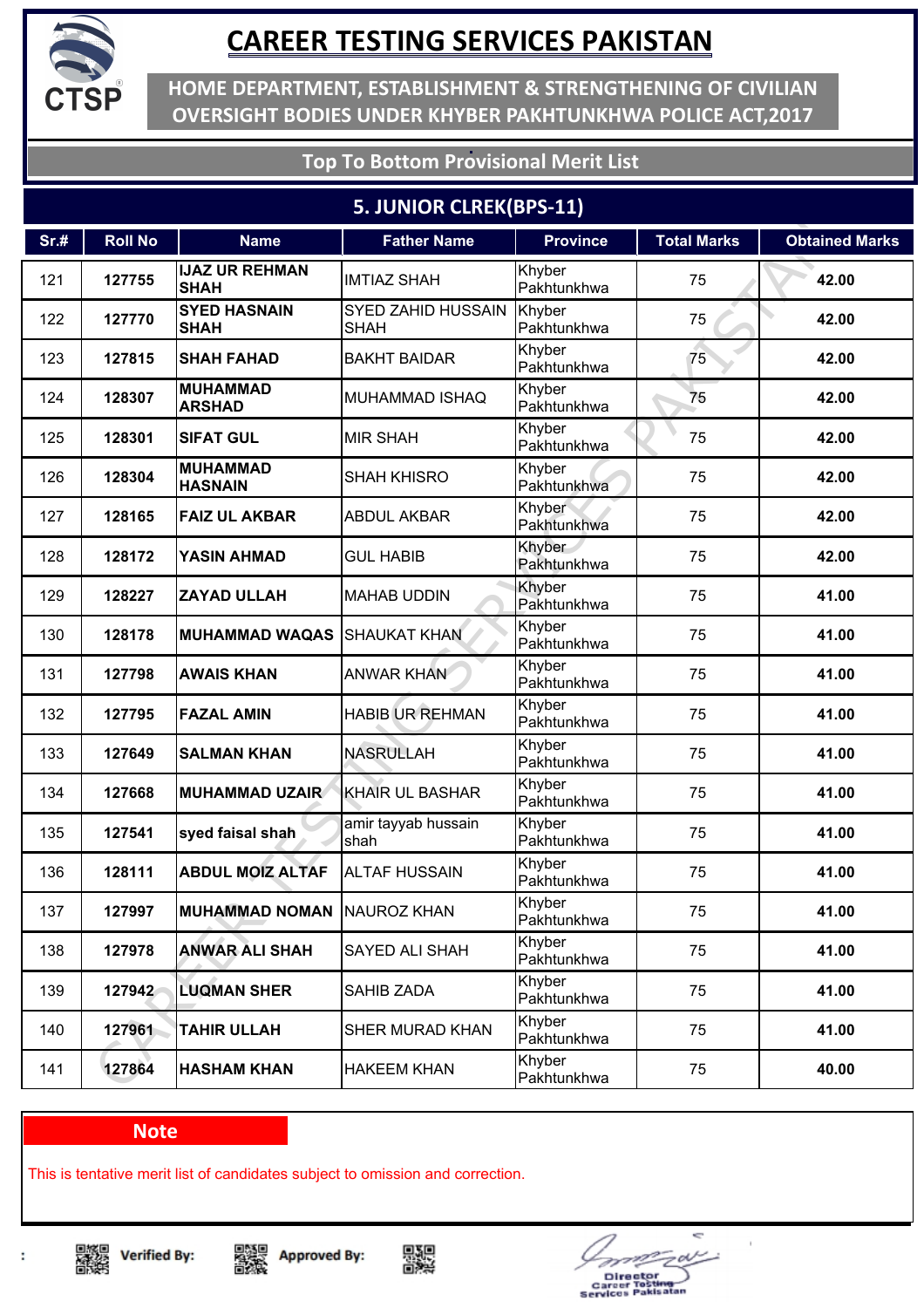

**HOME DEPARTMENT, ESTABLISHMENT & STRENGTHENING OF CIVILIAN OVERSIGHT BODIES UNDER KHYBER PAKHTUNKHWA POLICE ACT,2017**

### **Top To Bottom Provisional Merit List**

#### **5. JUNIOR CLREK(BPS-11)**

| Sr.# | <b>Roll No</b> | <b>Name</b>                       | <b>Father Name</b>           | <b>Province</b>       | <b>Total Marks</b> | <b>Obtained Marks</b> |
|------|----------------|-----------------------------------|------------------------------|-----------------------|--------------------|-----------------------|
| 142  | 127841         | <b>ZIA UDDIN</b>                  | ZAR MAST WALI KHAN           | Khyber<br>Pakhtunkhwa | 75                 | 40.00                 |
| 143  | 127831         | <b>SAFI ULLAH</b>                 | <b>KHAISTA REHMAN</b>        | Khyber<br>Pakhtunkhwa | 75                 | 40.00                 |
| 144  | 127861         | <b>HAMID ALI</b>                  | <b>MAQBALI KHAN</b>          | Khyber<br>Pakhtunkhwa | 75                 | 40.00                 |
| 145  | 128032         | <b>MEHMOOD ALAM</b>               | <b>ISAM JAN</b>              | Khyber<br>Pakhtunkhwa | 75                 | 40.00                 |
| 146  | 128073         | <b>ASFANDAYAR KHAN</b>            | <b>ASGHAR KHAN</b>           | Khyber<br>Pakhtunkhwa | 75                 | 40.00                 |
| 147  | 128088         | <b>SYED WASEEM</b><br><b>SHAH</b> | <b>SYED QAIM SHAH</b>        | Khyber<br>Pakhtunkhwa | 75                 | 40.00                 |
| 148  | 127578         | <b>MAJID KHAN</b>                 | <b>NOOR AHMAD JAN</b>        | Khyber<br>Pakhtunkhwa | 75                 | 40.00                 |
| 149  | 127588         | <b>IMTIAZ ALI SHAH</b>            | MUHAMMAD AMIN<br><b>SHAH</b> | Khyber<br>Pakhtunkhwa | 75                 | 40.00                 |
| 150  | 127587         | <b>GHUFRAN ULLAH</b>              | <b>FARID ULLAH KHAN</b>      | Khyber<br>Pakhtunkhwa | 75                 | 40.00                 |
|      |                | CARECA                            |                              |                       |                    |                       |

#### **Note**

This is tentative merit list of candidates subject to omission and correction.



t

Singer<br>Dengan





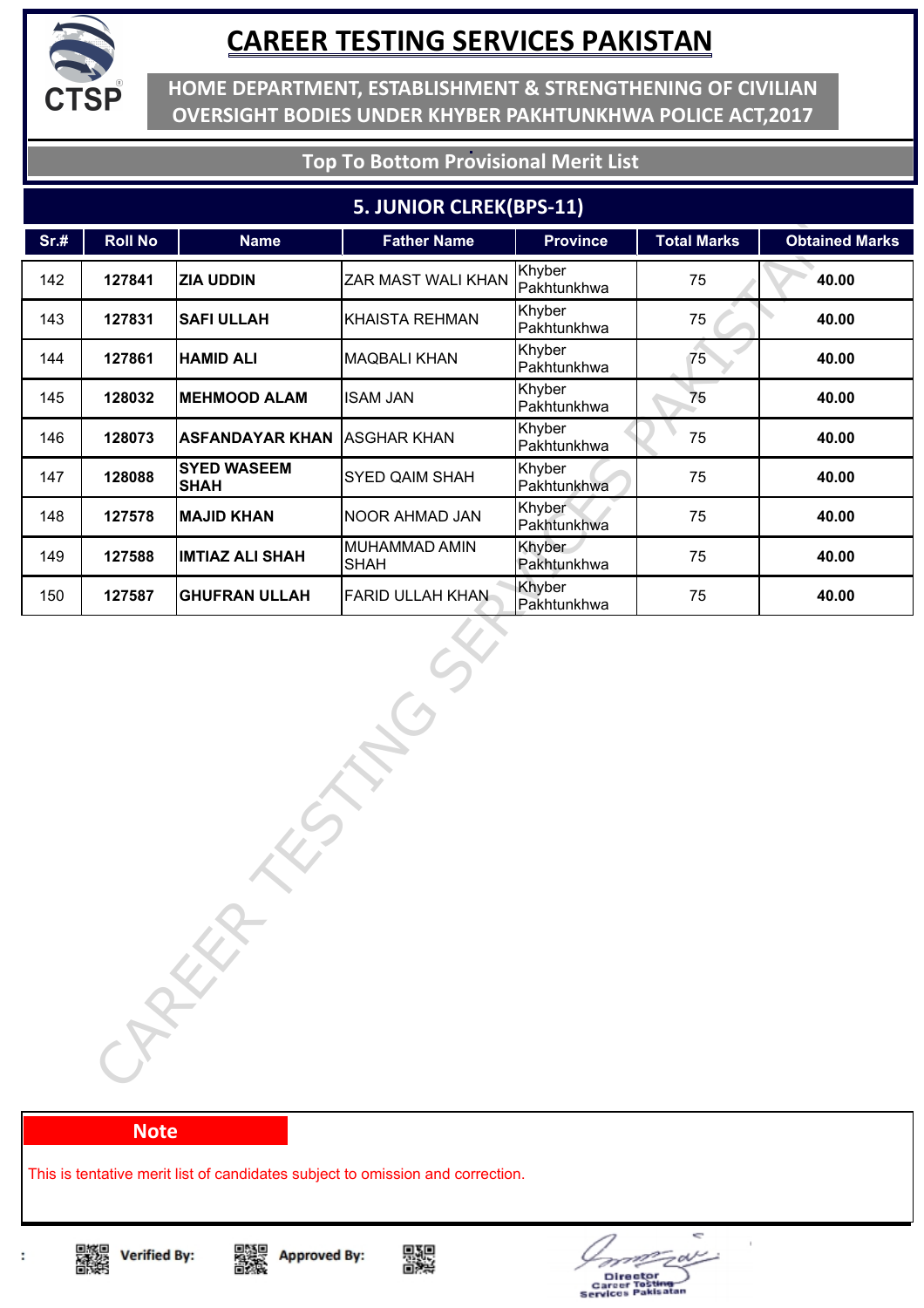

**HOME DEPARTMENT, ESTABLISHMENT & STRENGTHENING OF CIVILIAN OVERSIGHT BODIES UNDER KHYBER PAKHTUNKHWA POLICE ACT,2017**

### **Top To Bottom Provisional Merit List**

### **5. JUNIOR CLREK(BPS-11)**

| Sr.# | <b>Roll No</b> | <b>Name</b>                                | <b>Father Name</b>                   | <b>Province</b>       | <b>Total Marks</b> | <b>Obtained Marks</b> |
|------|----------------|--------------------------------------------|--------------------------------------|-----------------------|--------------------|-----------------------|
| 151  | 127581         | <b>MUHAMMAD IRFAN</b>                      | <b>SONA KHAN</b>                     | Khyber<br>Pakhtunkhwa | 75                 | 40.00                 |
| 152  | 127656         | <b>AMEL ZEB</b>                            | <b>AURANGZEB</b>                     | Khyber<br>Pakhtunkhwa | 75                 | 40.00                 |
| 153  | 127716         | <b>JUNAID KHAN</b>                         | NIAZ MUHAMMAD                        | Khyber<br>Pakhtunkhwa | 75                 | 40.00                 |
| 154  | 127817         | <b>ABDUL JABBAR</b>                        | <b>ABDUL SAMAD</b>                   | Khyber<br>Pakhtunkhwa | 75                 | 40.00                 |
| 155  | 127824         | <b>SYED ABBAS</b><br><b>HAIDER</b>         | SYED RAZA ALI SHAH                   | Khyber<br>Pakhtunkhwa | 75                 | 40.00                 |
| 156  | 128313         | <b>FARHAN BANGASH</b>                      | MALIK ISHAQ UDDIN                    | Khyber<br>Pakhtunkhwa | 75                 | 40.00                 |
| 157  | 128142         | <b>YASIN KHAN</b>                          | <b>AYUB KHAN</b>                     | Khyber<br>Pakhtunkhwa | 75                 | 40.00                 |
| 158  | 128173         | <b>MUHAMMAD AHMAD</b>                      | <b>MUHAMMAD IFTIKHAR</b>             | Khyber<br>Pakhtunkhwa | 75                 | 40.00                 |
| 159  | 128218         | <b>FAYAZ YOUSAF</b>                        | YOUSAF GUL                           | Khyber<br>Pakhtunkhwa | 75                 | 40.00                 |
| 160  | 128162         | <b>IHTESHAM KHAN</b>                       | AMIR BAHADAR KHAN                    | Khyber<br>Pakhtunkhwa | 75                 | 39.00                 |
| 161  | 128148         | <b>SYED MUHAMMAD</b><br><b>FARHAN SHAH</b> | <b>MUHAMMAD YAQUB</b><br><b>SHAH</b> | Khyber<br>Pakhtunkhwa | 75                 | 39.00                 |
| 162  | 128144         | <b>MUHAMMAD MUNIB</b><br><b>KHAN</b>       | <b>ZAHID KHAN</b>                    | Khyber<br>Pakhtunkhwa | 75                 | 39.00                 |
| 163  | 128271         | <b>WAQAS ALI</b>                           | <b>MEHRABAN SHAH</b>                 | Khyber<br>Pakhtunkhwa | 75                 | 39.00                 |
| 164  | 127787         | <b>BAKHT NAWAZ</b>                         | <b>SHAH NAWAZ</b>                    | Khyber<br>Pakhtunkhwa | 75                 | 39.00                 |
| 165  | 127624         | <b>MUHAMMAD ISHAQ</b><br><b>KHAN</b>       | <b>FALAK SHAH</b>                    | Khyber<br>Pakhtunkhwa | 75                 | 39.00                 |
| 166  | 127641         | <b>FAHEEM ULLAH</b><br><b>KHAN</b>         | NOOR ULLAH KHAN                      | Khyber<br>Pakhtunkhwa | 75                 | 39.00                 |
| 167  | 127675         | <b>FAISAL KHAN</b>                         | <b>AKRAM KHAN</b>                    | Khyber<br>Pakhtunkhwa | 75                 | 39.00                 |
| 168  | 127662         | <b>MOMINA BIBI</b>                         | <b>JAVAID IQBAL</b>                  | Khyber<br>Pakhtunkhwa | 75                 | 39.00                 |
| 169  | 127644         | <b>MUHAMMAD SAQIB</b>                      | <b>SALEEM KHAN</b>                   | Khyber<br>Pakhtunkhwa | 75                 | 39.00                 |
| 170  | 127648         | <b>JAVED</b>                               | ABDUL MUHAMMAD                       | Khyber<br>Pakhtunkhwa | 75                 | 39.00                 |
| 171  | 127599         | <b>ZAHEER IQBAL</b>                        | MUHAMMAD IQBAL                       | Khyber<br>Pakhtunkhwa | 75                 | 39.00                 |

#### **Note**

This is tentative merit list of candidates subject to omission and correction.







÷ Director<br>areer Tostin<br>vices Pakis e.  $\blacksquare$ 

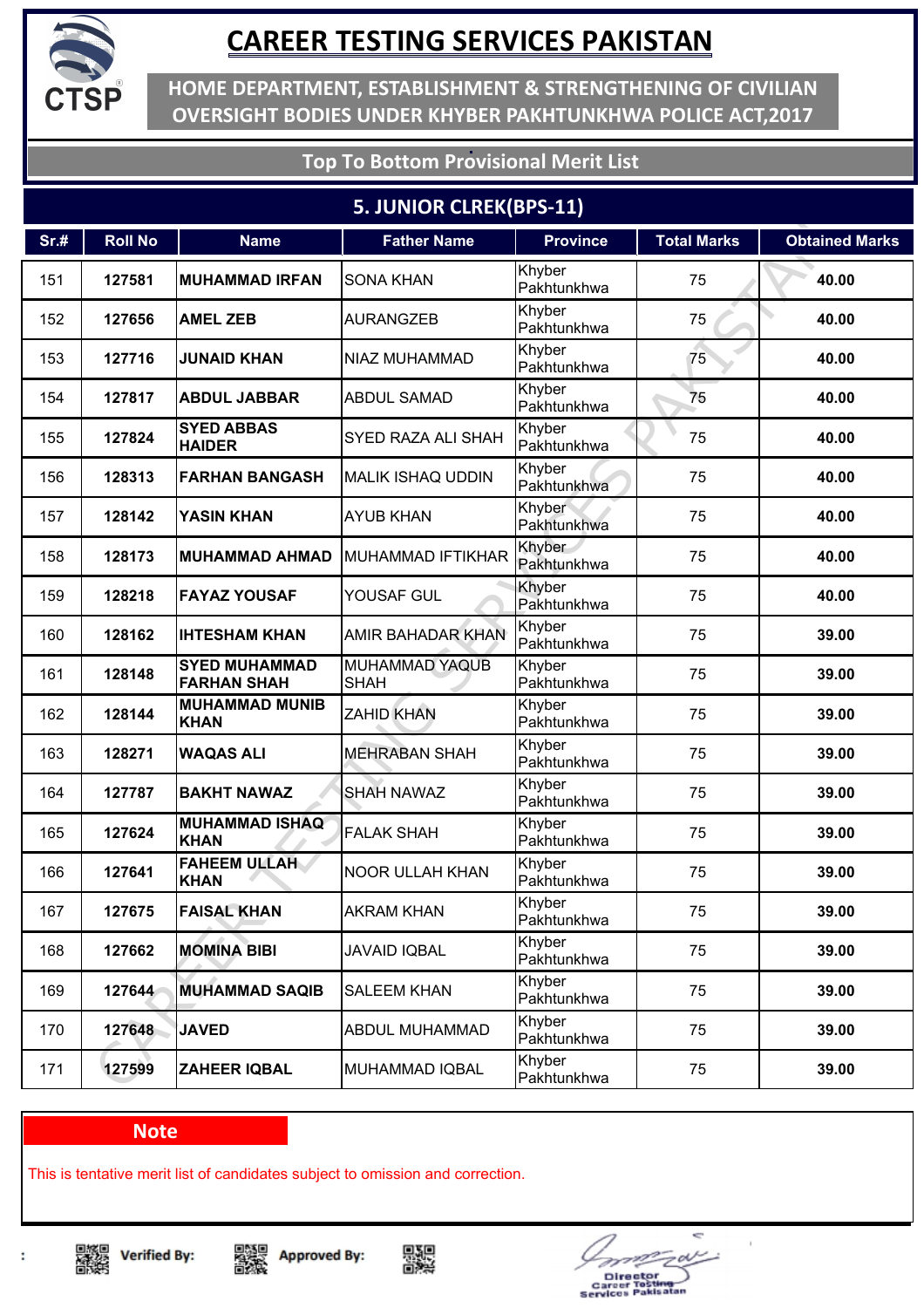

**HOME DEPARTMENT, ESTABLISHMENT & STRENGTHENING OF CIVILIAN OVERSIGHT BODIES UNDER KHYBER PAKHTUNKHWA POLICE ACT,2017**

#### **Top To Bottom Provisional Merit List**

#### **5. JUNIOR CLREK(BPS-11)**

| Sr.# | <b>Roll No</b> | <b>Name</b>                            | <b>Father Name</b>            | <b>Province</b>       | <b>Total Marks</b> | <b>Obtained Marks</b> |
|------|----------------|----------------------------------------|-------------------------------|-----------------------|--------------------|-----------------------|
| 172  | 127592         | <b>MUHAMMAD</b><br><b>SHEHZAD</b>      | MUHAMMAD JAMIL                | Khyber<br>Pakhtunkhwa | 75                 | 39.00                 |
| 173  | 128110         | <b>SYED MUGHAIS ALI</b><br><b>SHAH</b> | SYED ASKAR ALI<br><b>SHAH</b> | Khyber<br>Pakhtunkhwa | 75                 | 39.00                 |
| 174  | 128056         | <b>HANIF ULLAH</b>                     | <b>MOKAMIN KHAN</b>           | Khyber<br>Pakhtunkhwa | 75                 | 39.00                 |
| 175  | 128015         | <b>ZIA UR REHMAN</b>                   | SHER GUL                      | Khyber<br>Pakhtunkhwa | 75                 | 39.00                 |
| 176  | 127940         | <b>ABDUL SALAM</b>                     | SAEED UR REHMAN               | Khyber<br>Pakhtunkhwa | 75                 | 39.00                 |
| 177  | 127882         | <b>ASAD ULLAH KHAN</b>                 | <b>MIR ATTA ULLAH KHAN</b>    | Khyber<br>Pakhtunkhwa | 75                 | 38.00                 |
| 178  | 127913         | <b>MUHAMMAD SOHAIB MUHAMMAD RIAZ</b>   |                               | Khyber<br>Pakhtunkhwa | 75                 | 38.00                 |
| 179  | 127977         | <b>MUHAMMAD KALIM</b>                  | <b>KHAN GHALIB</b>            | Khyber<br>Pakhtunkhwa | 75                 | 38.00                 |
| 180  | 128092         | <b>AYAZ ALI RAZA</b>                   | <b>RIAZ ALI</b>               | Khyber<br>Pakhtunkhwa | 75                 | 38.00                 |
|      |                | 5<br>CARKA                             |                               |                       |                    |                       |

#### **Note**

This is tentative merit list of candidates subject to omission and correction.









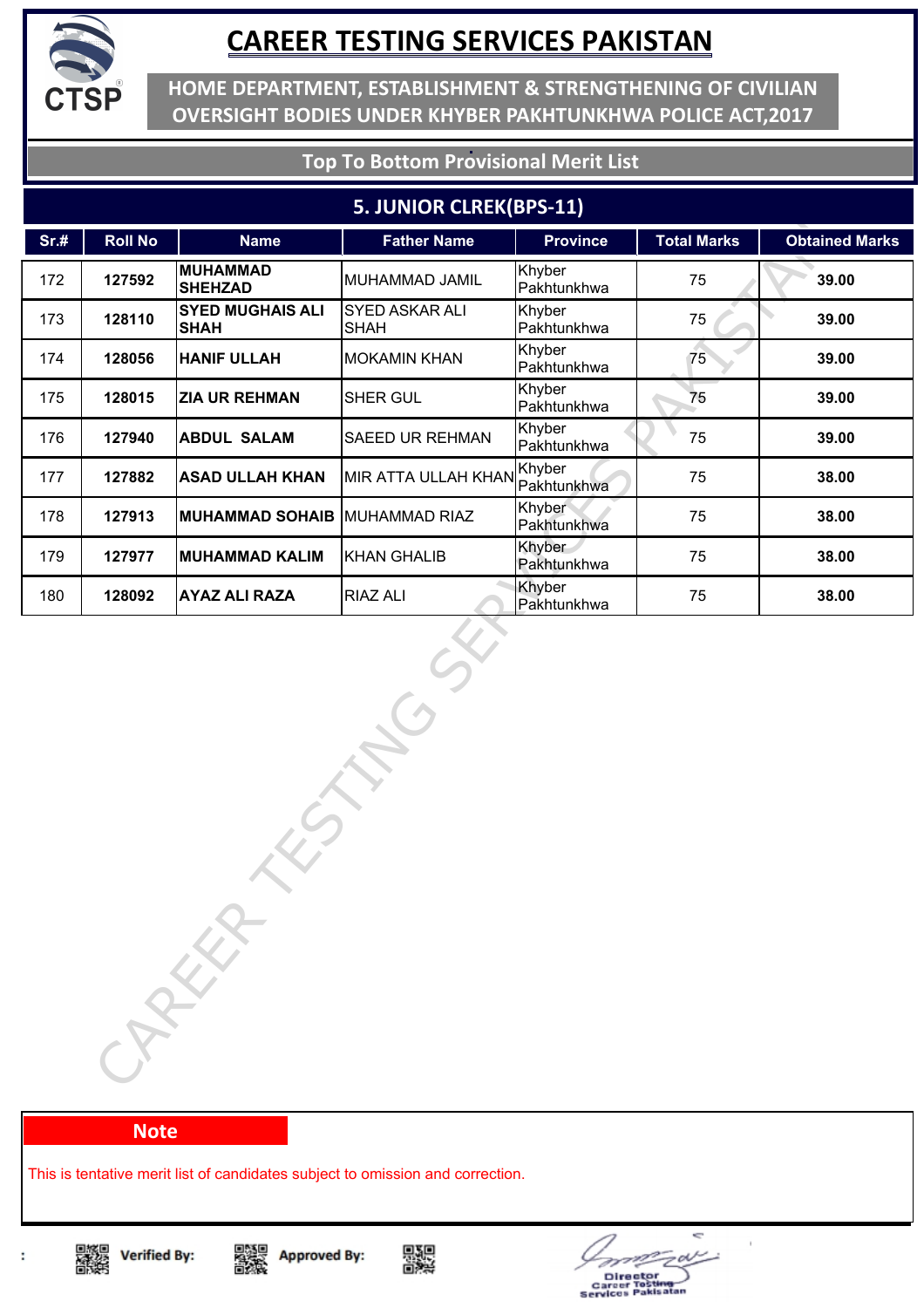

**HOME DEPARTMENT, ESTABLISHMENT & STRENGTHENING OF CIVILIAN OVERSIGHT BODIES UNDER KHYBER PAKHTUNKHWA POLICE ACT,2017**

### **Top To Bottom Provisional Merit List**

### **5. JUNIOR CLREK(BPS-11)**

| Sr.# | <b>Roll No</b> | <b>Name</b>                             | <b>Father Name</b>                  | <b>Province</b>       | <b>Total Marks</b> | <b>Obtained Marks</b> |
|------|----------------|-----------------------------------------|-------------------------------------|-----------------------|--------------------|-----------------------|
| 181  | 128100         | <b>ASIF JAVED</b>                       | <b>ISAM JAN</b>                     | Khyber<br>Pakhtunkhwa | 75                 | 38.00                 |
| 182  | 127556         | <b>IMRAN KHAN</b>                       | <b>AZIZ UR REHMAN</b>               | Khyber<br>Pakhtunkhwa | 75                 | 38.00                 |
| 183  | 127574         | <b>MUHAMMAD</b><br><b>BURHAN UD DIN</b> | <b>MUHAMMAD RASOOL</b>              | Khyber<br>Pakhtunkhwa | 75                 | 38.00                 |
| 184  | 127660         | <b>AZHAR FAROOQ</b>                     | <b>FAROOQ SHAH</b>                  | Khyber<br>Pakhtunkhwa | 75                 | 38.00                 |
| 185  | 127631         | <b>UMAR FAROOQ</b>                      | SHER BADSHAH                        | Khyber<br>Pakhtunkhwa | 75                 | 38.00                 |
| 186  | 127748         | <b>KASHIF SHAHZAD</b>                   | <b>MUHAMMAD TARIQ</b>               | Khyber<br>Pakhtunkhwa | 75                 | 38.00                 |
| 187  | 127816         | <b>HUSSAN SHAHZAD</b>                   | <b>JANATMIR</b>                     | Khyber<br>Pakhtunkhwa | 75                 | 38.00                 |
| 188  | 127820         | <b>KAMRAN KHAN</b>                      | <b>DILBAR KHAN</b>                  | Khyber<br>Pakhtunkhwa | 75                 | 38.00                 |
| 189  | 128300         | <b>HASSAN RAZA</b>                      | AURANGZEB KHAN                      | Khyber<br>Pakhtunkhwa | 75                 | 38.00                 |
| 190  | 128269         | <b>UBAID UR REHMAN</b>                  | <b>ABDUR RAZZAQ</b>                 | Khyber<br>Pakhtunkhwa | 75                 | 38.00                 |
| 191  | 128260         | <b>MUHAMMAD AQIB</b><br><b>NAWAZ</b>    | <b>MIRAJ NABI</b>                   | Khyber<br>Pakhtunkhwa | 75                 | 38.00                 |
| 192  | 128114         | <b>UZAIR AHMAD</b>                      | <b>SAID RASOOL</b>                  | Khyber<br>Pakhtunkhwa | 75                 | 38.00                 |
| 193  | 128176         | <b>TAHIR KHAN</b>                       | <b>FARID KHAN</b>                   | Khyber<br>Pakhtunkhwa | 75                 | 37.00                 |
| 194  | 128223         | <b>FARMAN ULLAH</b><br><b>KHAN</b>      | <b>GUL ZAMIN KHAN</b>               | Khyber<br>Pakhtunkhwa | 75                 | 37.00                 |
| 195  | 128215         | <b>ASAD KHAN</b>                        | MUHAMMAD FAYAZ                      | Khyber<br>Pakhtunkhwa | 75                 | 37.00                 |
| 196  | 127764         | <b>FAZAL HUSSAIN</b>                    | <b>FAZAL KARIM</b>                  | Khyber<br>Pakhtunkhwa | 75                 | 37.00                 |
| 197  | 127756         | <b>AADIL SULTAN</b>                     | <b>SHUAIB SULTAN</b>                | Khyber<br>Pakhtunkhwa | 75                 | 37.00                 |
| 198  | 127771         | <b>AKHTAR MUNIR</b><br><b>KHAN</b>      | <b>MUHAMMAD AMIN</b><br><b>KHAN</b> | Khyber<br>Pakhtunkhwa | 75                 | 37.00                 |
| 199  | 127690         | <b>JEHAN ZEB</b>                        | AZIZ MUHAMMAD                       | Khyber<br>Pakhtunkhwa | 75                 | 37.00                 |
| 200  | 127671         | <b>MUHAMMAD SOHAIL</b>                  | <b>JUMAIR KHAN</b>                  | Khyber<br>Pakhtunkhwa | 75                 | 37.00                 |
| 201  | 127730         | <b>MUHAMMAD UMAR</b>                    | <b>ZAFAR KHAN</b>                   | Khyber<br>Pakhtunkhwa | 75                 | 37.00                 |

#### **Note**

This is tentative merit list of candidates subject to omission and correction.

▓ **Verified By:** 







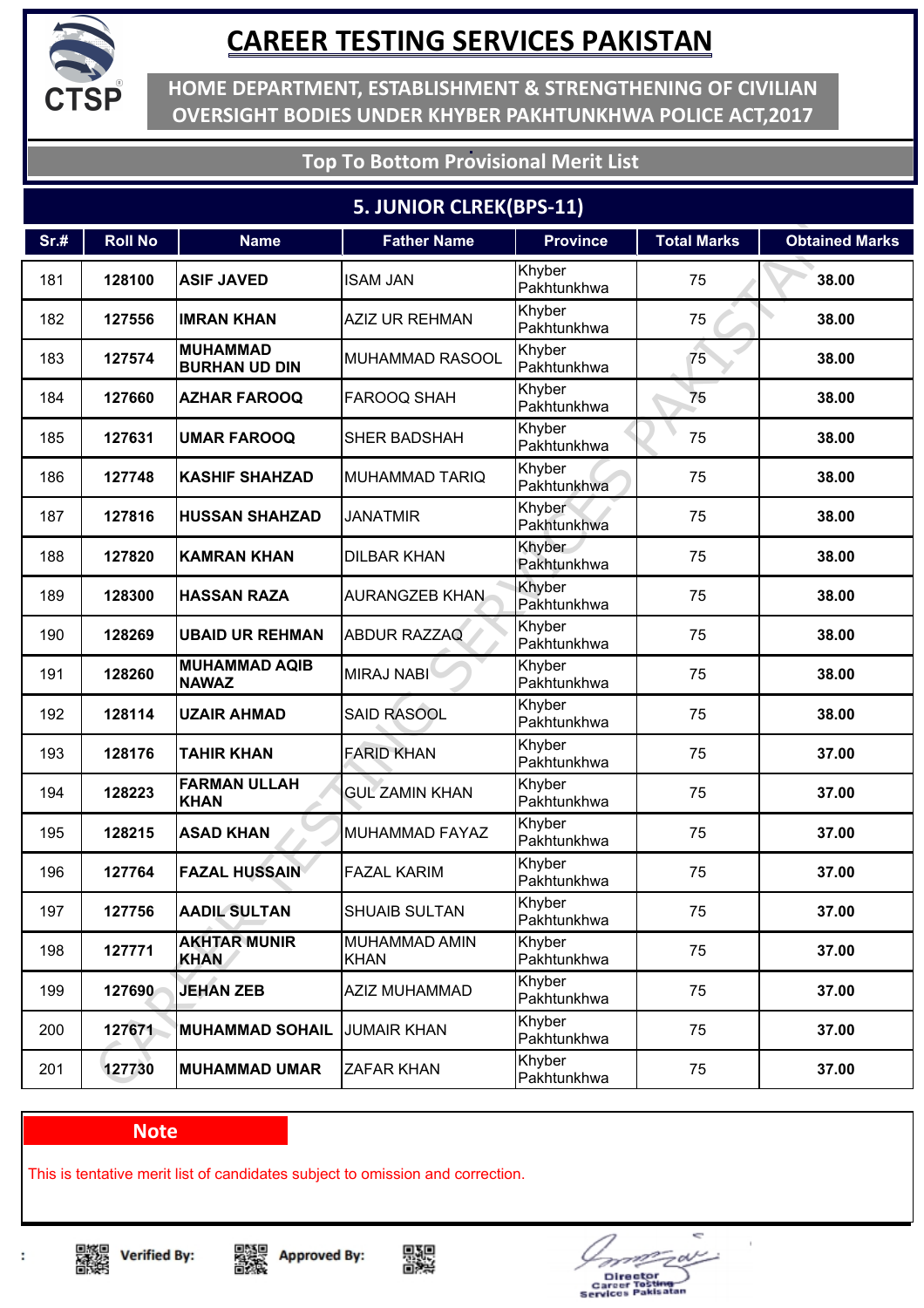

**HOME DEPARTMENT, ESTABLISHMENT & STRENGTHENING OF CIVILIAN OVERSIGHT BODIES UNDER KHYBER PAKHTUNKHWA POLICE ACT,2017**

### **Top To Bottom Provisional Merit List**

#### **5. JUNIOR CLREK(BPS-11)**

| Sr.# | <b>Roll No</b> | <b>Name</b>                       | <b>Father Name</b>       | <b>Province</b>       | <b>Total Marks</b> | <b>Obtained Marks</b> |
|------|----------------|-----------------------------------|--------------------------|-----------------------|--------------------|-----------------------|
| 202  | 127717         | <b>AAMIR KHAN</b>                 | <b>SALEEM</b>            | Ex Fata               | 75                 | 37.00                 |
| 203  | 127738         | <b>ARSHAD ALI</b>                 | SABZ ALI KHAN            | Khyber<br>Pakhtunkhwa | 75                 | 37.00                 |
| 204  | 127749         | <b>MUHAMMAD</b><br><b>MANSOOR</b> | MUHAMMAD NAWAZ           | Khyber<br>Pakhtunkhwa | 75 <sub>2</sub>    | 37.00                 |
| 205  | 127617         | <b>JAWAD ALI</b>                  | <b>HAYAT SHAH</b>        | Khyber<br>Pakhtunkhwa | 75                 | 37.00                 |
| 206  | 127658         | <b>SAJID MUMTAZ</b>               | <b>MUMTAZ KHAN</b>       | Khyber<br>Pakhtunkhwa | 75                 | 37.00                 |
| 207  | 127955         | <b>MUHAMMAD HAMZA</b>             | <b>JAHANZEB</b>          | Khyber<br>Pakhtunkhwa | 75                 | 37.00                 |
| 208  | 127920         | <b>RUBINA GUL</b>                 | <b>QURBAN NADIR KHAN</b> | Khyber<br>Pakhtunkhwa | 75                 | 37.00                 |
| 209  | 127889         | <b>MUHAMMAD NIAZ</b>              | SHER ABBAS KHAN          | Khyber<br>Pakhtunkhwa | 75                 | 37.00                 |
| 210  | 128094         | <b>MUHIB ULLAH</b>                | <b>NASIM KHAN</b>        | Ex Fata               | 75                 | 36.00                 |
|      |                | ORKER                             |                          |                       |                    |                       |

#### **Note**

This is tentative merit list of candidates subject to omission and correction.



t

Singer<br>Dengan





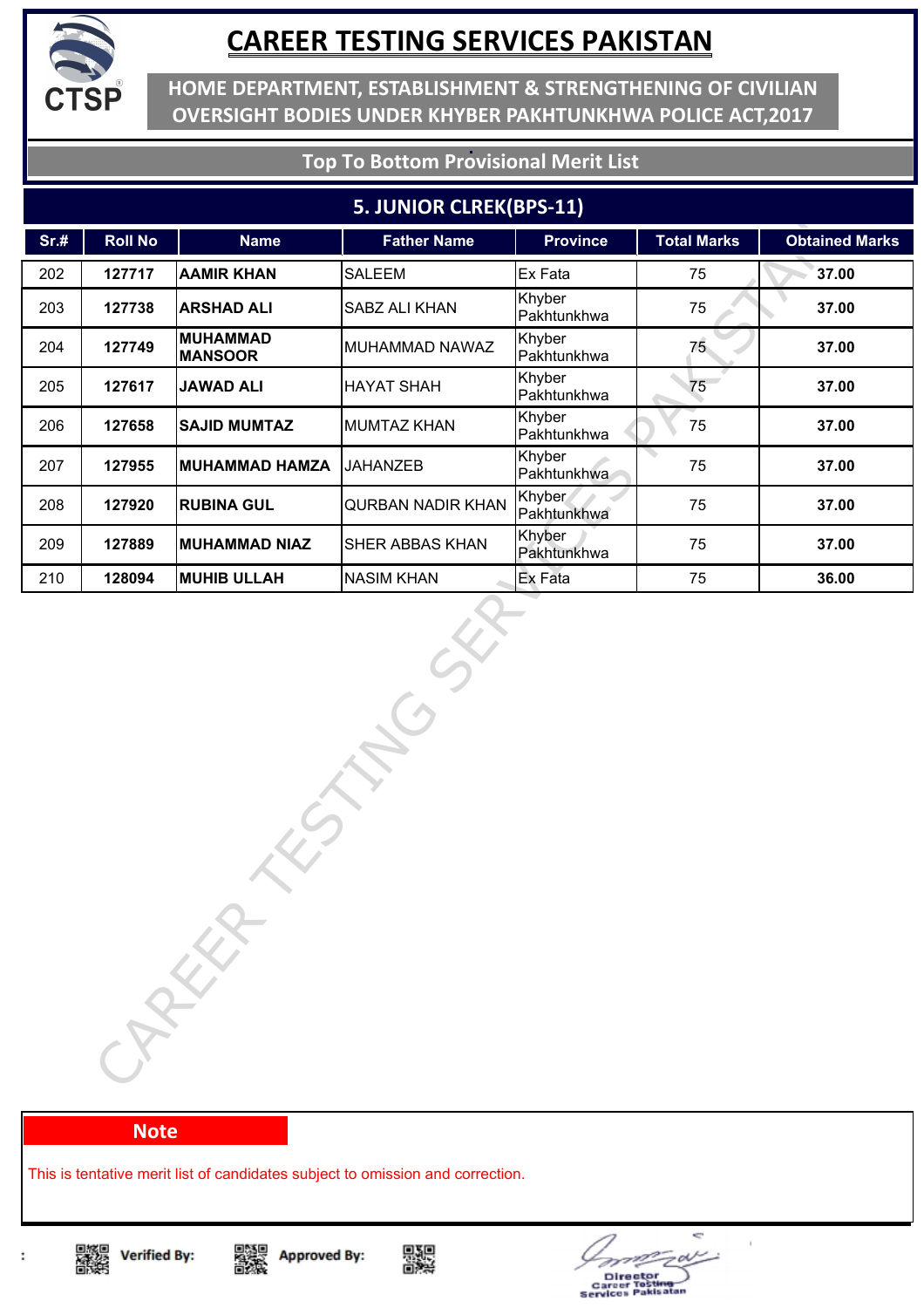

**HOME DEPARTMENT, ESTABLISHMENT & STRENGTHENING OF CIVILIAN OVERSIGHT BODIES UNDER KHYBER PAKHTUNKHWA POLICE ACT,2017**

### **Top To Bottom Provisional Merit List**

### **5. JUNIOR CLREK(BPS-11)**

| Sr.# | <b>Roll No</b> | <b>Name</b>                           | <b>Father Name</b>                         | <b>Province</b>       | <b>Total Marks</b> | <b>Obtained Marks</b> |
|------|----------------|---------------------------------------|--------------------------------------------|-----------------------|--------------------|-----------------------|
| 211  | 128019         | <b>SADDAM ALI</b>                     | <b>ALI NOOR KHAN</b>                       | Khyber<br>Pakhtunkhwa | 75                 | 36.00                 |
| 212  | 128004         | <b>MUHAMMAD</b><br><b>SULIMAN</b>     | <b>KHAN MALIK</b>                          | Khyber<br>Pakhtunkhwa | 75                 | 36.00                 |
| 213  | 127907         | <b>MUHAMMAD</b><br><b>IFTIKHAR</b>    | <b>ABDUL SATTAR</b>                        | Khyber<br>Pakhtunkhwa | 75                 | 36.00                 |
| 214  | 127714         | <b>MOHSIN KHAN</b>                    | <b>SALIHEEN</b>                            | Khyber<br>Pakhtunkhwa | 75                 | 36.00                 |
| 215  | 127791         | <b>NOMAN BACHA</b>                    | TOOR BACHA                                 | Khyber<br>Pakhtunkhwa | 75                 | 36.00                 |
| 216  | 127776         |                                       | <b>INAYAT ULLAH KHAN ABDUL WAHEED KHAN</b> | Khyber<br>Pakhtunkhwa | 75                 | 36.00                 |
| 217  | 127766         | <b>MUHAMMAD ALI</b>                   | <b>FAZL UR RAHMAN</b>                      | Khyber<br>Pakhtunkhwa | 75                 | 36.00                 |
| 218  | 128302         | <b>WAQAS KHAN</b>                     | <b>GUL MASH KHAN</b>                       | Khyber<br>Pakhtunkhwa | 75                 | 36.00                 |
| 219  | 128312         | <b>IJAZ ULLAH</b>                     | <b>ISRAR ULLAH</b>                         | Khyber<br>Pakhtunkhwa | 75                 | 36.00                 |
| 220  | 128240         | <b>WAJID ULLAH</b>                    | <b>PARVEZ NABI</b>                         | Khyber<br>Pakhtunkhwa | 75                 | 36.00                 |
| 221  | 128116         | <b>ANEES UR REHMAN</b>                | <b>GHANI UR REHMAN</b>                     | Khyber<br>Pakhtunkhwa | 75                 | 35.00                 |
| 222  | 128183         | <b>ASAD QAZI</b>                      | <b>QAZI ALTAF QADAR</b>                    | Khyber<br>Pakhtunkhwa | 75                 | 35.00                 |
| 223  | 128152         | <b>MAAZ ALI</b>                       | <b>ZIARAT GUL</b>                          | Khyber<br>Pakhtunkhwa | 75                 | 35.00                 |
| 224  | 128225         | <b>NUAMAN</b>                         | <b>MUHAMMAD AYUB</b><br><b>KHAN</b>        | Khyber<br>Pakhtunkhwa | 75                 | 35.00                 |
| 225  | 128277         | <b>GUL NABI SHAH</b>                  | <b>MARWAT KHAN</b>                         | Khyber<br>Pakhtunkhwa | 75                 | 35.00                 |
| 226  | 128282         | <b>UMER FAROOQ</b><br><b>SHINWARI</b> | <b>KHALID MEHMOOD</b><br><b>SHINWARI</b>   | Khyber<br>Pakhtunkhwa | 75                 | 35.00                 |
| 227  | 127645         | <b>MUHAMMAD ASIM</b>                  | <b>JEHANZEB</b>                            | Khyber<br>Pakhtunkhwa | 75                 | 35.00                 |
| 228  | 127638         | <b>ZAIDAN KHAN</b>                    | <b>BALQIAZ KHAN</b>                        | Khyber<br>Pakhtunkhwa | 75                 | 35.00                 |
| 229  | 127618         | <b>SADAM AHMAD</b>                    | <b>FAQEER BAKHSH</b>                       | Khyber<br>Pakhtunkhwa | 75                 | 35.00                 |
| 230  | 127796         | <b>MUHAMMAD ISLAM</b>                 | <b>CAPTAN KHAN</b>                         | Khyber<br>Pakhtunkhwa | 75                 | 35.00                 |
| 231  | 127724         | <b>HASEEB UD DIN</b><br><b>AWAN</b>   | MOHAMMAD DIN<br>AWAN                       | Khyber<br>Pakhtunkhwa | 75                 | 35.00                 |

#### **Note**

This is tentative merit list of candidates subject to omission and correction.

▓ **Verified By:** 







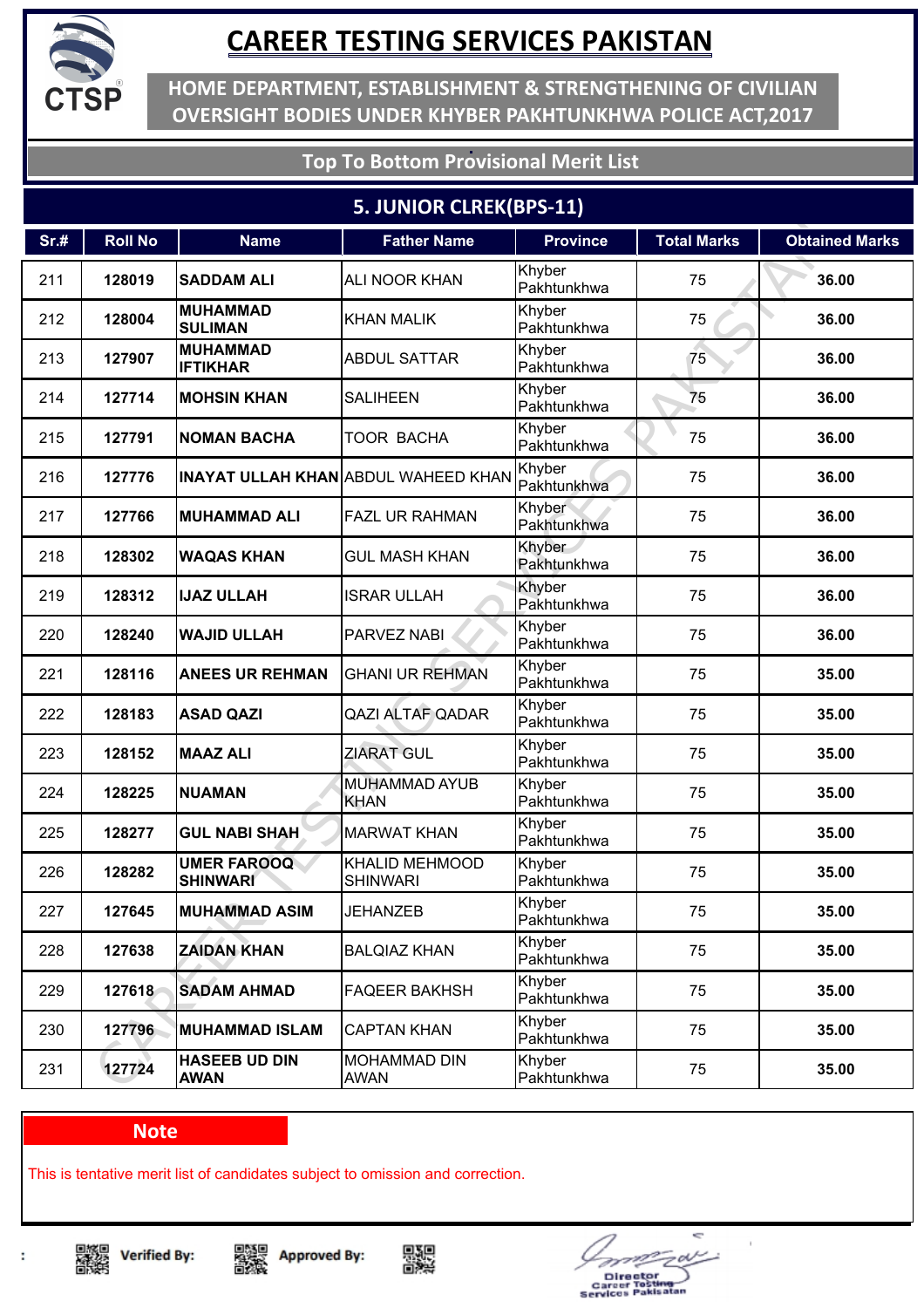

**HOME DEPARTMENT, ESTABLISHMENT & STRENGTHENING OF CIVILIAN OVERSIGHT BODIES UNDER KHYBER PAKHTUNKHWA POLICE ACT,2017**

### **Top To Bottom Provisional Merit List**

#### **5. JUNIOR CLREK(BPS-11)**

| Sr.# | <b>Roll No</b> | <b>Name</b>                          | <b>Father Name</b>              | <b>Province</b>       | <b>Total Marks</b> | <b>Obtained Marks</b> |
|------|----------------|--------------------------------------|---------------------------------|-----------------------|--------------------|-----------------------|
| 232  | 127687         | <b>MUHAMMAD ISMAIL</b>               | <b>MUHAMMAD GUL</b>             | Khyber<br>Pakhtunkhwa | 75                 | 35.00                 |
| 233  | 127697         | <b>MUHAMMAD AKIF</b><br><b>SALAM</b> | <b>MUHAMMAD SALAM</b>           | Khyber<br>Pakhtunkhwa | 75                 | 35.00                 |
| 234  | 127880         | <b>NEELAM SAFIR</b>                  | SAFIR ULLAH                     | Khyber<br>Pakhtunkhwa | 75                 | 35.00                 |
| 235  | 127950         | <b>ATIF SHAH</b>                     | <b>HAIDER SHAH</b>              | Khyber<br>Pakhtunkhwa | 75                 | 35.00                 |
| 236  | 127947         | <b>SYED ASIF SHAH</b>                | SYED KHADIM SHAH                | Khyber<br>Pakhtunkhwa | 75                 | 35.00                 |
| 237  | 127936         | <b>ALISHAN</b>                       | <b>IBRAHEEM KHAN</b>            | Khyber<br>Pakhtunkhwa | 75                 | 35.00                 |
| 238  | 127939         | <b>SHAHBAZ KHAN</b>                  | RIZWAN ULLAH                    | Khyber<br>Pakhtunkhwa | 75                 | 35.00                 |
| 239  | 127972         | <b>ISMAEEL AFRIDI</b>                | <b>ZAIN KHAN</b>                | Khyber<br>Pakhtunkhwa | 75                 | 35.00                 |
| 240  | 127918         | <b>SYED AHSAN ALI</b><br><b>SHAH</b> | SYED HAMID ULLAH<br><b>SHAH</b> | Khyber<br>Pakhtunkhwa | 75                 | 35.00                 |
|      |                | CARKA                                |                                 |                       |                    |                       |

#### **Note**

This is tentative merit list of candidates subject to omission and correction.







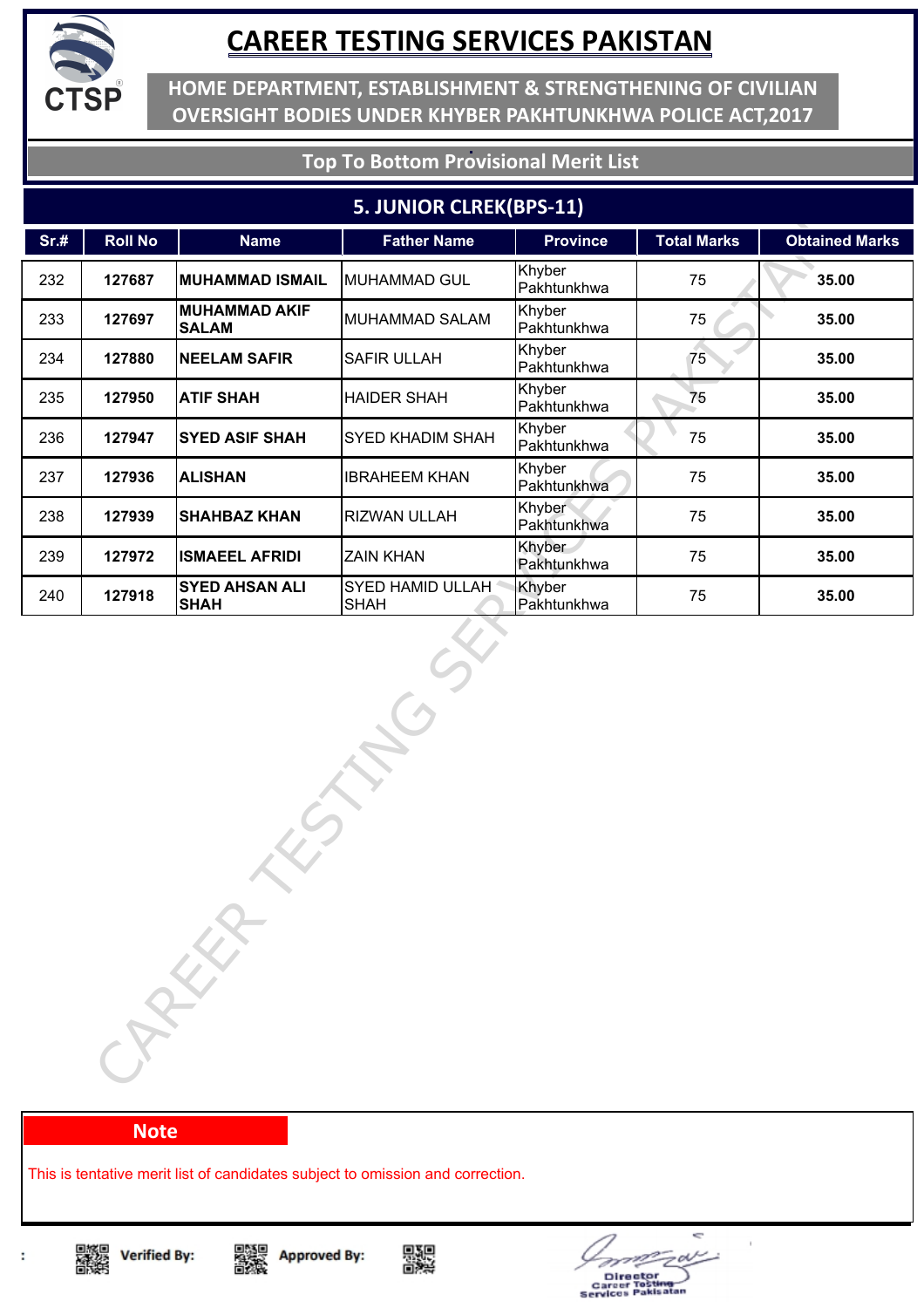

**HOME DEPARTMENT, ESTABLISHMENT & STRENGTHENING OF CIVILIAN OVERSIGHT BODIES UNDER KHYBER PAKHTUNKHWA POLICE ACT,2017**

### **Top To Bottom Provisional Merit List**

### **5. JUNIOR CLREK(BPS-11)**

| Sr.# | <b>Roll No</b> | <b>Name</b>                         | <b>Father Name</b>                    | <b>Province</b>       | <b>Total Marks</b> | <b>Obtained Marks</b> |
|------|----------------|-------------------------------------|---------------------------------------|-----------------------|--------------------|-----------------------|
| 241  | 127898         | <b>MUHAMMAD</b><br><b>ZEESHAN</b>   | <b>AMIR SAYAB</b>                     | Khyber<br>Pakhtunkhwa | 75                 | 35.00                 |
| 242  | 127981         | <b>SYED MUSANNIF</b><br><b>SHAH</b> | <b>FEROZ SHAH</b>                     | Khyber<br>Pakhtunkhwa | 75                 | 35.00                 |
| 243  | 128002         | <b>SYED ALI RAZA</b><br><b>SHAH</b> | <b>SYED YASEEN SHAH</b>               | Khyber<br>Pakhtunkhwa | 75                 | 35.00                 |
| 244  | 128026         | <b>UMER ZEB</b>                     | <b>AURANGZEB</b>                      | Khyber<br>Pakhtunkhwa | 75                 | 35.00                 |
| 245  | 128012         | <b>MUHAMMAD</b><br><b>TANVEER</b>   | <b>RUHUL AMIN</b>                     | Khyber<br>Pakhtunkhwa | 75                 | 35.00                 |
| 246  | 128052         | <b>MUHAMMAD TUFAIL</b>              | MUHAMMAD YOUSAF                       | Khyber<br>Pakhtunkhwa | 75                 | 35.00                 |
| 247  | 128118         | <b>SABIR KHAN</b>                   | <b>KHALIL KHAN</b>                    | Khyber<br>Pakhtunkhwa | 75                 | 34.00                 |
| 248  | 128078         | <b>IRFAN ULLAH</b>                  | <b>JAHANGIR KHAN</b>                  | Khyber<br>Pakhtunkhwa | 75                 | 34.00                 |
| 249  | 128010         | <b>Muhammad Asghar</b>              | Eid Asghar                            | Khyber<br>Pakhtunkhwa | 75                 | 34.00                 |
| 250  | 127919         | <b>SHOAIB AHMAD</b>                 | FAZAL MUHAMMAD                        | Khyber<br>Pakhtunkhwa | 75                 | 34.00                 |
| 251  | 127838         | <b>IMRAN KHAN</b>                   | <b>MASAL KHAN</b>                     | Khyber<br>Pakhtunkhwa | 75                 | 34.00                 |
| 252  | 127750         | <b>SAUD UR REHMAN</b>               | KHUSH LEEM KHAN                       | Khyber<br>Pakhtunkhwa | 75                 | 34.00                 |
| 253  | 127734         | <b>SUMMAR ISLAM</b>                 | <b>MUHAMMAD HAROON</b>                | Khyber<br>Pakhtunkhwa | 75                 | 34.00                 |
| 254  | 127742         | <b>ARIFULLAH</b>                    | <b>ABDUL AZEEM</b>                    | Khyber<br>Pakhtunkhwa | 75                 | 34.00                 |
| 255  | 127729         | <b>NADIR SHAH</b>                   | <b>MUHAMMAD SABIR</b>                 | Khyber<br>Pakhtunkhwa | 75                 | 34.00                 |
| 256  | 127809         | <b>SARFARAZ KHAN</b>                | HAYAT MUHAMMAD                        | Khyber<br>Pakhtunkhwa | 75                 | 34.00                 |
| 257  | 127807         | <b>ATA UR REHMAN</b>                | <b>SHOAIB KHAN</b>                    | Khyber<br>Pakhtunkhwa | 75                 | 34.00                 |
| 258  | 127802         | <b>ARSALA KHAN</b>                  | NIAZ ALI KHAN                         | Khyber<br>Pakhtunkhwa | 75                 | 34.00                 |
| 259  | 127552         | <b>MUHAMMAD ADIL</b><br><b>AWAN</b> | <b>MUHAMMAD SHAFIQ</b><br><b>AWAN</b> | Khyber<br>Pakhtunkhwa | 75                 | 34.00                 |
| 260  | 127678         | <b>FAWAD ALI SHAH</b>               | SYED NOUSHAD<br><b>AHMED</b>          | Khyber<br>Pakhtunkhwa | 75                 | 34.00                 |
| 261  | 128309         | <b>ZAFAR SIMAB KHAN</b>             | <b>ATLAS KHAN</b>                     | Khyber<br>Pakhtunkhwa | 75                 | 34.00                 |

#### **Note**

This is tentative merit list of candidates subject to omission and correction.

▓ **Verified By:** 







÷ Director<br>areer Tosting<br>vices Pakisat c.  $\blacksquare$ 

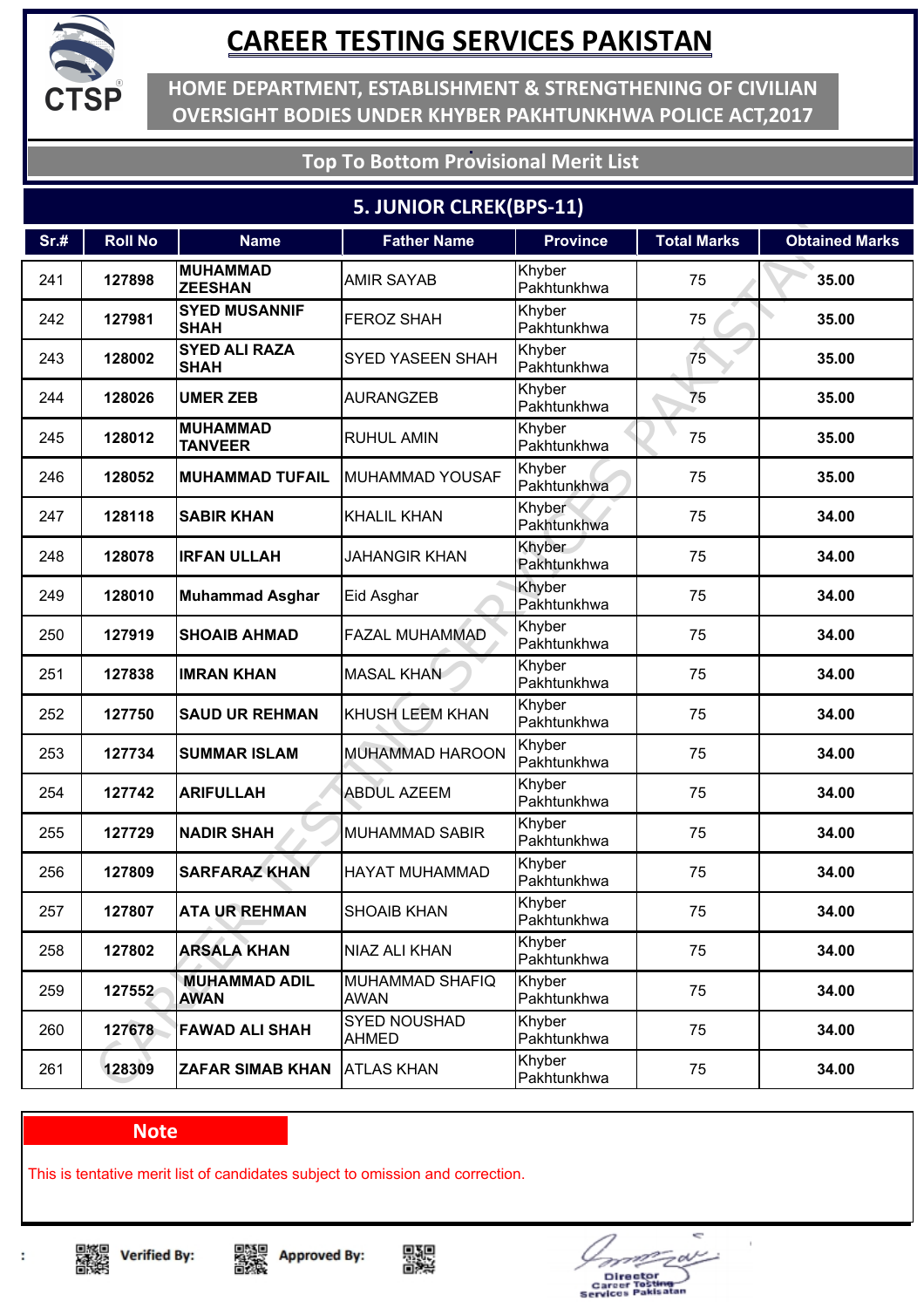

**HOME DEPARTMENT, ESTABLISHMENT & STRENGTHENING OF CIVILIAN OVERSIGHT BODIES UNDER KHYBER PAKHTUNKHWA POLICE ACT,2017**

**Top To Bottom Provisional Merit List**

#### **5. JUNIOR CLREK(BPS-11)**

| Sr.# | <b>Roll No</b> | <b>Name</b>           | <b>Father Name</b>                     | <b>Province</b>       | <b>Total Marks</b> | <b>Obtained Marks</b> |
|------|----------------|-----------------------|----------------------------------------|-----------------------|--------------------|-----------------------|
| 262  | 128233         | <b>FARHAN ULLAH</b>   | TAIMOOR KHAN                           | Khyber<br>Pakhtunkhwa | 75                 | 34.00                 |
| 263  | 128251         | <b>FARWAH GUFRAN</b>  | SYED MUHAMMD<br><b>GHUFRAN</b>         | Khyber<br>Pakhtunkhwa | 75                 | 34.00                 |
| 264  | 128219         | <b>MUHAMMAD IHSAN</b> | <b>MUHAMMAD</b><br><b>RUKHSAR KHAN</b> | Khyber<br>Pakhtunkhwa | 75                 | 34.00                 |
| 265  | 128167         | <b>USMAN ALI KHAN</b> | <b>WAZIR ALI KHAN</b>                  | Khyber<br>Pakhtunkhwa | 75                 | 34.00                 |
| 266  | 128131         | YASEEN KHAN           | <b>FARHAD KHAN</b>                     | Khyber<br>Pakhtunkhwa | 75                 | 34.00                 |
| 267  | 128130         | <b>FAROOQ SHAH</b>    | FAREED ULLAH SHAH                      | Khyber<br>Pakhtunkhwa | 75                 | 34.00                 |
| 268  | 128139         | <b>ZABIH ULLAH</b>    | <b>KHAISTA GUL</b>                     | Khyber<br>Pakhtunkhwa | 75                 | 33.00                 |
| 269  | 128226         | <b>NATASHA ZAMAN</b>  | <b>MEHAR ZAMAN</b>                     | Khyber<br>Pakhtunkhwa | 75                 | 33.00                 |
| 270  | 128245         | <b>HAFEEZ ULLAH</b>   | <b>ZAHIR SHAH</b>                      | Khyber<br>Pakhtunkhwa | 75                 | 33.00                 |
|      |                | CARKA                 |                                        |                       |                    |                       |

#### **Note**

This is tentative merit list of candidates subject to omission and correction.









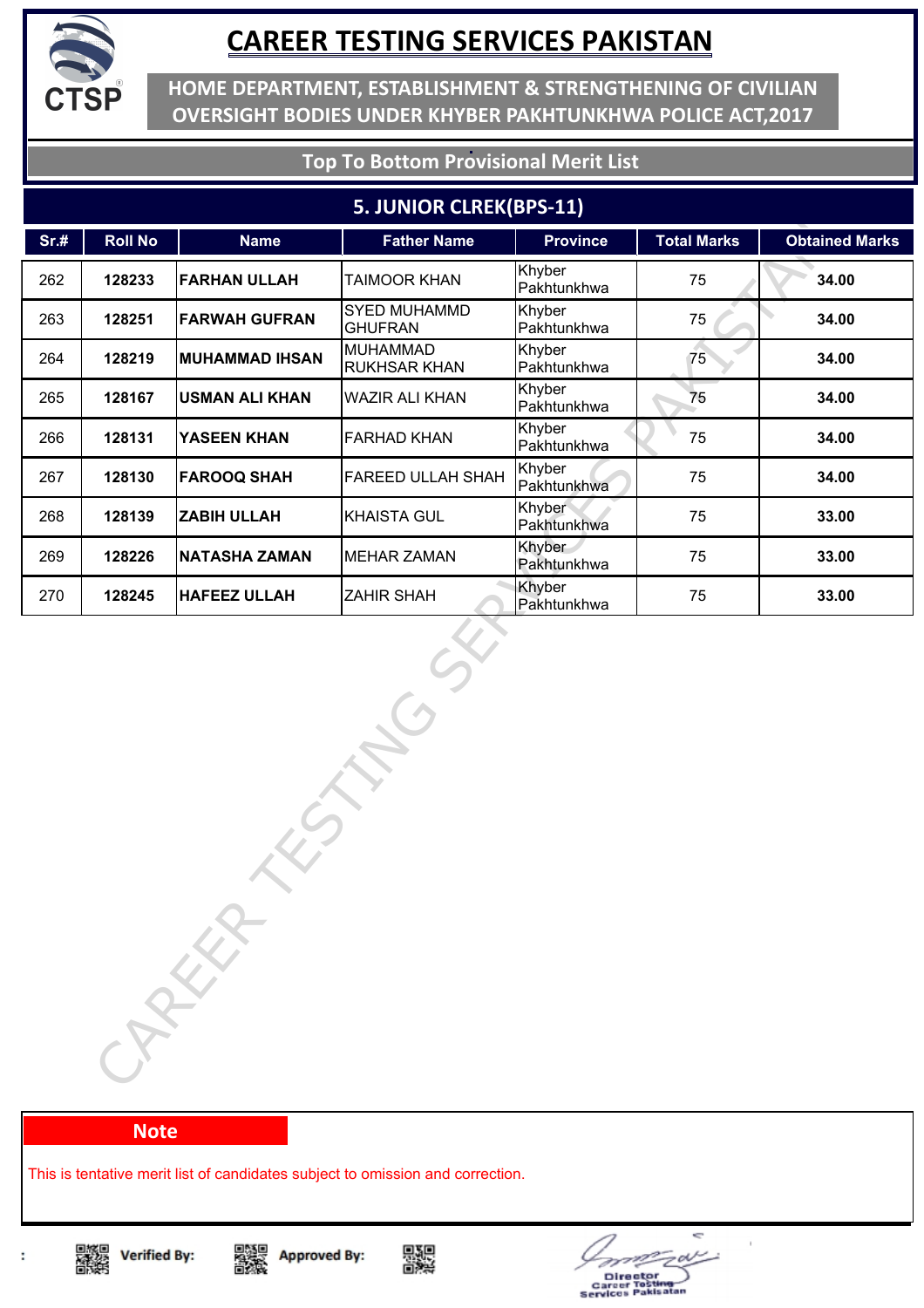

**HOME DEPARTMENT, ESTABLISHMENT & STRENGTHENING OF CIVILIAN OVERSIGHT BODIES UNDER KHYBER PAKHTUNKHWA POLICE ACT,2017**

### **Top To Bottom Provisional Merit List**

### **5. JUNIOR CLREK(BPS-11)**

| Sr.# | <b>Roll No</b> | <b>Name</b>                      | <b>Father Name</b>               | <b>Province</b>       | <b>Total Marks</b> | <b>Obtained Marks</b> |
|------|----------------|----------------------------------|----------------------------------|-----------------------|--------------------|-----------------------|
| 271  | 128241         | <b>MEHBOOB ALI</b>               | <b>BASHIR</b>                    | Khyber<br>Pakhtunkhwa | 75                 | 33.00                 |
| 272  | 127616         | <b>SULEMAN KHAN</b>              | SIRAJ UD DIN                     | Khyber<br>Pakhtunkhwa | 75                 | 33.00                 |
| 273  | 127655         | <b>NAEEM AHMAD</b>               | <b>ABDUL SHAKOOR</b>             | Khyber<br>Pakhtunkhwa | 75                 | 33.00                 |
| 274  | 127676         | <b>IRFAN ULLAH</b>               | <b>IKRAM ULLAH</b>               | Khyber<br>Pakhtunkhwa | 75                 | 33.00                 |
| 275  | 127603         | <b>MISHKAT RAHMAN</b>            | <b>RIAZ REHMAN</b>               | Khyber<br>Pakhtunkhwa | 75                 | 33.00                 |
| 276  | 127593         | <b>WAQAR ALI SHAH</b>            | <b>DAULAT KHAN</b>               | Khyber<br>Pakhtunkhwa | 75                 | 33.00                 |
| 277  | 127596         | <b>HIMAYAT SHAH</b>              | <b>BUNER KHAN</b>                | Khyber<br>Pakhtunkhwa | 75                 | 33.00                 |
| 278  | 127765         | <b>SADDIQ UR REHMAN</b>          | RAJ MUHAMMAD                     | Khyber<br>Pakhtunkhwa | 75                 | 33.00                 |
| 279  | 127780         | <b>AMIR SAEED</b>                | <b>SAEED KHAN</b>                | Khyber<br>Pakhtunkhwa | 75                 | 33.00                 |
| 280  | 127778         | <b>SAJAD AHMAD</b>               | <b>TEHMASH KHAN</b>              | Khyber<br>Pakhtunkhwa | 75                 | 33.00                 |
| 281  | 127794         | <b>BILAL AHMAD</b>               | <b>MUHAMMAD IKRAM</b>            | Khyber<br>Pakhtunkhwa | 75                 | 33.00                 |
| 282  | 127695         | <b>MUHAMMAD ABBAS</b>            | <b>ABDUL WAHEED</b>              | Khyber<br>Pakhtunkhwa | 75                 | 33.00                 |
| 283  | 127719         | <b>ANWAR UL HAQUE</b>            | <b>BASHIR UL HAQUE</b>           | Khyber<br>Pakhtunkhwa | 75                 | 33.00                 |
| 284  | 127887         | <b>KASHIF IDREES</b>             | <b>MUHAMMAD IDREES</b>           | Khyber<br>Pakhtunkhwa | 75                 | 33.00                 |
| 285  | 127826         | <b>ZEESHAN AHMAD</b>             | <b>IJAR KHAN</b>                 | Khyber<br>Pakhtunkhwa | 75                 | 33.00                 |
| 286  | 127941         | <b>ASAD ULLAH KHAN</b>           | <b>HIDAYAT ULLAH KHAN</b>        | Khyber<br>Pakhtunkhwa | 75                 | 33.00                 |
| 287  | 127943         | <b>HARIS KAMAL</b>               | <b>SAHAB KAMAL</b>               | Khyber<br>Pakhtunkhwa | 75                 | 33.00                 |
| 288  | 127927         | <b>USAMA NAWAB</b>               | <b>NAWAB GUL</b>                 | Khyber<br>Pakhtunkhwa | 75                 | 33.00                 |
| 289  | 128005         | <b>MUHAMMAD</b><br><b>WASEEM</b> | <b>GHULAM JILANI</b>             | Khyber<br>Pakhtunkhwa | 75                 | 33.00                 |
| 290  | 128058         | <b>ASAD IQBAL</b>                | MUHAMMAD IQBAL<br><b>KHATTAK</b> | Khyber<br>Pakhtunkhwa | 75                 | 33.00                 |
| 291  | 128102         | <b>M AMMAD KHAN</b>              | SHER MUHAMMAD                    | Khyber<br>Pakhtunkhwa | 75                 | 33.00                 |

#### **Note**

This is tentative merit list of candidates subject to omission and correction.

▓ **Verified By:** 







÷ Director<br>areer Tostin<br>vices Pakis e.  $\blacksquare$ 

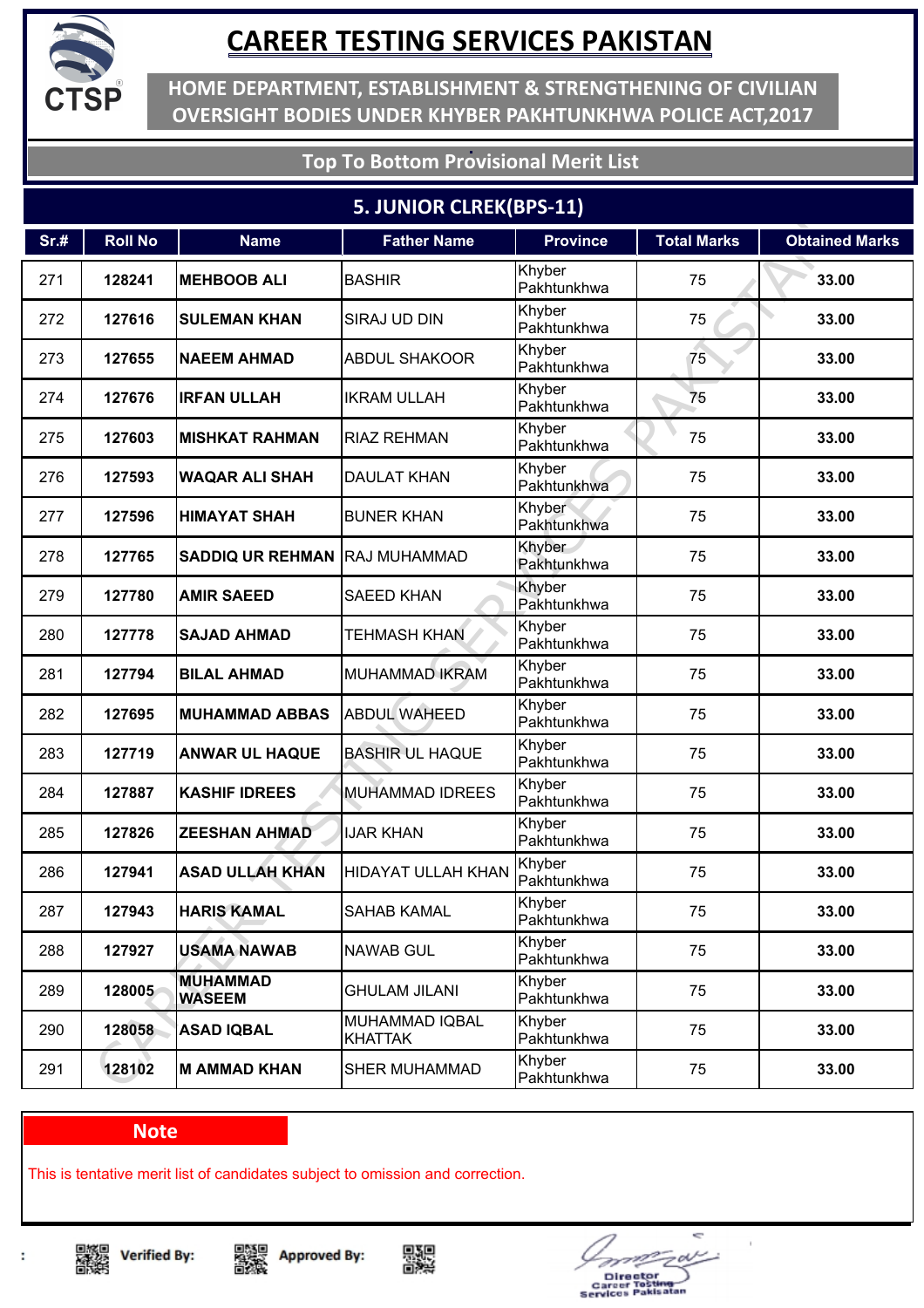

**HOME DEPARTMENT, ESTABLISHMENT & STRENGTHENING OF CIVILIAN OVERSIGHT BODIES UNDER KHYBER PAKHTUNKHWA POLICE ACT,2017**

### **Top To Bottom Provisional Merit List**

#### **5. JUNIOR CLREK(BPS-11)**

| Sr.# | <b>Roll No</b> | <b>Name</b>                      | <b>Father Name</b>   | <b>Province</b>       | <b>Total Marks</b> | <b>Obtained Marks</b> |
|------|----------------|----------------------------------|----------------------|-----------------------|--------------------|-----------------------|
| 292  | 128083         | <b>SAJID ALI</b>                 | <b>AMBALI KHAN</b>   | Khyber<br>Pakhtunkhwa | 75                 | 32.00                 |
| 293  | 128064         | <b>MUDASAR KHAN</b>              | <b>HAMAYUN KHAN</b>  | Khyber<br>Pakhtunkhwa | 75                 | 32.00                 |
| 294  | 128024         | <b>MUHAMMAD</b><br><b>DAWOOD</b> | <b>AFSAR KHAN</b>    | Khyber<br>Pakhtunkhwa | 75                 | 32.00                 |
| 295  | 127975         | <b>HAMZA IRSHAD</b>              | <b>IRSHAD AHMAD</b>  | Khyber<br>Pakhtunkhwa | 75                 | 32.00                 |
| 296  | 127985         | <b>BASIT ALI</b>                 | <b>FAZAL HUSSAIN</b> | Khyber<br>Pakhtunkhwa | 75                 | 32.00                 |
| 297  | 127998         | <b>USMAN ABID</b>                | <b>GUL AFZAL</b>     | Khyber<br>Pakhtunkhwa | 75                 | 32.00                 |
| 298  | 127909         | <b>YASIR ANWAR</b>               | MUHAMAMD ANWAR       | Khyber<br>Pakhtunkhwa | 75                 | 32.00                 |
| 299  | 127973         | <b>PRITIKA SHAM</b>              | <b>SHAM LAL</b>      | Khyber<br>Pakhtunkhwa | 75                 | 32.00                 |
| 300  | 127934         | <b>MOHIB ULLAH</b>               | NIZAM MUHAMMAD       | Khyber<br>Pakhtunkhwa | 75                 | 32.00                 |
|      |                | CARKA                            |                      |                       |                    |                       |

#### **Note**

This is tentative merit list of candidates subject to omission and correction.







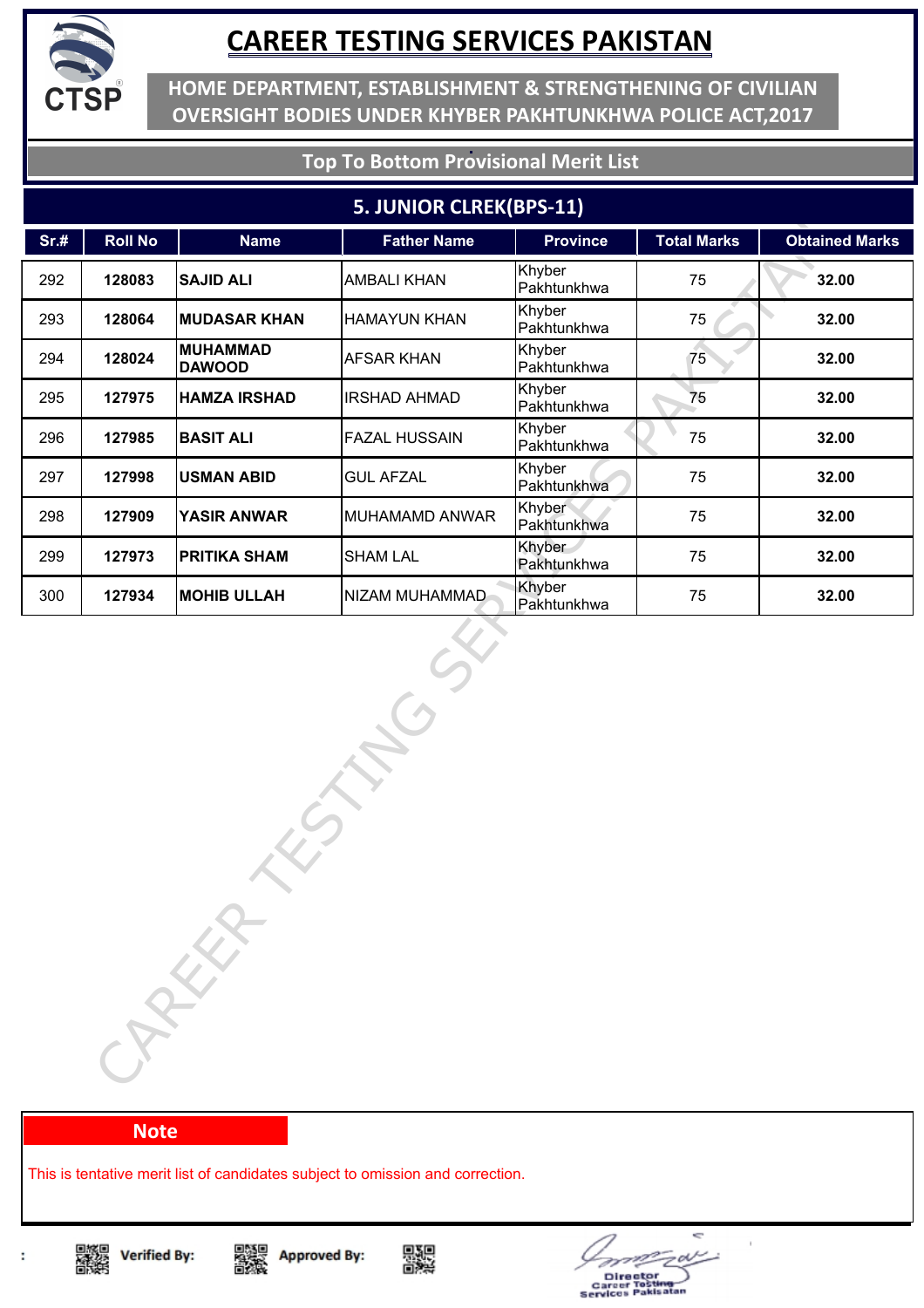

**HOME DEPARTMENT, ESTABLISHMENT & STRENGTHENING OF CIVILIAN OVERSIGHT BODIES UNDER KHYBER PAKHTUNKHWA POLICE ACT,2017**

### **Top To Bottom Provisional Merit List**

### **5. JUNIOR CLREK(BPS-11)**

| Sr.# | <b>Roll No</b> | <b>Name</b>                                             | <b>Father Name</b>                    | <b>Province</b>       | <b>Total Marks</b> | <b>Obtained Marks</b> |
|------|----------------|---------------------------------------------------------|---------------------------------------|-----------------------|--------------------|-----------------------|
| 301  | 127891         | <b>INAYATULLAH</b>                                      | <b>MIAN ABDUL AZIM</b>                | Khyber<br>Pakhtunkhwa | 75                 | 32.00                 |
| 302  | 127884         | <b>KHIZAR MUHAMMAD</b>                                  | <b>FAZAL MUHAMMAD</b>                 | Khyber<br>Pakhtunkhwa | 75                 | 32.00                 |
| 303  | 127746         | <b>IJAZ</b>                                             | PIR MUHAMMAD                          | Khyber<br>Pakhtunkhwa | 75                 | 32.00                 |
| 304  | 127713         | <b>ADIL KHAN</b>                                        | NIAZ ALI KHAN                         | Khyber<br>Pakhtunkhwa | 75                 | 32.00                 |
| 305  | 127822         | <b>SYED NOMAN ULLAH SYED ATTA ULLAH</b><br><b>BACHA</b> | <b>KHEL</b>                           | Khyber<br>Pakhtunkhwa | 75                 | 32.00                 |
| 306  | 127803         | <b>MUHAMMAD</b><br><b>WASEEM KHAN</b>                   | <b>MUHAMMAD KABIR</b>                 | Khyber<br>Pakhtunkhwa | 75                 | 32.00                 |
| 307  | 127627         | <b>SHAH ZEB KHAN</b>                                    | <b>AURANGZEB KHAN</b>                 | Khyber<br>Pakhtunkhwa | 75                 | 32.00                 |
| 308  | 127642         | <b>SERAJ UL HAQ</b>                                     | <b>ANWAR HUSSAIN</b>                  | Khyber<br>Pakhtunkhwa | 75                 | 32.00                 |
| 309  | 128122         | <b>MUHAMMAD JUNAID</b>                                  | <b>MUMTAZ KHAN</b>                    | Khyber<br>Pakhtunkhwa | 75                 | 32.00                 |
| 310  | 128261         | <b>ATIF UR RAHMAN</b>                                   | <b>WAHID GUL</b>                      | Khyber<br>Pakhtunkhwa | 75                 | 31.00                 |
| 311  | 128224         | <b>MUHAMMAD</b><br><b>FARMAN</b>                        | <b>NOOR UL ALEEM</b>                  | Khyber<br>Pakhtunkhwa | 75                 | 31.00                 |
| 312  | 128184         | <b>IMAD ABRAR</b>                                       | <b>SADUL ABRAR</b>                    | Khyber<br>Pakhtunkhwa | 75                 | 31.00                 |
| 313  | 128163         | <b>ANAS KHAN</b>                                        | YOUNAS KHAN                           | Khyber<br>Pakhtunkhwa | 75                 | 31.00                 |
| 314  | 128124         | <b>HABIB ULLAH</b>                                      | <b>GHAZAN KHAN</b><br><b>SHAMEZAI</b> | Khyber<br>Pakhtunkhwa | 75                 | 31.00                 |
| 315  | 127554         | <b>MUHAMMAD YASEEN</b><br><b>ALI</b>                    | <b>ALI GOHAR</b>                      | Khyber<br>Pakhtunkhwa | 75                 | 31.00                 |
| 316  | 127779         | <b>MUHAMMAD USMAN</b>                                   | <b>ISMAT ULLAH</b>                    | Khyber<br>Pakhtunkhwa | 75                 | 31.00                 |
| 317  | 127753         | <b>AZHAR DAUD</b>                                       | <b>MUHAMMAD AYUB</b><br><b>SABIR</b>  | Khyber<br>Pakhtunkhwa | 75                 | 31.00                 |
| 318  | 127709         | <b>NOMAN KHAN</b>                                       | <b>SANOBAR KHAN</b>                   | Khyber<br>Pakhtunkhwa | 75                 | 31.00                 |
| 319  | 127737         | <b>MOHAMMAD JAWAD</b>                                   | <b>ISRAR MOHAMMAD</b>                 | Khyber<br>Pakhtunkhwa | 75                 | 31.00                 |
| 320  | 127847         | <b>ASMAT ALI</b>                                        | <b>SHAH HUSSAIN</b>                   | Khyber<br>Pakhtunkhwa | 75                 | 31.00                 |
| 321  | 127827         | <b>ALI DURRANI</b>                                      | <b>WISAL DURANI</b>                   | Khyber<br>Pakhtunkhwa | 75                 | 31.00                 |

#### **Note**

This is tentative merit list of candidates subject to omission and correction.









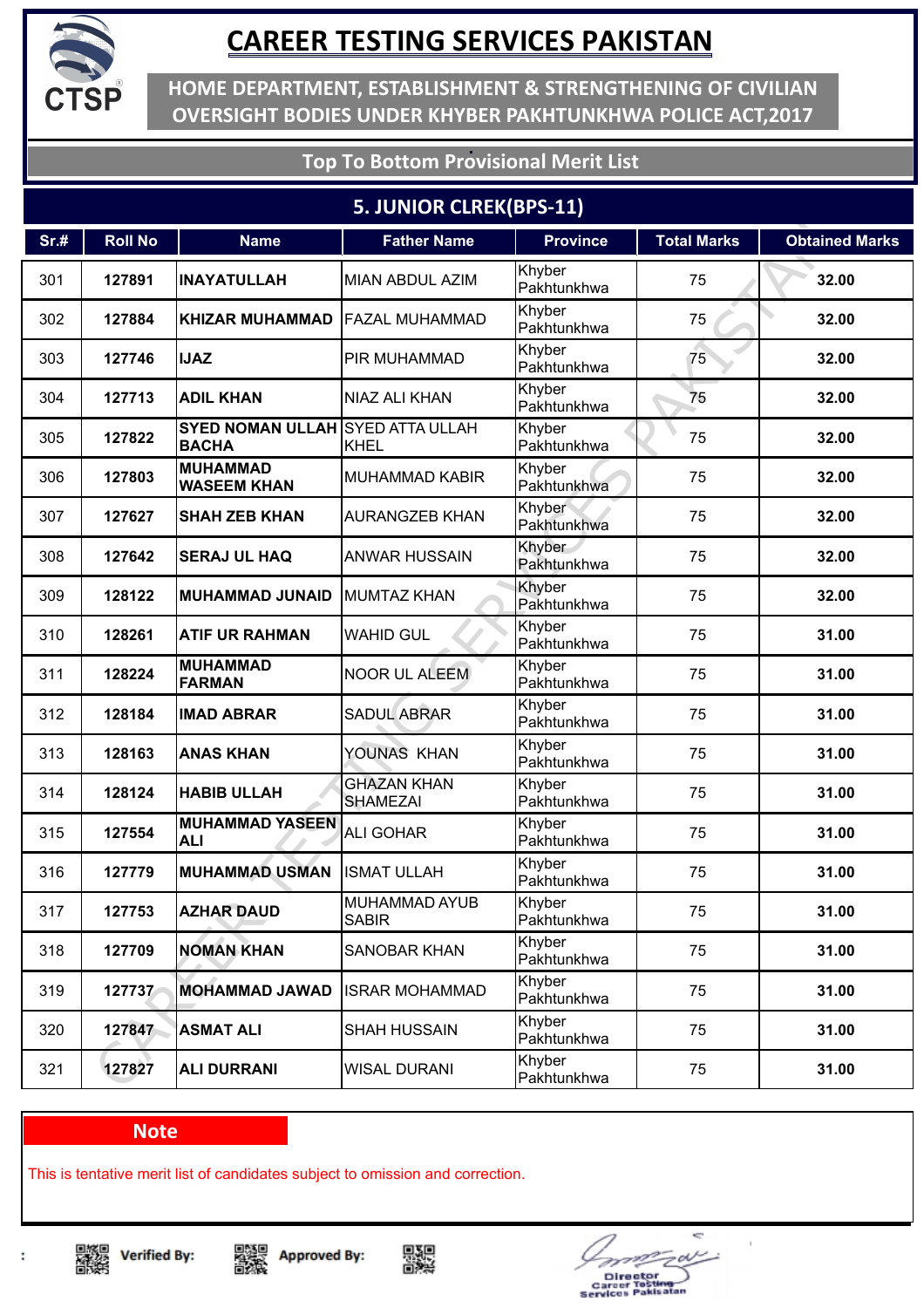

**HOME DEPARTMENT, ESTABLISHMENT & STRENGTHENING OF CIVILIAN OVERSIGHT BODIES UNDER KHYBER PAKHTUNKHWA POLICE ACT,2017**

### **Top To Bottom Provisional Merit List**

#### **5. JUNIOR CLREK(BPS-11)**

| Sr.# | <b>Roll No</b> | <b>Name</b>                                          | <b>Father Name</b>                 | <b>Province</b>       | <b>Total Marks</b> | <b>Obtained Marks</b> |
|------|----------------|------------------------------------------------------|------------------------------------|-----------------------|--------------------|-----------------------|
| 322  | 127870         | <b>SAADAT ALI SHAH</b>                               | <b>KIFAYAT ALI SHAH</b>            | Khyber<br>Pakhtunkhwa | 75                 | 31.00                 |
| 323  | 127944         | <b>RIZWAN ULLAH</b>                                  | <b>IHSAN ULLAH</b>                 | Khyber<br>Pakhtunkhwa | 75                 | 31.00                 |
| 324  | 127917         | <b>SAQIB ULLAH</b>                                   | NASEER UD DIN                      | Khyber<br>Pakhtunkhwa | 75                 | 31.00                 |
| 325  | 127933         | <b>MUHAMMAD</b><br><b>KAMRAN</b>                     | <b>QAMAR ZAMAN</b>                 | Khyber<br>Pakhtunkhwa | 75                 | 31.00                 |
| 326  | 127910         | <b>ABDUL WAHEED</b>                                  | ALI UR REHMAN                      | Khyber<br>Pakhtunkhwa | 75                 | 31.00                 |
| 327  | 128001         | <b>IZHAR AHMAD</b>                                   | <b>ISRAR HUSSAIN</b>               | Khyber<br>Pakhtunkhwa | 75                 | 31.00                 |
| 328  | 128070         | <b>MUHAMMAD</b><br><b>ABUBAKKAR</b><br><b>SADDIQ</b> | <b>SAMEEN JAN</b>                  | Khyber<br>Pakhtunkhwa | 75                 | 31.00                 |
| 329  | 128099         | <b>MUHAMMAD</b><br><b>HUZAIFA</b>                    | <b>MUHAMMAD</b><br><b>SARFARAZ</b> | Khyber<br>Pakhtunkhwa | 75                 | 31.00                 |
| 330  | 128053         | <b>UMAIR RUSTAM</b>                                  | <b>RUSTAM KHAN</b>                 | Khyber<br>Pakhtunkhwa | 75                 | 30.00                 |
|      |                | CARKA                                                |                                    |                       |                    |                       |

**Note**

This is tentative merit list of candidates subject to omission and correction.

Singer<br>Dengan







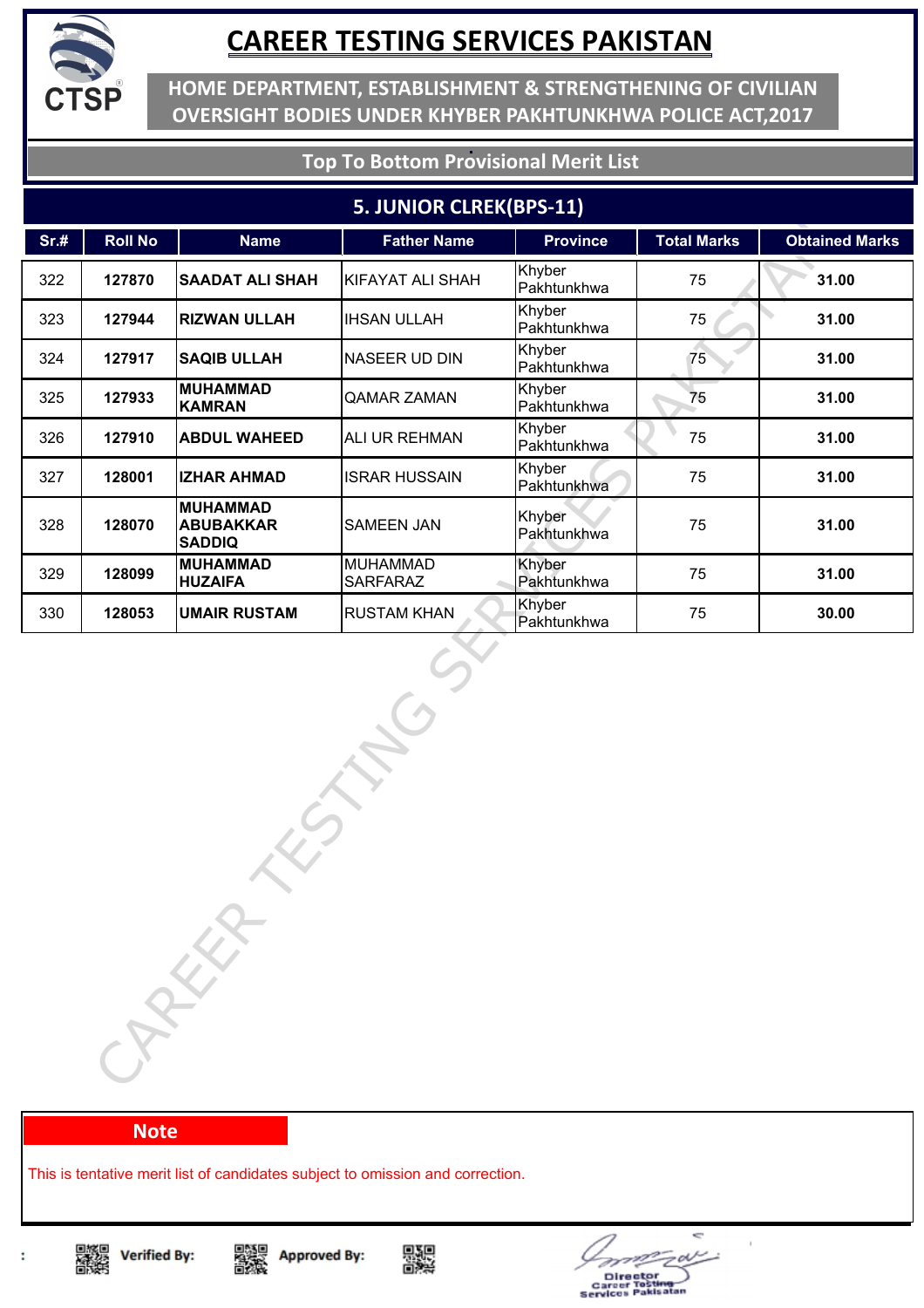

**HOME DEPARTMENT, ESTABLISHMENT & STRENGTHENING OF CIVILIAN OVERSIGHT BODIES UNDER KHYBER PAKHTUNKHWA POLICE ACT,2017**

### **Top To Bottom Provisional Merit List**

### **5. JUNIOR CLREK(BPS-11)**

| Sr.# | <b>Roll No</b> | <b>Name</b>                             | <b>Father Name</b>                         | <b>Province</b>       | <b>Total Marks</b> | <b>Obtained Marks</b> |
|------|----------------|-----------------------------------------|--------------------------------------------|-----------------------|--------------------|-----------------------|
| 331  | 128034         | <b>TAZA GUL</b>                         | <b>JANAT GUL</b>                           | Khyber<br>Pakhtunkhwa | 75                 | 30.00                 |
| 332  | 127967         | <b>SOHAIL AHMAD</b>                     | <b>KHAYAL GUL</b>                          | Khyber<br>Pakhtunkhwa | 75                 | 30.00                 |
| 333  | 127991         | <b>INZIMAM</b>                          | <b>MUHAMMAD SHER</b>                       | Khyber<br>Pakhtunkhwa | 75                 | 30.00                 |
| 334  | 127901         | <b>BASIT KHAN</b>                       | <b>MUSLIM KHAN</b>                         | Khyber<br>Pakhtunkhwa | 75                 | 30.00                 |
| 335  | 127914         | <b>MUHAMMAD</b><br><b>ARSHAD</b>        | <b>SAID JAMIN</b>                          | Khyber<br>Pakhtunkhwa | 75                 | 30.00                 |
| 336  | 127893         | <b>FAZLI RAZIQ</b>                      | <b>ABDUL MAJEED</b>                        | Khyber<br>Pakhtunkhwa | 75                 | 30.00                 |
| 337  | 127878         | <b>MUHAMMAD ULLAH</b><br><b>DOTANI</b>  | <b>GHULAM QADIR</b>                        | Khyber<br>Pakhtunkhwa | 75                 | 30.00                 |
| 338  | 127876         | <b>SHAWAL KHAN</b>                      | UMARA KHAN                                 | Khyber<br>Pakhtunkhwa | 75                 | 30.00                 |
| 339  | 127740         | <b>RASHID KHAN</b>                      | <b>HAMA GUL</b>                            | Khyber<br>Pakhtunkhwa | 75                 | 30.00                 |
| 340  | 127701         | <b>ALI IQBAL</b>                        | <b>KHALID IQBAL</b>                        | Khyber<br>Pakhtunkhwa | 75                 | 30.00                 |
| 341  | 127563         | <b>SAID HASSAN</b>                      | <b>BADSHAH</b><br><b>MUHAMMAD</b>          | Khyber<br>Pakhtunkhwa | 75                 | 30.00                 |
| 342  | 128299         | <b>HILAL AHMAD</b>                      | <b>ZARNOSH KHAN</b>                        | Khyber<br>Pakhtunkhwa | 75                 | 30.00                 |
| 343  | 128275         | <b>KHIZAR RABBANI</b>                   | <b>GHULAM RABBANI</b>                      | Khyber<br>Pakhtunkhwa | 75                 | 30.00                 |
| 344  | 128149         | <b>MUHAMMAD AWAIS</b>                   | <b>JANALAM</b>                             | Khyber<br>Pakhtunkhwa | 75                 | 30.00                 |
| 345  | 128208         | <b>FAHEEM</b><br><b>GULAZAMAN</b>       | <b>GULZAMAN</b>                            | Khyber<br>Pakhtunkhwa | 75                 | 30.00                 |
| 346  | 128235         | <b>GHANI ULLAH</b>                      | <b>MUHAMMAD SHARIF</b>                     | Khyber<br>Pakhtunkhwa | 75                 | 29.00                 |
| 347  | 128179         | <b>HAYAT ULLAH</b>                      | <b>SALEH KHAN</b>                          | Khyber<br>Pakhtunkhwa | 75                 | 29.00                 |
| 348  | 128188         | <b>SYED WALI KHAN</b>                   | <b>SUFAID ULLAH</b>                        | Khyber<br>Pakhtunkhwa | 75                 | 29.00                 |
| 349  | 128126         | <b>ZIA ULLAH</b>                        | <b>KIRAMAT KHAN</b>                        | Khyber<br>Pakhtunkhwa | 75                 | 29.00                 |
| 350  | 128287         | <b>MALIK USMAN</b><br><b>REHAN AWAN</b> | <b>MALIK MUHAMMAD</b><br><b>REHAN AWAN</b> | Khyber<br>Pakhtunkhwa | 75                 | 29.00                 |
| 351  | 127602         | <b>SALMAN KHAN</b>                      | <b>ZAIN KHAN</b>                           | Khyber<br>Pakhtunkhwa | 75                 | 29.00                 |

#### **Note**

This is tentative merit list of candidates subject to omission and correction.

▓ **Verified By:** 







Director<br>areer Tostin<br>vices Pakis

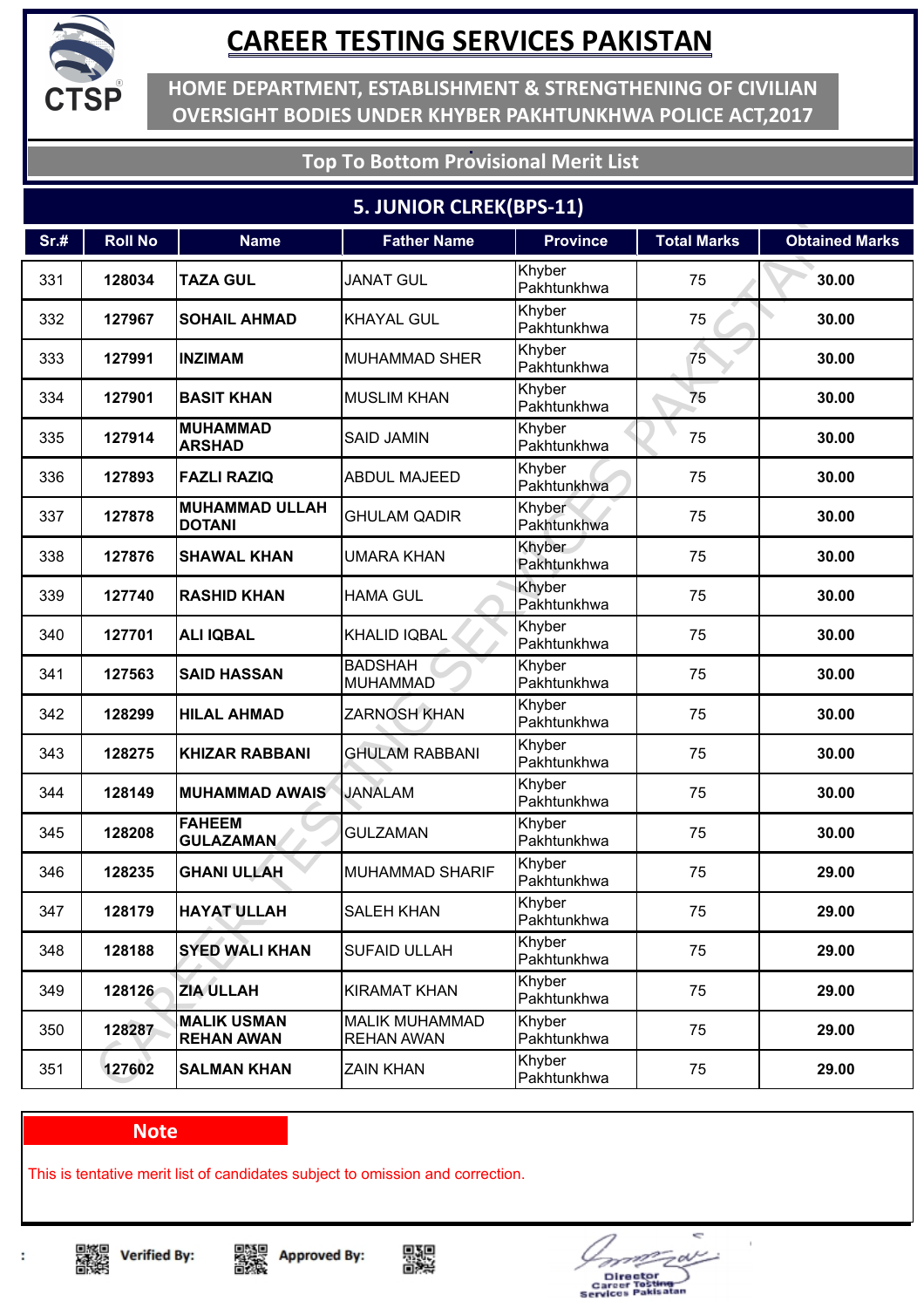

**HOME DEPARTMENT, ESTABLISHMENT & STRENGTHENING OF CIVILIAN OVERSIGHT BODIES UNDER KHYBER PAKHTUNKHWA POLICE ACT,2017**

### **Top To Bottom Provisional Merit List**

#### **5. JUNIOR CLREK(BPS-11)**

| Sr.# | <b>Roll No</b> | <b>Name</b>           | <b>Father Name</b>      | <b>Province</b>       | <b>Total Marks</b> | <b>Obtained Marks</b> |
|------|----------------|-----------------------|-------------------------|-----------------------|--------------------|-----------------------|
| 352  | 127821         | <b>SAJID ULLAH</b>    | <b>ROOTAZ GUL</b>       | Khyber<br>Pakhtunkhwa | 75                 | 29.00                 |
| 353  | 127759         | <b>ADIL KHAN</b>      | <b>MAAZ ULLLAH KHAN</b> | Khyber<br>Pakhtunkhwa | 75                 | 29.00                 |
| 354  | 127733         | <b>RAZA ULLAH</b>     | <b>WARIS KHAN</b>       | Khyber<br>Pakhtunkhwa | 75                 | 29.00                 |
| 355  | 127721         | <b>SIKANDAR KHAN</b>  | <b>SARTAJ KHAN</b>      | Khyber<br>Pakhtunkhwa | 75                 | 29.00                 |
| 356  | 127723         | <b>MUHAMMAD QASIM</b> | MUHAMMAD YOUNAS         | Khyber<br>Pakhtunkhwa | 75                 | 29.00                 |
| 357  | 127885         | <b>ZIA UR REHMAN</b>  | MUHAMMAD HALEEM         | Khyber<br>Pakhtunkhwa | 75                 | 29.00                 |
| 358  | 127995         | <b>SAJJAD FAZAL</b>   | <b>FAZAL UR REHMAN</b>  | Khyber<br>Pakhtunkhwa | 75                 | 29.00                 |
| 359  | 128093         | <b>BIBI SADIQA</b>    | <b>FARMAN ALI KHAN</b>  | Khyber<br>Pakhtunkhwa | 75                 | 29.00                 |
| 360  | 128055         | <b>FARHAN</b>         | SYED FAROOQ SHAH        | Khyber<br>Pakhtunkhwa | 75                 | 29.00                 |
|      |                | CARKA                 |                         |                       |                    |                       |

#### **Note**

This is tentative merit list of candidates subject to omission and correction.



t

Singer<br>Dengan





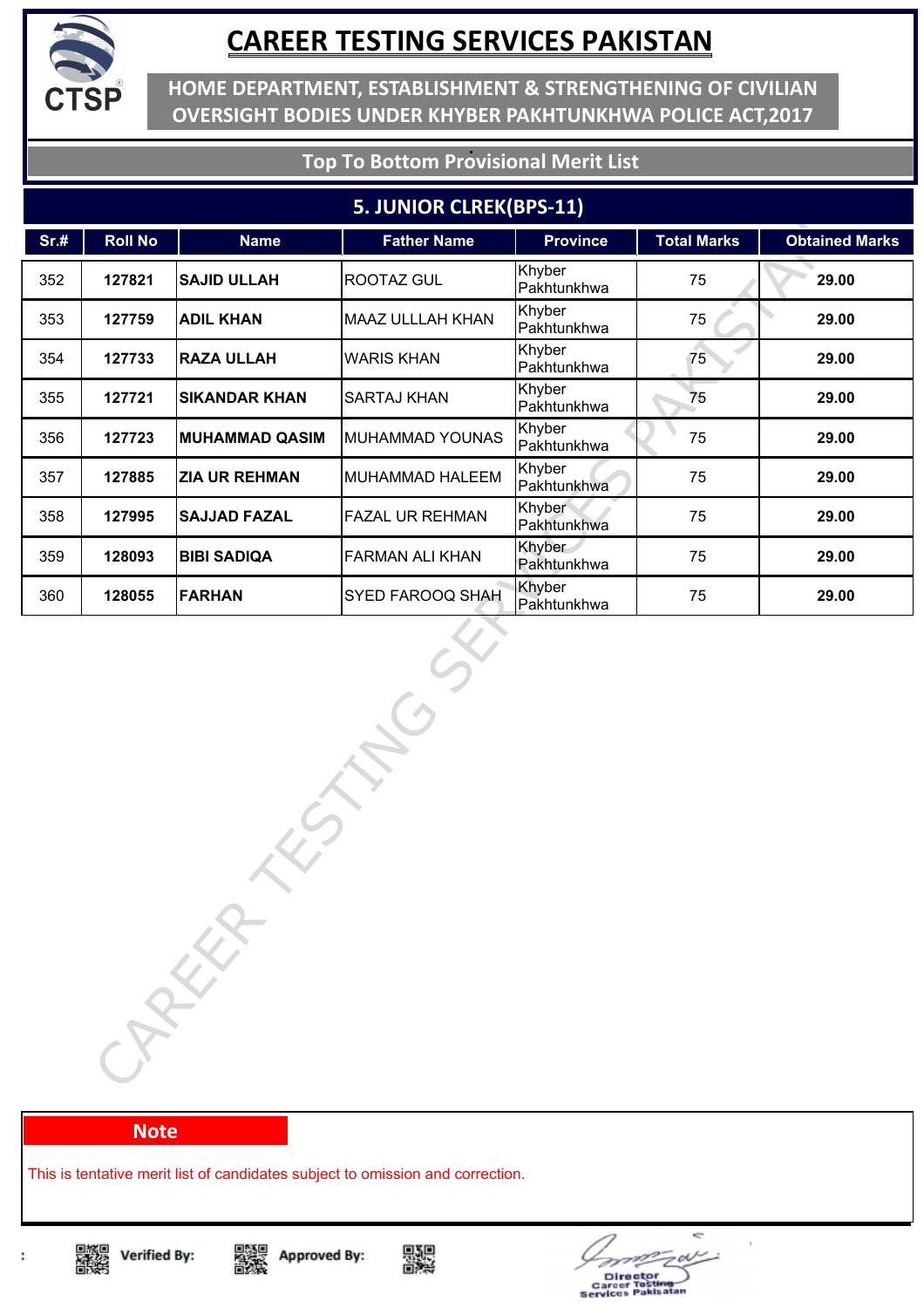

**HOME DEPARTMENT, ESTABLISHMENT & STRENGTHENING OF CIVILIAN OVERSIGHT BODIES UNDER KHYBER PAKHTUNKHWA POLICE ACT,2017**

### **Top To Bottom Provisional Merit List**

### **5. JUNIOR CLREK(BPS-11)**

| Sr.# | <b>Roll No</b> | <b>Name</b>                           | <b>Father Name</b>                  | <b>Province</b>       | <b>Total Marks</b> | <b>Obtained Marks</b> |
|------|----------------|---------------------------------------|-------------------------------------|-----------------------|--------------------|-----------------------|
| 361  | 128046         | <b>AKHTAR ALAM</b>                    | <b>GUL ISLAM</b>                    | Khyber<br>Pakhtunkhwa | 75                 | 28.00                 |
| 362  | 128033         | <b>ASHER ZAFAR</b>                    | ZAFAR IQBAL                         | Khyber<br>Pakhtunkhwa | 75                 | 28.00                 |
| 363  | 127987         | <b>MUHAMMAD YASIN</b><br><b>KHAN</b>  | <b>AURANG ZAIB KHAN</b>             | Khyber<br>Pakhtunkhwa | 75                 | 28.00                 |
| 364  | 127926         | <b>MUHAMMAD FAISAL</b>                | <b>MUHAMMAD AKRAM</b>               | Khyber<br>Pakhtunkhwa | 75                 | 28.00                 |
| 365  | 127916         | <b>ASFANDYAR</b>                      | <b>MUHAMMAD ANWAR</b>               | Khyber<br>Pakhtunkhwa | 75                 | 28.00                 |
| 366  | 127855         | <b>AQIB JAVED</b>                     | <b>ABDUL SATTAR</b>                 | Khyber<br>Pakhtunkhwa | 75                 | 28.00                 |
| 367  | 127879         | <b>HANIF ULLAH</b>                    | <b>FAIZ ULLAH</b>                   | Khyber<br>Pakhtunkhwa | 75                 | 28.00                 |
| 368  | 127890         | <b>IHTISHAM HADI</b>                  | <b>SHAMSUL HADI</b>                 | Khyber<br>Pakhtunkhwa | 75                 | 28.00                 |
| 369  | 127736         | <b>MUDDASSIR KHAN</b>                 | <b>GUL CHAMAN</b>                   | Khyber<br>Pakhtunkhwa | 75                 | 28.00                 |
| 370  | 127664         | <b>ZEESHAN</b>                        | <b>REHMAT KHAN</b>                  | Khyber<br>Pakhtunkhwa | 75                 | 28.00                 |
| 371  | 127615         | <b>KHADIM ULLAH</b>                   | <b>ZARBAT KHAN</b>                  | Khyber<br>Pakhtunkhwa | 75                 | 28.00                 |
| 372  | 128273         | <b>UZAIR SHAH</b>                     | <b>WAHID SHAH</b>                   | Khyber<br>Pakhtunkhwa | 75                 | 28.00                 |
| 373  | 128293         | <b>ZEESHAN KHAN</b>                   | <b>BAKHT ZAR ALI KHAN</b>           | Khyber<br>Pakhtunkhwa | 75                 | 28.00                 |
| 374  | 128291         | <b>MUHAMMAD</b><br><b>HUSSAIN</b>     | <b>MEERA KHAN</b>                   | Khyber<br>Pakhtunkhwa | 75                 | 28.00                 |
| 375  | 128170         | <b>KALEEM ULLAH</b><br><b>KHAN</b>    | <b>AMANULLAH</b>                    | Khyber<br>Pakhtunkhwa | 75                 | 28.00                 |
| 376  | 128257         | <b>SIKANDER BAKHT</b>                 | <b>BAKHT RAWAN</b>                  | Khyber<br>Pakhtunkhwa | 75                 | 28.00                 |
| 377  | 128255         | <b>HATIF SHABIR</b>                   | <b>SHABIR AHMED</b>                 | Khyber<br>Pakhtunkhwa | 75                 | 28.00                 |
| 378  | 128264         | <b>JAWADKHAN</b>                      | <b>MISALKHAN</b>                    | Khyber<br>Pakhtunkhwa | 75                 | 28.00                 |
| 379  | 128217         | <b>MIAN MUHAMMAD</b><br><b>SAJJAD</b> | <b>MIAN RIAZ</b><br><b>MUHAMMAD</b> | Khyber<br>Pakhtunkhwa | 75                 | 27.00                 |
| 380  | 128253         | <b>MUHAMMAD ABBAS</b><br><b>KHAN</b>  | MUHAMMAD YOUNAS                     | Khyber<br>Pakhtunkhwa | 75                 | 27.00                 |
| 381  | 128298         | <b>HIAMAYT SHAH</b>                   | <b>SKHAWAT SHAH</b>                 | Khyber<br>Pakhtunkhwa | 75                 | 27.00                 |

#### **Note**

This is tentative merit list of candidates subject to omission and correction.

▓ **Verified By:** 







÷ Director<br>areer Tostin<br>vices Pakis e.  $\blacksquare$ 

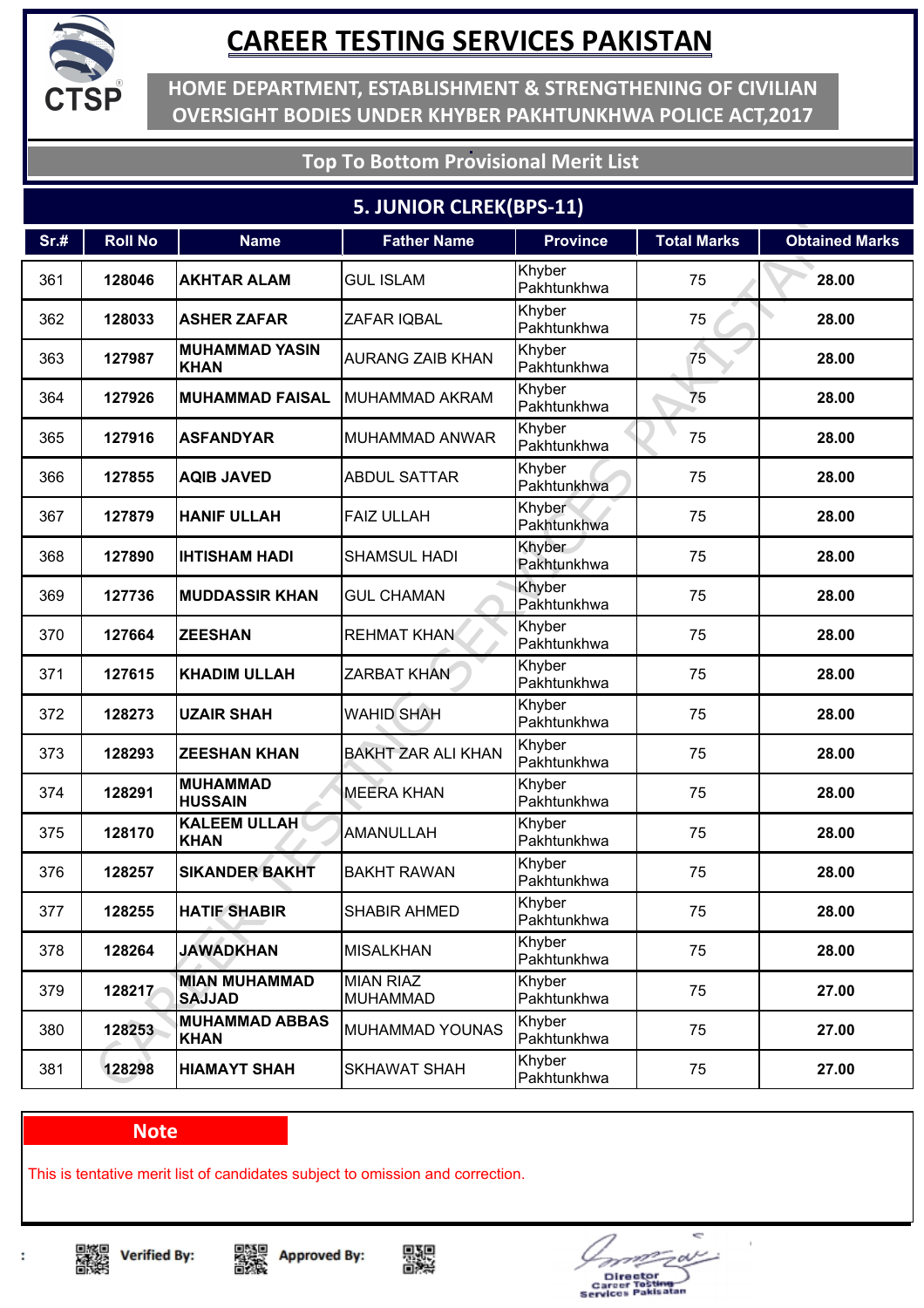

**HOME DEPARTMENT, ESTABLISHMENT & STRENGTHENING OF CIVILIAN OVERSIGHT BODIES UNDER KHYBER PAKHTUNKHWA POLICE ACT,2017**

### **Top To Bottom Provisional Merit List**

#### **5. JUNIOR CLREK(BPS-11)**

| Sr.# | <b>Roll No</b> | <b>Name</b>                             | <b>Father Name</b>   | <b>Province</b>       | <b>Total Marks</b> | <b>Obtained Marks</b> |
|------|----------------|-----------------------------------------|----------------------|-----------------------|--------------------|-----------------------|
| 382  | 128270         | <b>QADIR KHAN</b>                       | <b>NASEER KHAN</b>   | Khyber<br>Pakhtunkhwa | 75                 | 27.00                 |
| 383  | 128274         | <b>ATTA UR REHMAN</b>                   | RAJ MUHAMMAD         | Khyber<br>Pakhtunkhwa | 75                 | 27.00                 |
| 384  | 127575         | <b>ABU SAEED</b>                        | <b>IJAZ</b>          | Khyber<br>Pakhtunkhwa | 75                 | 27.00                 |
| 385  | 127801         | <b>SHAH FAHAD</b>                       | <b>SHAUKAT ALI</b>   | Khyber<br>Pakhtunkhwa | 75                 | 27.00                 |
| 386  | 127811         | <b>MUHAMMAD</b><br><b>SHAKEEL SADIQ</b> | MUHAMMAD SADIQ       | Khyber<br>Pakhtunkhwa | 75                 | 27.00                 |
| 387  | 127875         | <b>MUHAMMAD SHOAIB NOOR MUHAMMAD</b>    |                      | Khyber<br>Pakhtunkhwa | 75                 | 27.00                 |
| 388  | 127866         | <b>MUHAMMAD</b><br><b>WASEEM</b>        | <b>SAIN MUHAMMAD</b> | Khyber<br>Pakhtunkhwa | 75                 | 27.00                 |
| 389  | 127830         | <b>MANSOOR ELAHI</b>                    | <b>FAZAL E ELAHI</b> | Khyber<br>Pakhtunkhwa | 75                 | 27.00                 |
| 390  | 127835         | <b>AFZAL AHMAD</b>                      | <b>ABDUL KALAM</b>   | Khyber<br>Pakhtunkhwa | 75                 | 27.00                 |
|      |                | CARKA                                   |                      |                       |                    |                       |

#### **Note**

This is tentative merit list of candidates subject to omission and correction.



t

Singer<br>Dengan





Director<br>areer Tostl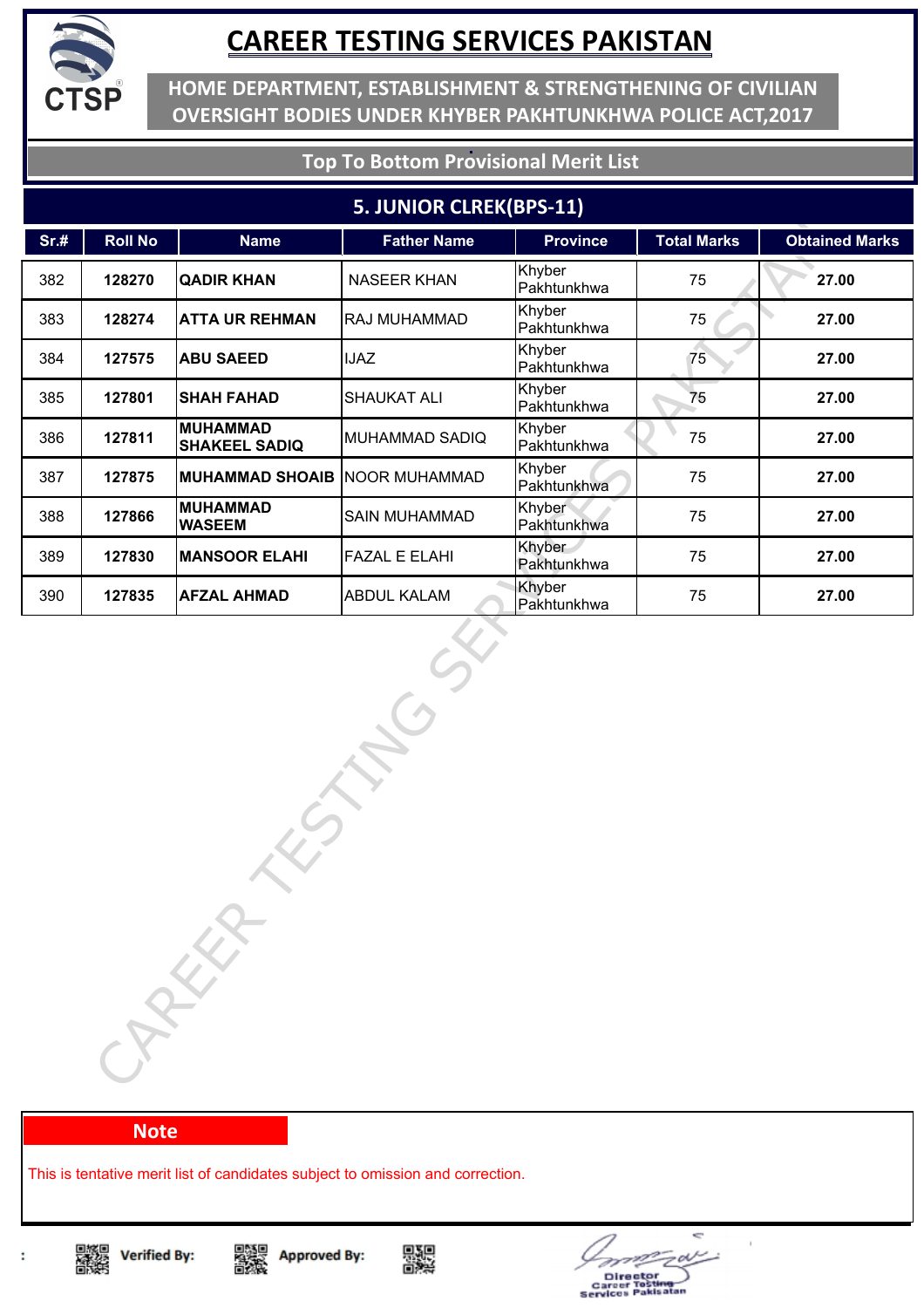

**HOME DEPARTMENT, ESTABLISHMENT & STRENGTHENING OF CIVILIAN OVERSIGHT BODIES UNDER KHYBER PAKHTUNKHWA POLICE ACT,2017**

### **Top To Bottom Provisional Merit List**

### **5. JUNIOR CLREK(BPS-11)**

| Sr.# | <b>Roll No</b> | <b>Name</b>                            | <b>Father Name</b>      | <b>Province</b>       | <b>Total Marks</b> | <b>Obtained Marks</b> |
|------|----------------|----------------------------------------|-------------------------|-----------------------|--------------------|-----------------------|
| 391  | 127828         | <b>MATI UR REHMAN</b>                  | <b>NASEEM UR REHMAN</b> | Khyber<br>Pakhtunkhwa | 75                 | 27.00                 |
| 392  | 127954         | <b>ABBAS MUHAMMAD</b>                  | TAJ MUHAMMAD            | Khyber<br>Pakhtunkhwa | 75                 | 27.00                 |
| 393  | 127974         | <b>BABAR ALI</b>                       | <b>ARSHAD HUSSAIN</b>   | Khyber<br>Pakhtunkhwa | 75                 | 27.00                 |
| 394  | 127897         | <b>NABEEL AHMAD</b>                    | <b>JAMIL SHAH</b>       | Khyber<br>Pakhtunkhwa | 75                 | 27.00                 |
| 395  | 128036         | <b>Abdur Rahman</b>                    | Nizar Ali               | Khyber<br>Pakhtunkhwa | 75                 | 27.00                 |
| 396  | 128120         | <b>RAZIA BIBI</b>                      | <b>HAJI AKBAR KHAN</b>  | Khyber<br>Pakhtunkhwa | 75                 | 26.00                 |
| 397  | 128119         | <b>UMAIR KHAN</b>                      | SARFARAZ KHAN           | Khyber<br>Pakhtunkhwa | 75                 | 26.00                 |
| 398  | 128075         | <b>KAMRAN HAYAT</b>                    | <b>FAZAL HAYAT</b>      | Khyber<br>Pakhtunkhwa | 75                 | 26.00                 |
| 399  | 128049         | <b>NAZIM NAVEED</b>                    | NAVEED AHMAD            | Khyber<br>Pakhtunkhwa | 75                 | 26.00                 |
| 400  | 128043         | <b>MUHAMMAD NAEEM</b><br><b>KHAN</b>   | TAHSEEN ULLAH           | Khyber<br>Pakhtunkhwa | 75                 | 26.00                 |
| 401  | 127708         | <b>IMTIAZ UL HAQ</b>                   | <b>FAZLI MANAN</b>      | Khyber<br>Pakhtunkhwa | 75                 | 26.00                 |
| 402  | 127747         | <b>SAMANDAR KHAN</b>                   | <b>FAZAL MAULA</b>      | Khyber<br>Pakhtunkhwa | 75                 | 26.00                 |
| 403  | 127797         | <b>SYED JAHANZEB</b><br><b>BUKHARI</b> | <b>SYED REHMAT SHAH</b> | Khyber<br>Pakhtunkhwa | 75                 | 26.00                 |
| 404  | 127632         | <b>SHAKEEL PERVEZ</b>                  | <b>PERVEZ KHAN</b>      | Khyber<br>Pakhtunkhwa | 75                 | 26.00                 |
| 405  | 127614         | <b>HAMID ULLAH AFRIDI WAHAB GUL</b>    |                         | Khyber<br>Pakhtunkhwa | 75                 | 26.00                 |
| 406  | 127673         | HAJI MUHAMMAD                          | <b>DIN MUHAMMAD</b>     | Khyber<br>Pakhtunkhwa | 75                 | 26.00                 |
| 407  | 127670         | <b>FAYAZ KHAN</b>                      | <b>HAKIM KHAN</b>       | Khyber<br>Pakhtunkhwa | 75                 | 26.00                 |
| 408  | 127663         | <b>HAZRAT SYED</b>                     | <b>MIAN JAMSHAID</b>    | Khyber<br>Pakhtunkhwa | 75                 | 26.00                 |
| 409  | 128295         | <b>KHUSHDIL KHAN</b>                   | <b>IMAM SHAH</b>        | Khyber<br>Pakhtunkhwa | 75                 | 26.00                 |
| 410  | 128147         | <b>ABDUL WADOOD</b>                    | MUSHTAQ AHMAD           | Khyber<br>Pakhtunkhwa | 75                 | 26.00                 |
| 411  | 128133         | <b>ZAHID ALI KHAN</b>                  | <b>LIAQAT ALI KHAN</b>  | Khyber<br>Pakhtunkhwa | 75                 | 26.00                 |

#### **Note**

This is tentative merit list of candidates subject to omission and correction.







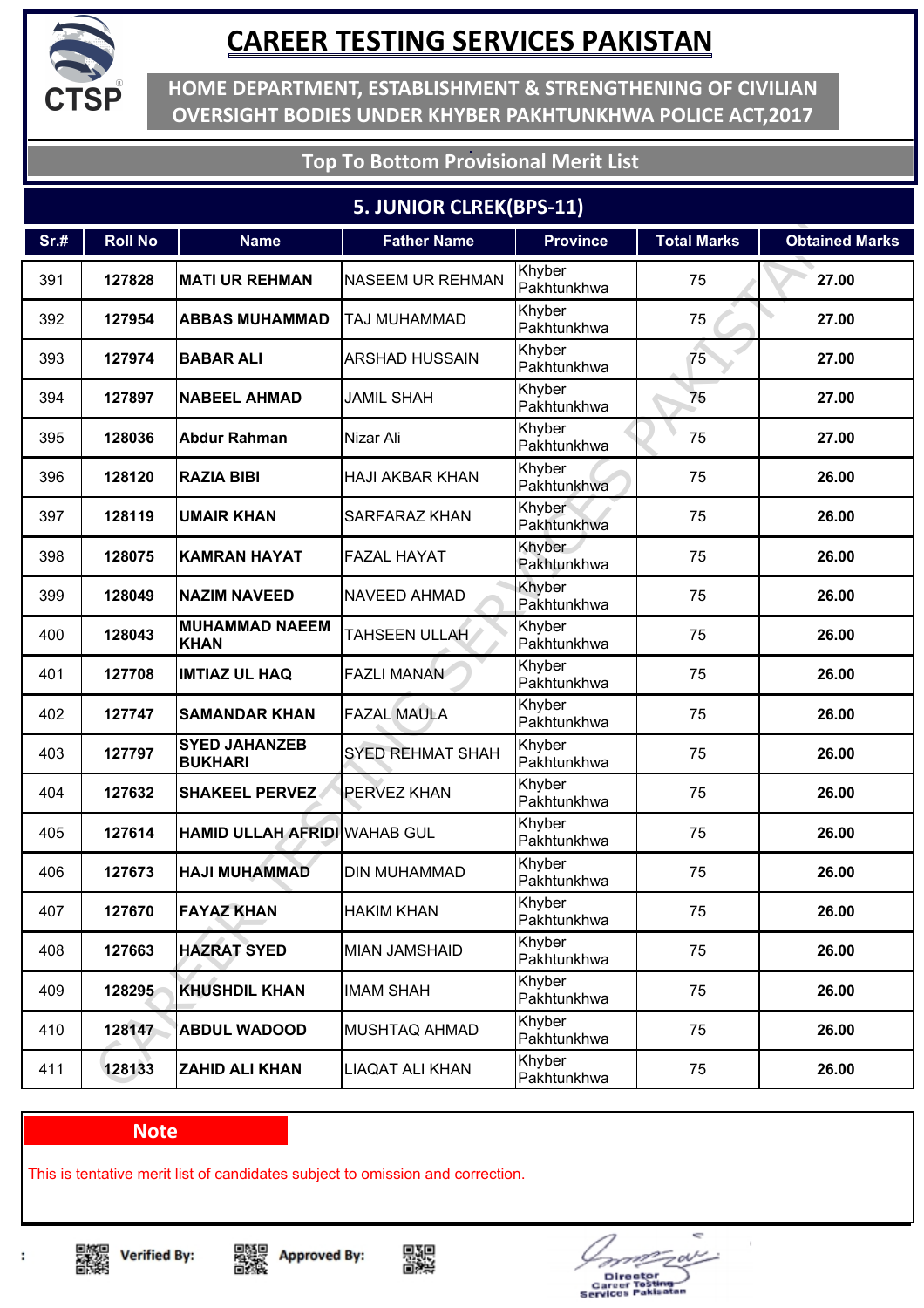

**HOME DEPARTMENT, ESTABLISHMENT & STRENGTHENING OF CIVILIAN OVERSIGHT BODIES UNDER KHYBER PAKHTUNKHWA POLICE ACT,2017**

### **Top To Bottom Provisional Merit List**

#### **5. JUNIOR CLREK(BPS-11)**

| Sr.# | <b>Roll No</b> | <b>Name</b>                        | <b>Father Name</b>   | <b>Province</b>       | <b>Total Marks</b> | <b>Obtained Marks</b> |
|------|----------------|------------------------------------|----------------------|-----------------------|--------------------|-----------------------|
| 412  | 128157         | <b>MASOOD UR</b><br><b>RAHMAN</b>  | <b>FAZLI WAHID</b>   | Khyber<br>Pakhtunkhwa | 75                 | 26.00                 |
| 413  | 128177         | <b>SARDAR HUSSAIN</b>              | <b>SHAD KHAN</b>     | Khyber<br>Pakhtunkhwa | 75                 | 26.00                 |
| 414  | 128197         | <b>ZARAK KHAN</b>                  | <b>WAJID ALI</b>     | Khyber<br>Pakhtunkhwa | 75                 | 25.00                 |
| 415  | 128200         | <b>MUHAMMAD SHAFIQ MIR HASSAN</b>  |                      | Khyber<br>Pakhtunkhwa | 75                 | 25.00                 |
| 416  | 128190         | <b>EHTRAM ULLAH</b><br><b>KHAN</b> | MUSTHAQ ALI KHAN     | Khyber<br>Pakhtunkhwa | 75                 | 25.00                 |
| 417  | 128151         | <b>ABDUR RAHMAN</b>                | <b>SARFARAZ KHAN</b> | Khyber<br>Pakhtunkhwa | 75                 | 25.00                 |
| 418  | 128146         | <b>KHALID KHAN</b>                 | <b>SAID GHULAM</b>   | Khyber<br>Pakhtunkhwa | 75                 | 25.00                 |
| 419  | 127600         | <b>JABRAN ALI</b>                  | <b>SHER MUHAMMAD</b> | Khyber<br>Pakhtunkhwa | 75                 | 25.00                 |
| 420  | 127647         | <b>MUAZAM ALI</b>                  | <b>GHULAM ARBI</b>   | Khyber<br>Pakhtunkhwa | 75                 | 25.00                 |
|      |                | CARECA                             |                      |                       |                    |                       |

#### **Note**

This is tentative merit list of candidates subject to omission and correction.









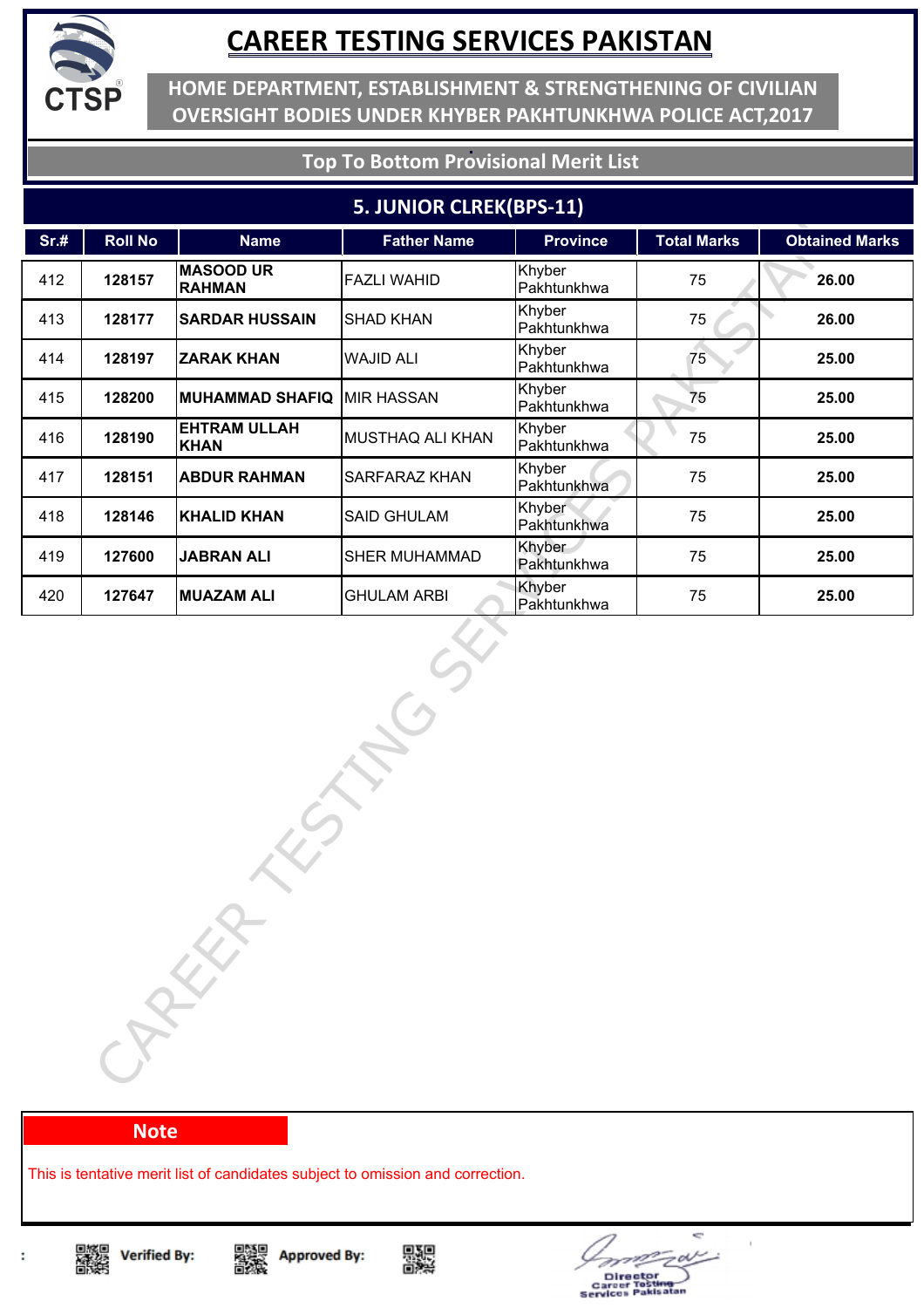

**HOME DEPARTMENT, ESTABLISHMENT & STRENGTHENING OF CIVILIAN OVERSIGHT BODIES UNDER KHYBER PAKHTUNKHWA POLICE ACT,2017**

### **Top To Bottom Provisional Merit List**

### **5. JUNIOR CLREK(BPS-11)**

| Sr.# | <b>Roll No</b> | <b>Name</b>                          | <b>Father Name</b>               | <b>Province</b>       | <b>Total Marks</b> | <b>Obtained Marks</b> |
|------|----------------|--------------------------------------|----------------------------------|-----------------------|--------------------|-----------------------|
| 421  | 127657         | <b>SANA ULLAH</b>                    | <b>INAYAT ULLAH</b>              | Khyber<br>Pakhtunkhwa | 75                 | 25.00                 |
| 422  | 127806         | <b>ASIF AHMAD</b>                    | <b>SHER AFZAL</b>                | Khyber<br>Pakhtunkhwa | 75                 | 25.00                 |
| 423  | 127800         | <b>NAVEED KHAN</b>                   | <b>MUZAFAR GUL</b>               | Khyber<br>Pakhtunkhwa | 75                 | 25.00                 |
| 424  | 127731         | <b>WAQAR YOUNAS</b>                  | <b>SHAH SHARAF</b>               | Khyber<br>Pakhtunkhwa | 75                 | 25.00                 |
| 425  | 127680         | <b>MUHAMMAD QASIM</b>                | <b>WARIS GUL</b>                 | Khyber<br>Pakhtunkhwa | 75                 | 25.00                 |
| 426  | 127928         | <b>MUJEEB UR</b><br><b>REHMAN</b>    | <b>SHER MUHAMMAD</b>             | Khyber<br>Pakhtunkhwa | 75                 | 25.00                 |
| 427  | 127925         | <b>BABAR HUMAYUN</b>                 | <b>HUMAYUN KHAN</b>              | Khyber<br>Pakhtunkhwa | 75                 | 25.00                 |
| 428  | 127853         | <b>TAHIR MUHAMMAD</b>                | <b>NAIK MUHAMMAD</b>             | Khyber<br>Pakhtunkhwa | 75                 | 25.00                 |
| 429  | 127829         | <b>HAYAT ULLAH</b>                   | <b>DAWAN SHAH</b>                | Khyber<br>Pakhtunkhwa | 75                 | 25.00                 |
| 430  | 128042         | <b>WADOOD KHAN</b>                   | <b>DAUD KHAN</b>                 | Khyber<br>Pakhtunkhwa | 75                 | 25.00                 |
| 431  | 128079         | <b>WAZIR GUL</b>                     | <b>QURAISH GUL</b>               | Khyber<br>Pakhtunkhwa | 75                 | 25.00                 |
| 432  | 128082         | <b>FAWAD KHAN</b>                    | <b>WARIS KHAN</b>                | Khyber<br>Pakhtunkhwa | 75                 | 25.00                 |
| 433  | 128097         | <b>SULMAN PATRAS</b>                 | <b>PATRAS</b>                    | Khyber<br>Pakhtunkhwa | 75                 | 25.00                 |
| 434  | 128101         | <b>KAMRAN PERVEZ</b>                 | <b>PERVEZ KHAN</b>               | Khyber<br>Pakhtunkhwa | 75                 | 25.00                 |
| 435  | 128112         | <b>HASSAN IQBAL</b>                  | ZAFAR IQBAL                      | Khyber<br>Pakhtunkhwa | 75                 | 25.00                 |
| 436  | 128121         | <b>MUEEN UDDIN</b>                   | SHER AJAM KHAN                   | Khyber<br>Pakhtunkhwa | 75                 | 25.00                 |
| 437  | 128105         | <b>MUHAMMAD</b><br><b>REHMAN</b>     | <b>IMAM BAKSH</b>                | Khyber<br>Pakhtunkhwa | 75                 | 24.00                 |
| 438  | 128085         | <b>HAMZA JAVED</b>                   | MUHAMMAD JAVED<br><b>QURESHI</b> | Khyber<br>Pakhtunkhwa | 75                 | 24.00                 |
| 439  | 127999         | <b>KALEEM ULLAH</b>                  | <b>IBRAHIM</b>                   | Khyber<br>Pakhtunkhwa | 75                 | 24.00                 |
| 440  | 127990         | <b>HAYAT MUHAMMAD</b><br><b>KHAN</b> | MUHAMMAD IQBAL                   | Khyber<br>Pakhtunkhwa | 75                 | 24.00                 |
| 441  | 127994         | <b>MUHAMMAD UMAIR</b>                | <b>MIAN GUL</b>                  | Khyber<br>Pakhtunkhwa | 75                 | 24.00                 |

#### **Note**

This is tentative merit list of candidates subject to omission and correction.







Director<br>areer Tostin<br>vices Pakis

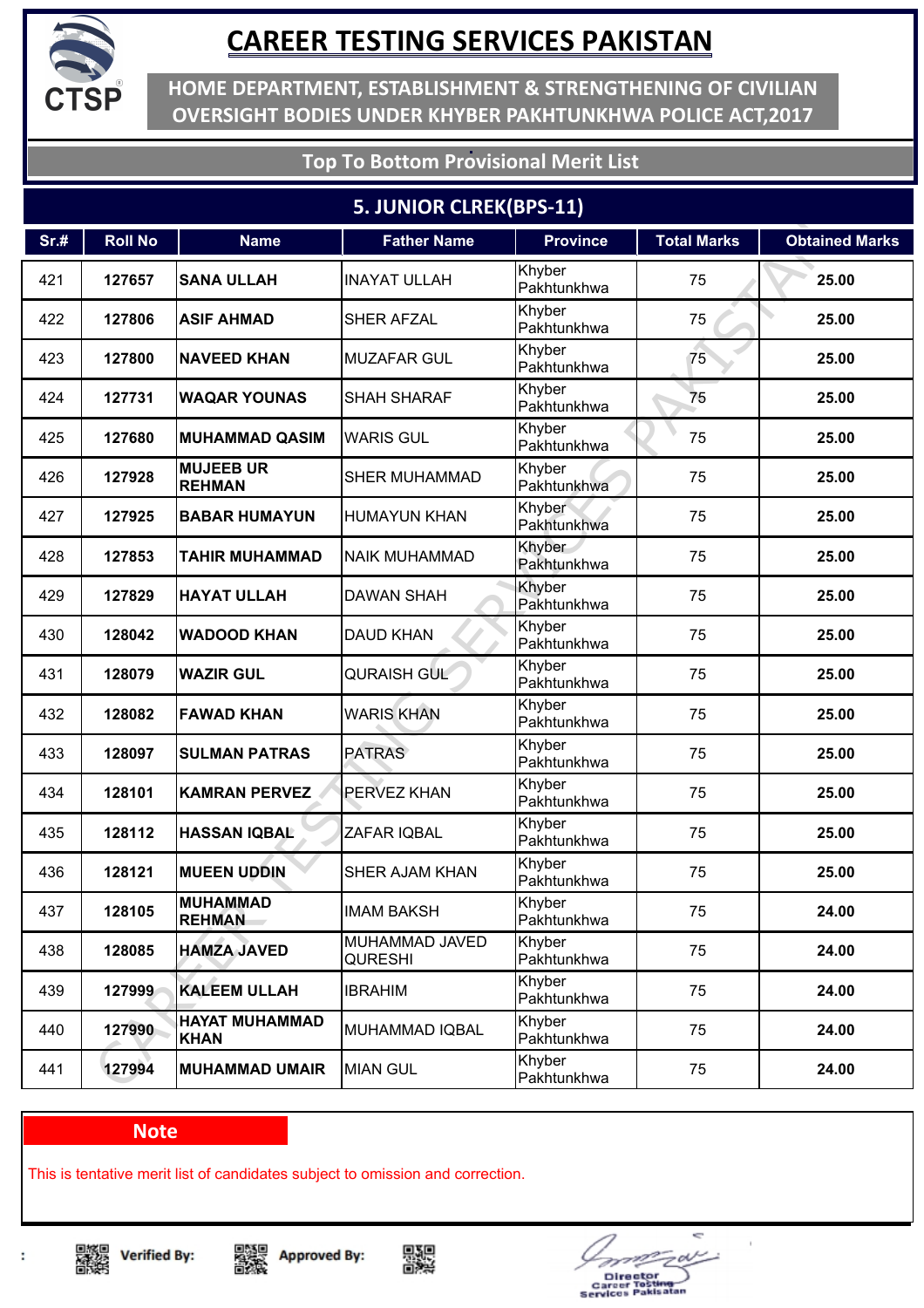

**HOME DEPARTMENT, ESTABLISHMENT & STRENGTHENING OF CIVILIAN OVERSIGHT BODIES UNDER KHYBER PAKHTUNKHWA POLICE ACT,2017**

### **Top To Bottom Provisional Merit List**

#### **5. JUNIOR CLREK(BPS-11)**

| Sr.# | <b>Roll No</b> | <b>Name</b>                          | <b>Father Name</b> | <b>Province</b>       | <b>Total Marks</b> | <b>Obtained Marks</b> |
|------|----------------|--------------------------------------|--------------------|-----------------------|--------------------|-----------------------|
| 442  | 127996         | <b>WAHAB KHAN</b>                    | <b>TAWAB KHAN</b>  | Khyber<br>Pakhtunkhwa | 75                 | 24.00                 |
| 443  | 127980         | <b>SAJJAD ALI</b>                    | <b>HAMISH GULL</b> | Khyber<br>Pakhtunkhwa | 75                 | 24.00                 |
| 444  | 128013         | <b>MUHAMMAD NASIR</b>                | NOOR ZADA          | Khyber<br>Pakhtunkhwa | 75                 | 24.00                 |
| 445  | 128020         | <b>SAJJAD ALI</b>                    | <b>QADIR SHAH</b>  | Khyber<br>Pakhtunkhwa | 75                 | 24.00                 |
| 446  | 127859         | <b>ADNAN KHAN</b>                    | <b>ISLAM ALI</b>   | Khyber<br>Pakhtunkhwa | 75                 | 24.00                 |
| 447  | 127938         | <b>SHAHBAZ ALI KHAN</b>              | ZAR ALAM KHAN      | Khyber<br>Pakhtunkhwa | 75                 | 24.00                 |
| 448  | 127707         | <b>LASHIKAR KHATTAK HIDAYAT SHAH</b> |                    | Khyber<br>Pakhtunkhwa | 75                 | 24.00                 |
| 449  | 127691         | <b>BABAR ALI</b>                     | NIAZ MUHAMMAD      | Khyber<br>Pakhtunkhwa | 75                 | 24.00                 |
| 450  | 127786         | <b>INAYAT ULLAH</b>                  | <b>HAIN ULLAH</b>  | Khyber<br>Pakhtunkhwa | 75                 | 24.00                 |
|      |                | CARKA                                |                    |                       |                    |                       |

#### **Note**

This is tentative merit list of candidates subject to omission and correction.







Director<br>areer Tostl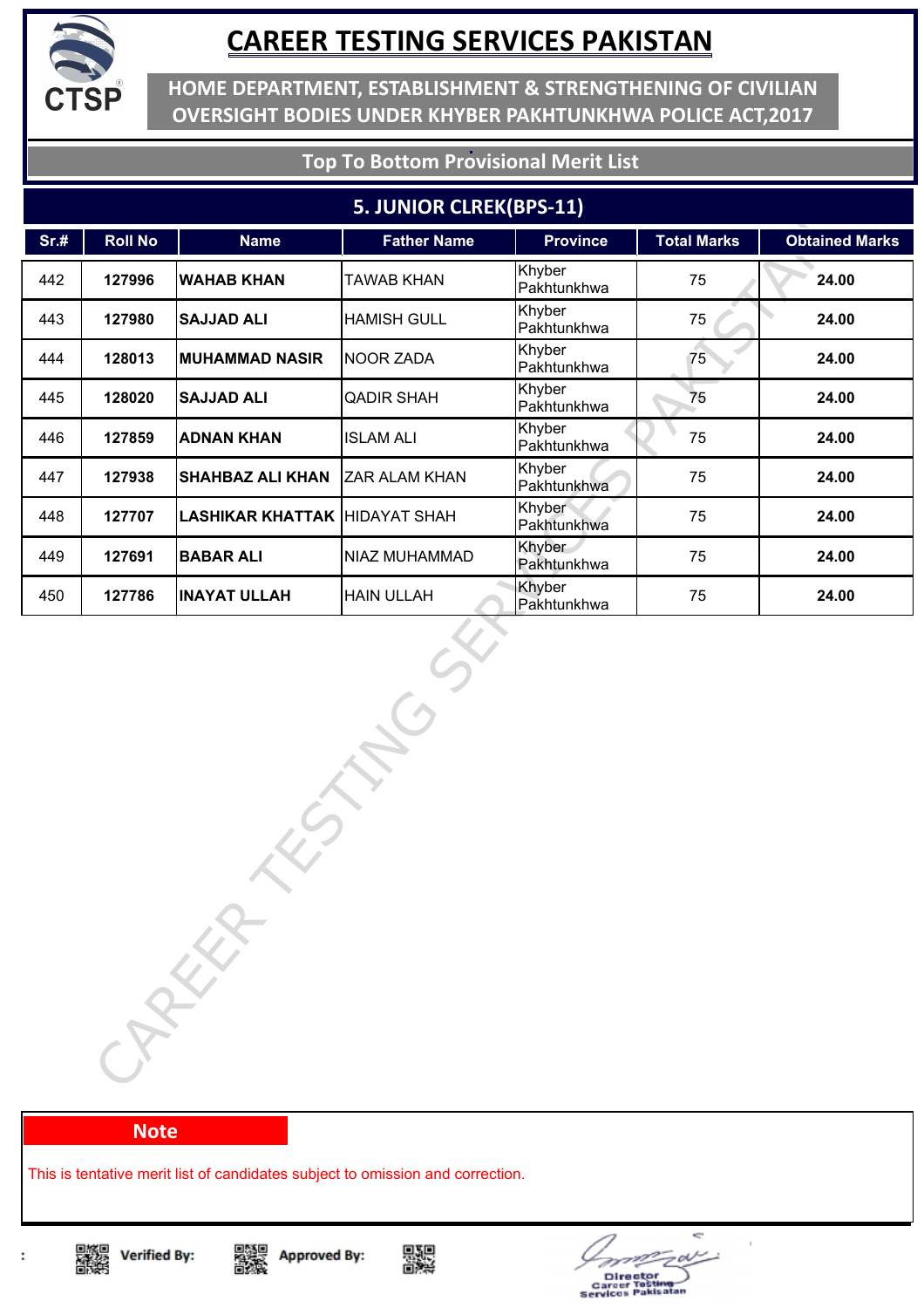

**HOME DEPARTMENT, ESTABLISHMENT & STRENGTHENING OF CIVILIAN OVERSIGHT BODIES UNDER KHYBER PAKHTUNKHWA POLICE ACT,2017**

### **Top To Bottom Provisional Merit List**

### **5. JUNIOR CLREK(BPS-11)**

| Sr.# | <b>Roll No</b> | <b>Name</b>             | <b>Father Name</b>                    | <b>Province</b>       | <b>Total Marks</b> | <b>Obtained Marks</b> |
|------|----------------|-------------------------|---------------------------------------|-----------------------|--------------------|-----------------------|
| 451  | 127783         | <b>AMJAD MEHMOOD</b>    | SIKANDAR MEHMOOD                      | Khyber<br>Pakhtunkhwa | 75                 | 24.00                 |
| 452  | 127758         | <b>AAMIR SOHAIL</b>     | <b>DAHIR KHAN</b>                     | Khyber<br>Pakhtunkhwa | 75                 | 24.00                 |
| 453  | 127808         | <b>ABDUR RAZAQ</b>      | <b>ABDUL AZIZ</b>                     | Khyber<br>Pakhtunkhwa | 75                 | 24.00                 |
| 454  | 127666         | <b>HASSAN ZEB</b>       | <b>JEHAN ZEB KHAN</b>                 | Khyber<br>Pakhtunkhwa | 75                 | 24.00                 |
| 455  | 128268         | <b>RAFIULLAH</b>        | <b>FAZAL E WAHID</b>                  | Khyber<br>Pakhtunkhwa | 75                 | 24.00                 |
| 456  | 128127         | <b>MUHIB ULLAH KHAN</b> | <b>MUHAMMAD YOUNAS</b><br><b>KHAN</b> | Khyber<br>Pakhtunkhwa | 75                 | 24.00                 |
| 457  | 128134         | <b>IFTIKHAR AHMAD</b>   | <b>DILAWER KHAN</b>                   | Khyber<br>Pakhtunkhwa | 75                 | 24.00                 |
| 458  | 128189         | <b>M WAJIH UDDIN</b>    | <b>RAHMAT UDDIN SHAH</b>              | Khyber<br>Pakhtunkhwa | 75                 | 24.00                 |
| 459  | 128236         | <b>IRFAN AHMED</b>      | <b>MUNTAZAR KHAN</b>                  | Khyber<br>Pakhtunkhwa | 75                 | 24.00                 |
| 460  | 128246         | <b>MUHAMMAD WASIM</b>   | <b>NOOR FARAZ KHAN</b>                | Khyber<br>Pakhtunkhwa | 75                 | 23.00                 |
| 461  | 128232         | <b>HAMZA NAWAZ</b>      | DIL NAWAZ KHAN                        | Khyber<br>Pakhtunkhwa | 75                 | 23.00                 |
| 462  | 128137         | <b>MUHAMMAD UZAIR</b>   | <b>JUNES KHAN</b>                     | Khyber<br>Pakhtunkhwa | 75                 | 23.00                 |
| 463  | 128294         | <b>MOHSIN KHAN</b>      | <b>NASEER KHAN</b>                    | Khyber<br>Pakhtunkhwa | 75                 | 23.00                 |
| 464  | 127555         | <b>JAWAD ALI KHAN</b>   | KHURSHID ALI KHAN                     | Khyber<br>Pakhtunkhwa | 75                 | 23.00                 |
| 465  | 127591         | <b>ZUHAIB MALIK</b>     | <b>AZHAR KHAN</b>                     | Khyber<br>Pakhtunkhwa | 75                 | 23.00                 |
| 466  | 127931         | <b>SALMAN GUL</b>       | <b>DIDAR GUL</b>                      | Khyber<br>Pakhtunkhwa | 75                 | 23.00                 |
| 467  | 127962         | <b>ADNAN KHAN</b>       | <b>MOBEEN KHAN</b>                    | Khyber<br>Pakhtunkhwa | 75                 | 23.00                 |
| 468  | 127874         | <b>ARAB ULLAH</b>       | <b>REHMAT ULLAH</b>                   | Khyber<br>Pakhtunkhwa | 75                 | 23.00                 |
| 469  | 128018         | <b>MURAD</b>            | <b>REHMAN SAID</b>                    | Khyber<br>Pakhtunkhwa | 75                 | 23.00                 |
| 470  | 127984         | <b>MINHAJ UDDIN</b>     | <b>NIZAM UDDIN</b>                    | Khyber<br>Pakhtunkhwa | 75                 | 23.00                 |
| 471  | 127992         | <b>FARHAN ALI</b>       | <b>KHURSHID ANWAR</b>                 | Khyber<br>Pakhtunkhwa | 75                 | 23.00                 |

#### **Note**

This is tentative merit list of candidates subject to omission and correction.







÷ Director<br>areer Tostin<br>vices Pakisa e.  $\blacksquare$ 

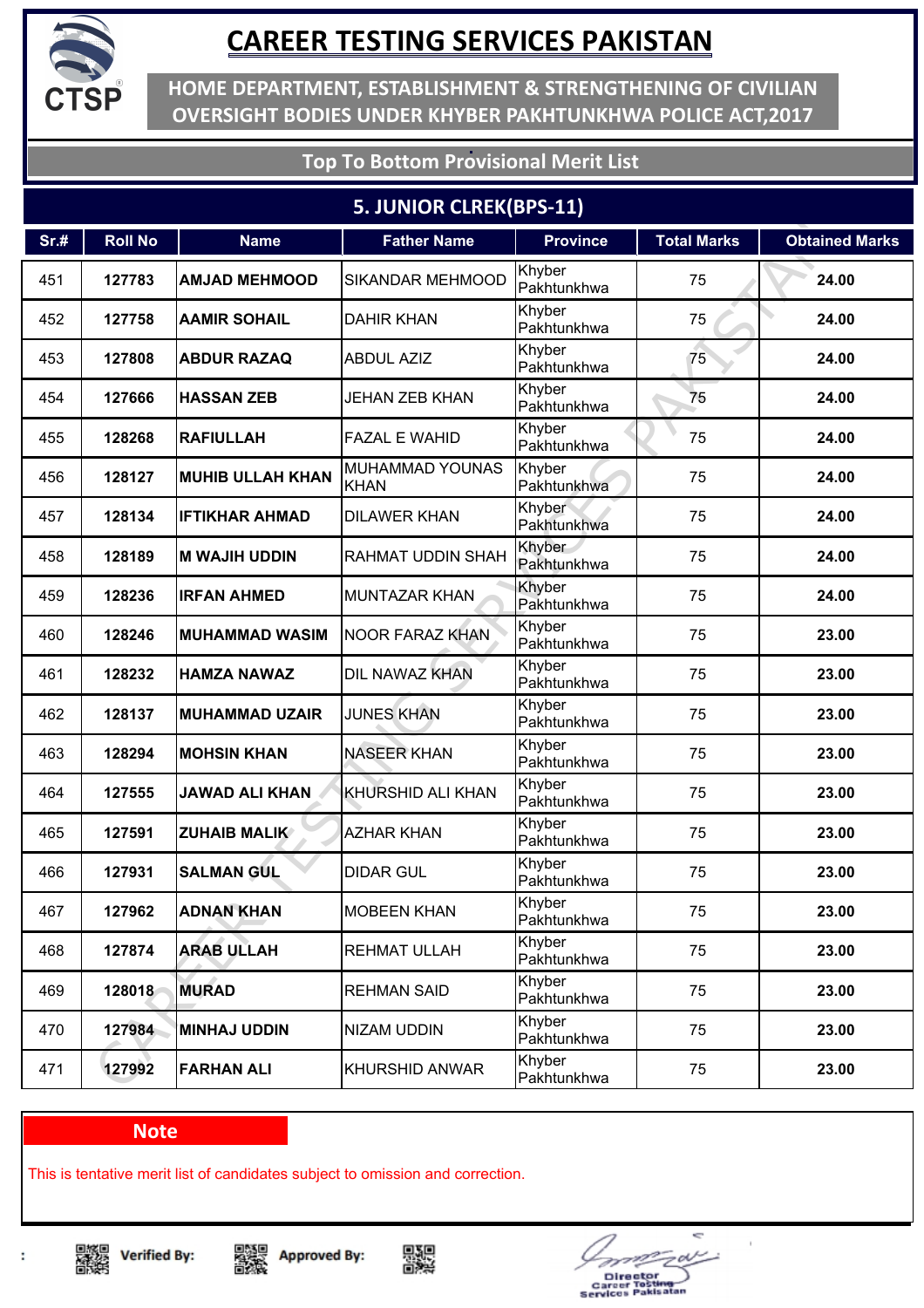

**HOME DEPARTMENT, ESTABLISHMENT & STRENGTHENING OF CIVILIAN OVERSIGHT BODIES UNDER KHYBER PAKHTUNKHWA POLICE ACT,2017**

### **Top To Bottom Provisional Merit List**

#### **5. JUNIOR CLREK(BPS-11)**

| Sr.# | <b>Roll No</b> | <b>Name</b>                          | <b>Father Name</b>            | <b>Province</b>       | <b>Total Marks</b> | <b>Obtained Marks</b> |
|------|----------------|--------------------------------------|-------------------------------|-----------------------|--------------------|-----------------------|
| 472  | 128077         | <b>ABADAT UR REHMAN NADIR KHAN</b>   |                               | Khyber<br>Pakhtunkhwa | 75                 | 23.00                 |
| 473  | 128090         | <b>UBAID UR REHAMN</b>               | AZIZ UR REHMAN                | Khyber<br>Pakhtunkhwa | 75                 | 22.00                 |
| 474  | 128107         | <b>ASIM</b>                          | MUHAMMAD RAUF                 | Khyber<br>Pakhtunkhwa | 75                 | 22.00                 |
| 475  | 128072         | <b>SHAHAB KHAN</b>                   | SHAH AMIN                     | Khyber<br>Pakhtunkhwa | 75                 | 22.00                 |
| 476  | 128014         | <b>KALEEM ULLAH</b>                  | SHAHID KHAN                   | Khyber<br>Pakhtunkhwa | 75                 | 22.00                 |
| 477  | 127850         | <b>MUHAMMAD YASIR</b><br><b>KHAN</b> | MUHAMMAD SAEED<br><b>KHAN</b> | Khyber<br>Pakhtunkhwa | 75                 | 22.00                 |
| 478  | 127930         | <b>MUHAMMAD ALI JAN</b>              | MUHAMMAD IQBAL<br>JAN         | Khyber<br>Pakhtunkhwa | 75                 | 22.00                 |
| 479  | 127805         | <b>ABDULLAH</b>                      | <b>FALAK NAZ</b>              | Khyber<br>Pakhtunkhwa | 75                 | 22.00                 |
| 480  | 127727         | <b>MUSHTAQ</b>                       | <b>AMAN GUL</b>               | Khyber<br>Pakhtunkhwa | 75                 | 22.00                 |
|      |                | CAREER                               |                               |                       |                    |                       |

#### **Note**

This is tentative merit list of candidates subject to omission and correction.









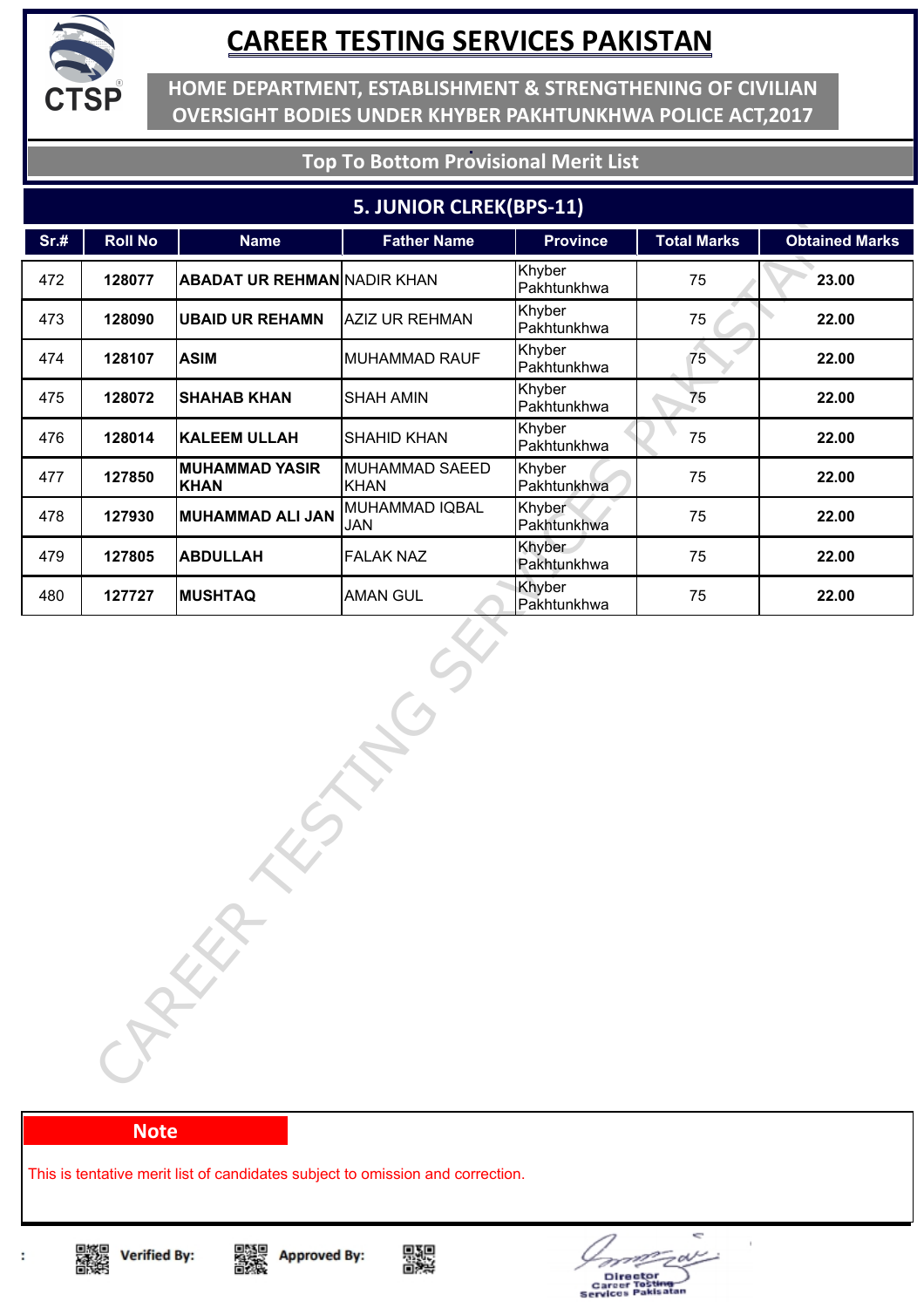

**HOME DEPARTMENT, ESTABLISHMENT & STRENGTHENING OF CIVILIAN OVERSIGHT BODIES UNDER KHYBER PAKHTUNKHWA POLICE ACT,2017**

### **Top To Bottom Provisional Merit List**

### **5. JUNIOR CLREK(BPS-11)**

| Sr.# | <b>Roll No</b> | <b>Name</b>                            | <b>Father Name</b>                      | <b>Province</b>       | <b>Total Marks</b> | <b>Obtained Marks</b> |
|------|----------------|----------------------------------------|-----------------------------------------|-----------------------|--------------------|-----------------------|
| 481  | 127710         | <b>ZARAK JEHAN</b>                     | <b>JEHANZEB KHAN</b>                    | Khyber<br>Pakhtunkhwa | 75                 | 22.00                 |
| 482  | 127620         | <b>SOHAIL AHMAD</b>                    | <b>MUHAMMAD YOUNAS</b>                  | Khyber<br>Pakhtunkhwa | 75                 | 22.00                 |
| 483  | 128123         | <b>MUHAMMAD QAISAR</b><br><b>HAYAT</b> | <b>INAYAT ALI</b>                       | Khyber<br>Pakhtunkhwa | 75                 | 22.00                 |
| 484  | 128192         | <b>SADIQ ULLAH</b>                     | <b>AMIR NAWAZ KHAN</b>                  | Khyber<br>Pakhtunkhwa | 75                 | 22.00                 |
| 485  | 128239         | <b>ABDUL JABAR</b>                     | <b>MUHAMMAD SIYAR</b>                   | Khyber<br>Pakhtunkhwa | 75                 | 22.00                 |
| 486  | 128244         | <b>MUHAMMAD JAMIL</b>                  | <b>ABDUL QADEER</b>                     | Khyber<br>Pakhtunkhwa | 75                 | 22.00                 |
| 487  | 128243         | <b>ALI SHER</b>                        | TAJ MUHAMMAD                            | Khyber<br>Pakhtunkhwa | 75                 | 22.00                 |
| 488  | 128278         | <b>ZUBIAR AHMAD</b>                    | <b>NASEER KHAN</b>                      | Khyber<br>Pakhtunkhwa | 75                 | 21.00                 |
| 489  | 128252         | <b>MUHAMMAD</b><br><b>ALAMGIR</b>      | <b>MUHAMMAD</b><br><b>JEHANGIR KHAN</b> | Khyber<br>Pakhtunkhwa | 75                 | 21.00                 |
| 490  | 128209         | <b>SHABIR AHMED</b>                    | <b>REHMAT HADI</b>                      | Khyber<br>Pakhtunkhwa | 75                 | 21.00                 |
| 491  | 128164         | <b>AHSAN AYAZ</b>                      | <b>SHARAFAT KHAN</b>                    | Khyber<br>Pakhtunkhwa | 75                 | 21.00                 |
| 492  | 128154         | <b>MUHAMMAD</b><br><b>ZEESHAN</b>      | <b>DILDAR KHAN</b>                      | Khyber<br>Pakhtunkhwa | 75                 | 21.00                 |
| 493  | 127682         | <b>MUHAMMAD ASIM</b><br><b>KHAN</b>    | <b>MUHAMMAD SHAFIQ</b><br><b>KHAN</b>   | Khyber<br>Pakhtunkhwa | 75                 | 21.00                 |
| 494  | 127688         | <b>MUHAMMAD BILAL</b>                  | <b>IHSAN ULLAH</b>                      | Khyber<br>Pakhtunkhwa | 75                 | 21.00                 |
| 495  | 127767         | <b>JAWAD AHMAD</b>                     | <b>MUKHTIAR AHMAD</b>                   | Khyber<br>Pakhtunkhwa | 75                 | 21.00                 |
| 496  | 127804         | <b>SHAHID ULLAH</b>                    | <b>GUL RAHMAN</b>                       | Khyber<br>Pakhtunkhwa | 75                 | 21.00                 |
| 497  | 127903         | <b>MEHMOOD KHAN</b>                    | <b>KHYBER SHAH</b>                      | Khyber<br>Pakhtunkhwa | 75                 | 21.00                 |
| 498  | 127837         | <b>IBAD ULLAH</b>                      | <b>ALI AKBAR</b>                        | Khyber<br>Pakhtunkhwa | 75                 | 21.00                 |
| 499  | 127854         | <b>RIZWAN ULLAH</b>                    | <b>ISLAM SHAH</b>                       | Khyber<br>Pakhtunkhwa | 75                 | 21.00                 |
| 500  | 127862         | <b>MUHIB ULLAH</b>                     | <b>SHUAIB</b>                           | Khyber<br>Pakhtunkhwa | 75                 | 21.00                 |
| 501  | 128095         | <b>HASNAIN DILAWAR</b>                 | <b>DILAWAR KHAN</b>                     | Khyber<br>Pakhtunkhwa | 75                 | 21.00                 |

#### **Note**

This is tentative merit list of candidates subject to omission and correction.

▓ **Verified By:** 







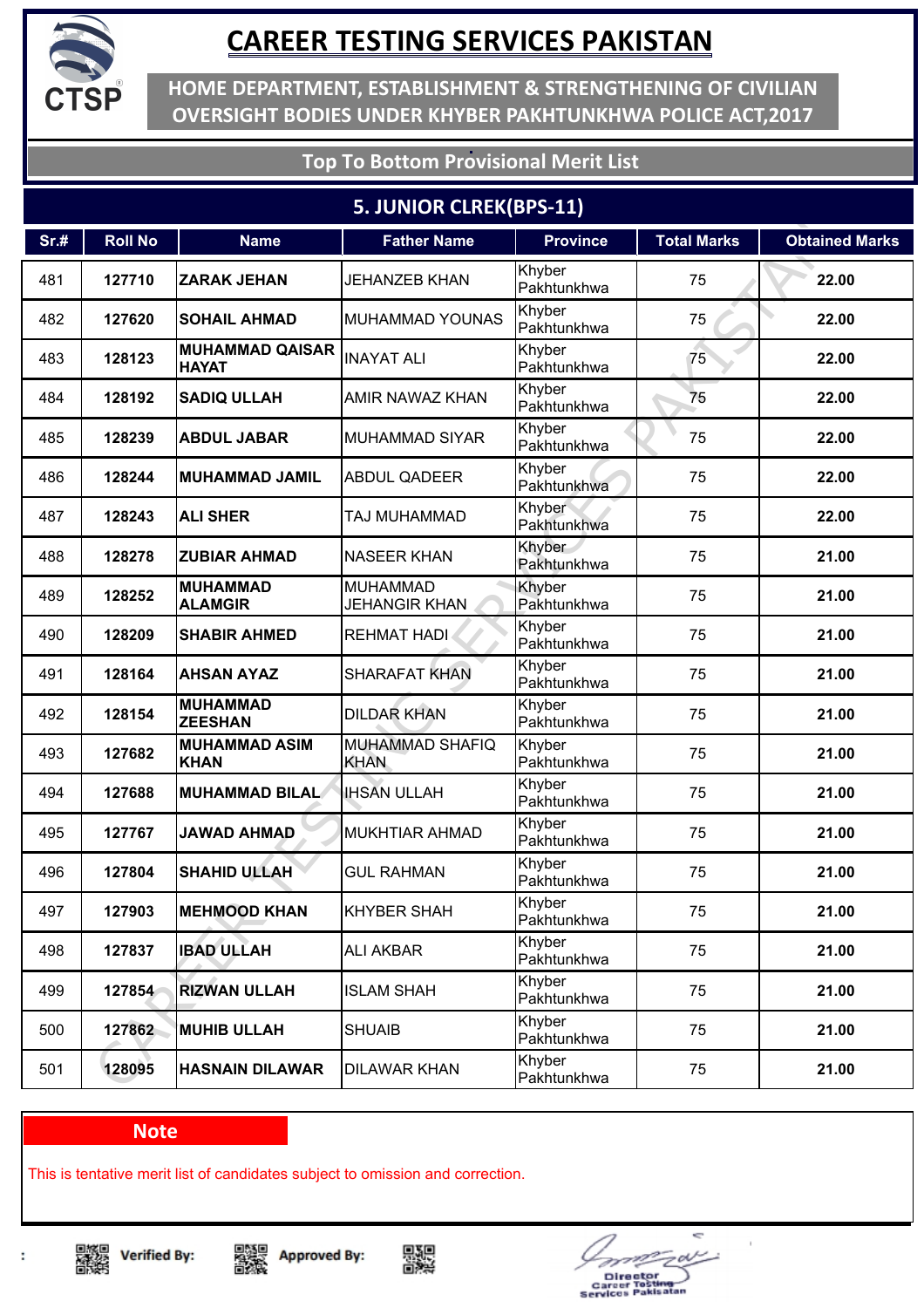

**HOME DEPARTMENT, ESTABLISHMENT & STRENGTHENING OF CIVILIAN OVERSIGHT BODIES UNDER KHYBER PAKHTUNKHWA POLICE ACT,2017**

#### **Top To Bottom Provisional Merit List**

#### **5. JUNIOR CLREK(BPS-11)**

| Sr.# | <b>Roll No</b> | <b>Name</b>                               | <b>Father Name</b>               | <b>Province</b>       | <b>Total Marks</b> | <b>Obtained Marks</b> |
|------|----------------|-------------------------------------------|----------------------------------|-----------------------|--------------------|-----------------------|
| 502  | 127935         | <b>DILAWAR SHAH</b>                       | SHER RAHMAT ULLAH<br><b>SHAH</b> | Khyber<br>Pakhtunkhwa | 75                 | 20.00                 |
| 503  | 127922         | <b>MUSADIQ AHMAD</b>                      | <b>MIRWALI KHAN</b>              | Khyber<br>Pakhtunkhwa | 75                 | 20.00                 |
| 504  | 127929         | <b>SAMID ULLAH KHAN</b>                   | MIR QAD AYAZ KHAN                | Khyber<br>Pakhtunkhwa | 75                 | 20.00                 |
| 505  | 127609         | <b>AHMAD YAR KHAN</b>                     | <b>HIKMAT ULLAH</b>              | Khyber<br>Pakhtunkhwa | 75                 | 20.00                 |
| 506  | 127562         | <b>ADNAN SHAH</b>                         | <b>HASSAN SHAH</b>               | Khyber<br>Pakhtunkhwa | 75                 | 20.00                 |
| 507  | 127735         | <b>MUHAMMAD</b><br><b>SALAMAN HUSSAIN</b> | NIGHA HUSSAIN                    | Khyber<br>Pakhtunkhwa | 75                 | 20.00                 |
| 508  | 127751         | <b>JANNAT GUL</b>                         | <b>MIAN GUL</b>                  | Khyber<br>Pakhtunkhwa | 75                 | 20.00                 |
| 509  | 128180         | <b>IMRAN KHAN</b>                         | <b>WARIS KHAN</b>                | Khyber<br>Pakhtunkhwa | 75                 | 20.00                 |
| 510  | 128168         | <b>QUAID ALI</b>                          | SAHIB ZADA                       | Khyber<br>Pakhtunkhwa | 75                 | 20.00                 |
|      |                | CARKA                                     |                                  |                       |                    |                       |

#### **Note**

This is tentative merit list of candidates subject to omission and correction.









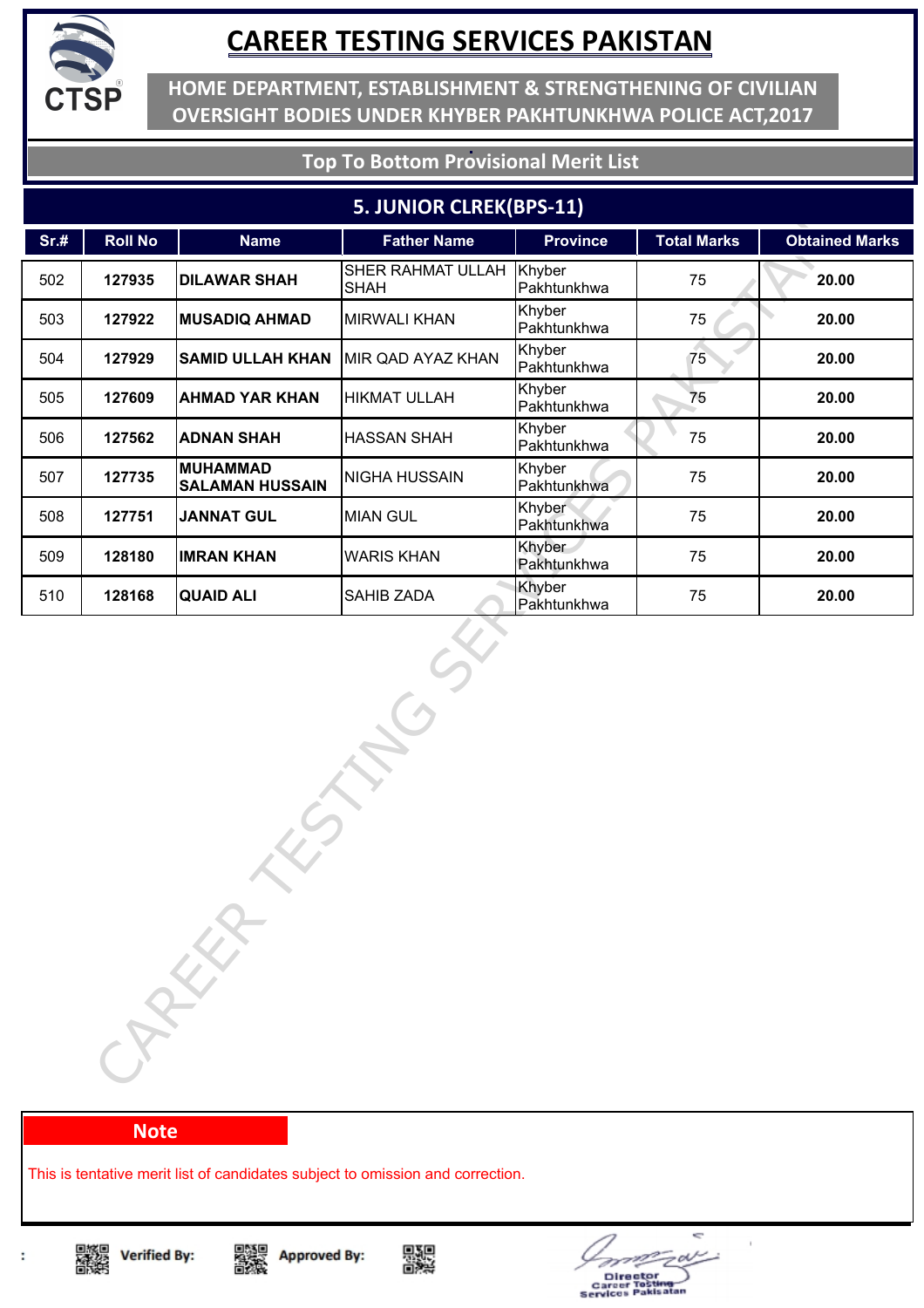

**HOME DEPARTMENT, ESTABLISHMENT & STRENGTHENING OF CIVILIAN OVERSIGHT BODIES UNDER KHYBER PAKHTUNKHWA POLICE ACT,2017**

### **Top To Bottom Provisional Merit List**

### **5. JUNIOR CLREK(BPS-11)**

| Sr.# | <b>Roll No</b> | <b>Name</b>                                            | <b>Father Name</b>            | <b>Province</b>       | <b>Total Marks</b> | <b>Obtained Marks</b> |
|------|----------------|--------------------------------------------------------|-------------------------------|-----------------------|--------------------|-----------------------|
| 511  | 128195         | <b>ZAHID ULLAH</b>                                     | <b>FARID ULLAH KHAN</b>       | Khyber<br>Pakhtunkhwa | 75                 | 20.00                 |
| 512  | 128229         | <b>SHERIZ KHAN</b>                                     | <b>HUSSAIN SHAH</b>           | Khyber<br>Pakhtunkhwa | 75                 | 19.00                 |
| 513  | 128254         | <b>ZARSHAD ALI</b>                                     | <b>SHAD KHAN</b>              | Khyber<br>Pakhtunkhwa | 75                 | 19.00                 |
| 514  | 128207         | <b>SHAKEEL AHMAD</b>                                   | <b>SAEED ULLAH</b>            | Khyber<br>Pakhtunkhwa | 75                 | 19.00                 |
| 515  | 128182         | <b>ZAR NABI KHAN</b>                                   | <b>ZAR BUL KHAN</b>           | Khyber<br>Pakhtunkhwa | 75                 | 19.00                 |
| 516  | 127819         | <b>ANWAR ZEB</b>                                       | <b>KHAN ZEB</b>               | Khyber<br>Pakhtunkhwa | 75                 | 19.00                 |
| 517  | 127548         | <b>MUHAMMAD AFAQ</b><br><b>KHAN</b>                    | <b>GUL MAST KHAN</b>          | Khyber<br>Pakhtunkhwa | 75                 | 19.00                 |
| 518  | 127988         | <b>IHSANULLAH</b>                                      | <b>HASSAN KHAN</b>            | Khyber<br>Pakhtunkhwa | 75                 | 19.00                 |
| 519  | 128030         | <b>MARYAM</b>                                          | <b>JANAT GUL</b>              | Khyber<br>Pakhtunkhwa | 75                 | 19.00                 |
| 520  | 127872         | <b>MUHAMMAD ISRAR</b>                                  | KHALIQ UR REHMAN              | Khyber<br>Pakhtunkhwa | 75                 | 18.00                 |
| 521  | 127953         | <b>JUNAID KHAN</b>                                     | <b>IMTIAZ KHAN</b>            | Khyber<br>Pakhtunkhwa | 75                 | 18.00                 |
| 522  | 128103         | <b>ABBAS AHMAD</b>                                     | <b>NASIR KHAN</b>             | Khyber<br>Pakhtunkhwa | 75                 | 18.00                 |
| 523  | 128008         | <b>MUHAMMAD USMAN</b>                                  | <b>FAZAL RABBI</b>            | Khyber<br>Pakhtunkhwa | 75                 | 18.00                 |
| 524  | 128039         | <b>TASAWAR ALI</b>                                     | <b>MUHAMMAD SAFDAR</b>        | Khyber<br>Pakhtunkhwa | 75                 | 18.00                 |
| 525  | 128284         | <b>HARIS NIAZ</b>                                      | <b>NIAZ AHMAD</b>             | Khyber<br>Pakhtunkhwa | 75                 | 18.00                 |
| 526  | 128158         | <b>SOHAIL KHAN</b>                                     | <b>SARBILAND KHAN</b>         | Khyber<br>Pakhtunkhwa | 75                 | 18.00                 |
| 527  | 128194         | <b>JAUHAR ALI</b>                                      | <b>SHARIF GUL</b>             | Khyber<br>Pakhtunkhwa | 75                 | 18.00                 |
| 528  | 128216         | <b>MALIK WAJID REHAN MALIK MUHAMMAD</b><br><b>AWAN</b> | <b>REHAN AWANB</b>            | Khyber<br>Pakhtunkhwa | 75                 | 17.00                 |
| 529  | 127630         | <b>ASAD ULLAH</b>                                      | MUHAMMAD HUSSAIN              | Ex Fata               | 75                 | 17.00                 |
| 530  | 127745         | <b>AKBAR ALI</b>                                       | <b>LAL RAHIM</b>              | Khyber<br>Pakhtunkhwa | 75                 | 17.00                 |
| 531  | 127812         | <b>MUHAMMAD ASIF</b><br><b>KHAN</b>                    | MUHAMMAD ASLAM<br><b>KHAN</b> | Khyber<br>Pakhtunkhwa | 75                 | 17.00                 |

#### **Note**

This is tentative merit list of candidates subject to omission and correction.



t





÷

Director<br>areer Tostin<br>vices Pakis

e.  $\blacksquare$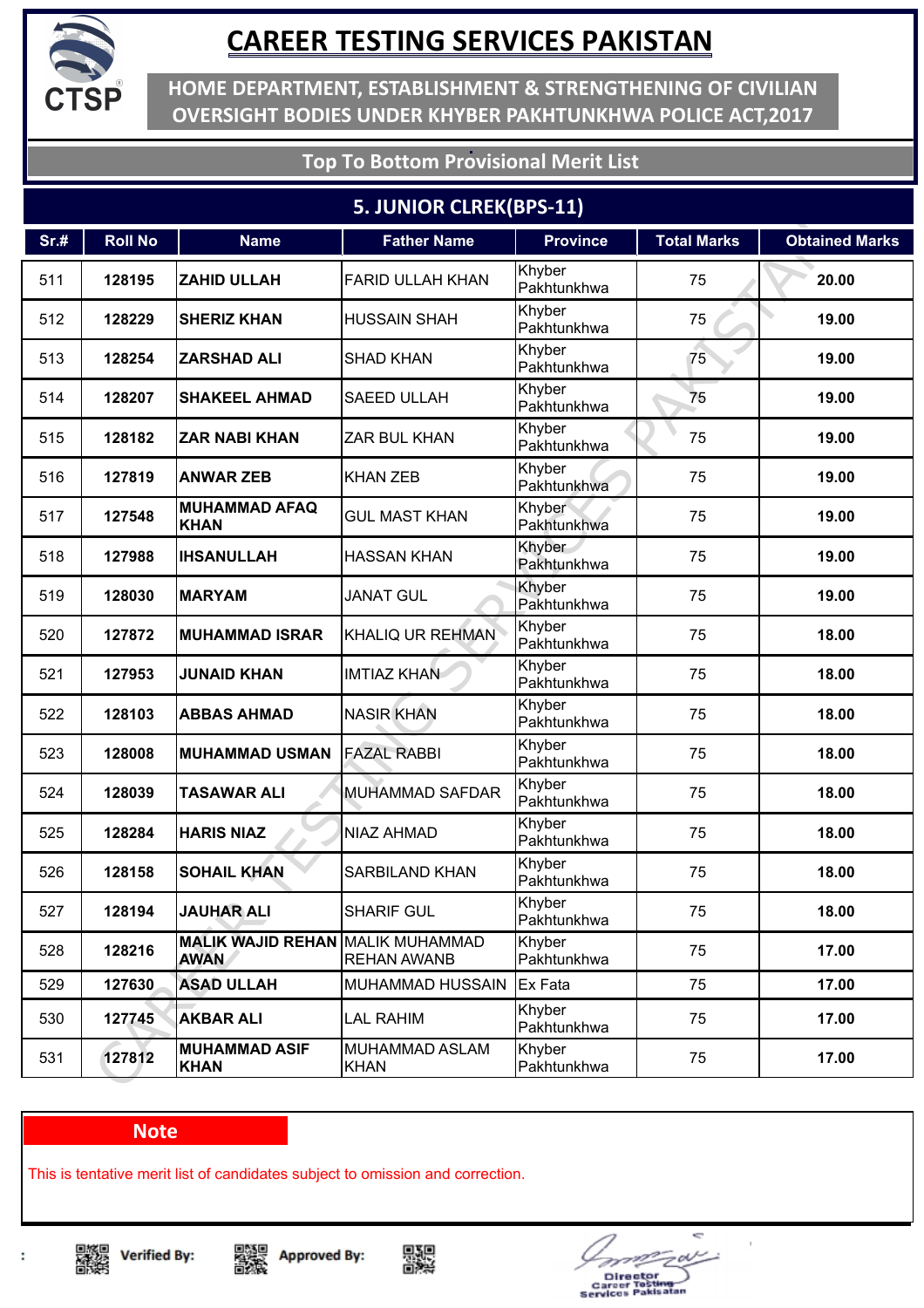

**HOME DEPARTMENT, ESTABLISHMENT & STRENGTHENING OF CIVILIAN OVERSIGHT BODIES UNDER KHYBER PAKHTUNKHWA POLICE ACT,2017**

### **Top To Bottom Provisional Merit List**

#### **5. JUNIOR CLREK(BPS-11)**

| Sr.# | <b>Roll No</b> | <b>Name</b>                          | <b>Father Name</b>                 | <b>Province</b>       | <b>Total Marks</b> | <b>Obtained Marks</b> |
|------|----------------|--------------------------------------|------------------------------------|-----------------------|--------------------|-----------------------|
| 532  | 128084         | <b>MUHAMMAD BASIT</b><br><b>KHAN</b> | <b>MUHAMMAD</b><br><b>HAMAYOUN</b> | Khyber<br>Pakhtunkhwa | 75                 | 17.00                 |
| 533  | 127905         | <b>ABDULLAH</b>                      | MUHTAJ ULLAH                       | Khyber<br>Pakhtunkhwa | 75                 | 17.00                 |
| 534  | 127951         | <b>SARTAJ AZIZ</b>                   | <b>ABDUL RAHMAN</b>                | Khyber<br>Pakhtunkhwa | 75                 | 17.00                 |
| 535  | 127960         | <b>NAZAM ALI</b>                     | SAID RASOOL                        | Khyber<br>Pakhtunkhwa | 75                 | 17.00                 |
| 536  | 127867         | <b>MUHAMMAD IMAD</b>                 | ZAHIR MUHAMMAD                     | Khyber<br>Pakhtunkhwa | 75                 | 16.00                 |
| 537  | 128061         | <b>SAMREEN MICKLE</b>                | <b>MICKLE JHON</b>                 | Khyber<br>Pakhtunkhwa | 75                 | 16.00                 |
| 538  | 127741         | <b>AMIR SOHAIL</b>                   | <b>NASEEM GUL</b>                  | Khyber<br>Pakhtunkhwa | 75                 | 16.00                 |
| 539  | 127547         | <b>SOHAIL</b>                        | DAD KHAN                           | Khyber<br>Pakhtunkhwa | 75                 | 16.00                 |
| 540  | 128289         | <b>ABDUL HASEEB</b><br><b>SANI</b>   | <b>JAHANGIR KHAN</b>               | Khyber<br>Pakhtunkhwa | 75                 | 16.00                 |
|      |                | $\tilde{G}$<br>CAREER                |                                    |                       |                    |                       |

#### **Note**

This is tentative merit list of candidates subject to omission and correction.







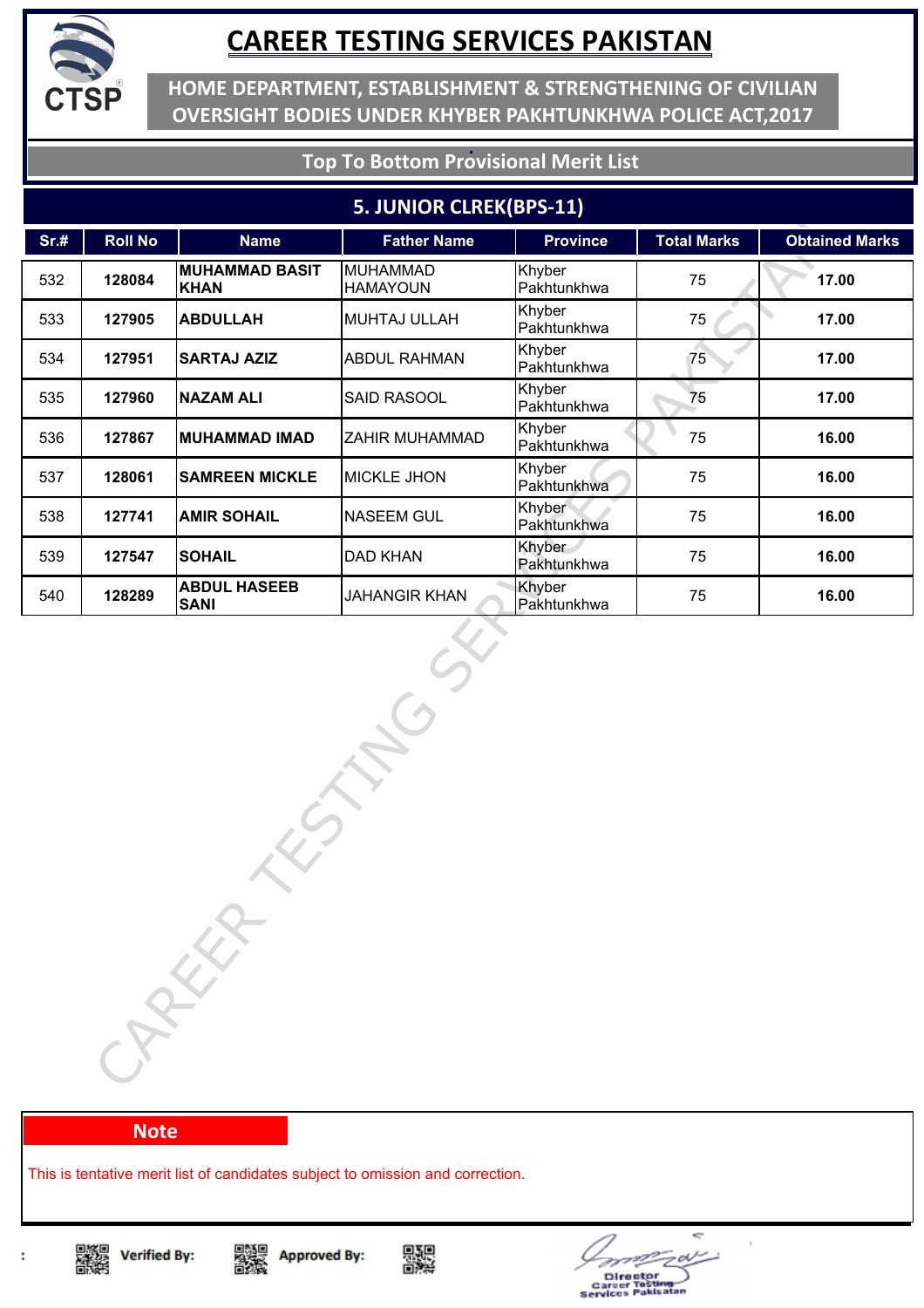

**HOME DEPARTMENT, ESTABLISHMENT & STRENGTHENING OF CIVILIAN OVERSIGHT BODIES UNDER KHYBER PAKHTUNKHWA POLICE ACT,2017**

### **Top To Bottom Provisional Merit List**

### **5. JUNIOR CLREK(BPS-11)**

| Sr.# | <b>Roll No</b> | <b>Name</b>                          | <b>Father Name</b>      | <b>Province</b>       | <b>Total Marks</b> | <b>Obtained Marks</b> |
|------|----------------|--------------------------------------|-------------------------|-----------------------|--------------------|-----------------------|
| 541  | 128247         | <b>ABDUR RAHMAN</b>                  | <b>AZIZ UR RAHMAN</b>   | Khyber<br>Pakhtunkhwa | 75                 | 15.00                 |
| 542  | 127949         | <b>YOUNAS RAHMAN</b>                 | <b>AMIR ZAMAN</b>       | Khyber<br>Pakhtunkhwa | 75                 | 14.00                 |
| 543  | 128016         | <b>ABDUL SAMAD</b>                   | <b>LAL SHARIF KHAN</b>  | Khyber<br>Pakhtunkhwa | 75                 | 13.00                 |
| 544  | 127958         | <b>HASSAN KHAN</b>                   | <b>SAFEER ULLAH JAN</b> | Khyber<br>Pakhtunkhwa | 75                 | 11.00                 |
| 545  | 127752         | <b>ALIZAIB KHAN</b>                  | <b>ZAMAN ZEB</b>        | Khyber<br>Pakhtunkhwa | 75                 | 9.00                  |
| 546  | 127923         | <b>IMRAN KHAN</b>                    | <b>ASIL ZADA</b>        | Khyber<br>Pakhtunkhwa | 75                 | 7.00                  |
| 547  | 128069         | <b>FAREED KHAN</b>                   | RAHIM DAD KHAN          | Khyber<br>Pakhtunkhwa | 75                 | 5.00                  |
| 548  | 128306         | <b>MALIK LUQMAN</b><br><b>JAMAL</b>  | MUHAMMAD JAMAL          | Khyber<br>Pakhtunkhwa | 75                 | 0.00                  |
| 549  | 128305         | <b>HABIB ULLAH</b>                   | <b>HAZRAT UMAR</b>      | Khyber<br>Pakhtunkhwa | 75                 | 0.00                  |
| 550  | 128308         | <b>KAMRAN KHAN</b>                   | <b>JAMSHED KHAN</b>     | Khyber<br>Pakhtunkhwa | 75                 | 0.00                  |
| 551  | 128314         | <b>TANVEER AHMAD</b>                 | <b>NIAT WAZIR</b>       | Khyber<br>Pakhtunkhwa | 75                 | 0.00                  |
| 552  | 128272         | <b>SHUMAIL ANEES</b>                 | <b>SAEED UR RAHMAN</b>  | Khyber<br>Pakhtunkhwa | 75                 | 0.00                  |
| 553  | 128281         | <b>MUHAMMAD BILAL</b>                | <b>SHAMSHER KHAN</b>    | Khyber<br>Pakhtunkhwa | 75                 | 0.00                  |
| 554  | 128276         | <b>LATIF UR REHMAN</b>               | <b>ABDUR REHMAN</b>     | Khyber<br>Pakhtunkhwa | 75                 | 0.00                  |
| 555  | 128297         | <b>ZAHID AHMAD</b>                   | <b>INAYAT UR RAHMAN</b> | Khyber<br>Pakhtunkhwa | 75                 | 0.00                  |
| 556  | 128296         | <b>ARSHAD MEHMOOD</b>                | <b>ASLAM KHAN</b>       | Khyber<br>Pakhtunkhwa | 75                 | 0.00                  |
| 557  | 128286         | <b>NABI GUL</b>                      | YAR MUHAMMAD            | Khyber<br>Pakhtunkhwa | 75                 | 0.00                  |
| 558  | 128285         | <b>MUDASSIR AHMAD</b><br><b>KHAN</b> | <b>AFTAB ULLAH KHAN</b> | Khyber<br>Pakhtunkhwa | 75                 | 0.00                  |
| 559  | 128288         | <b>SHAHKAR KHAN</b>                  | <b>TALIB KHAN</b>       | Khyber<br>Pakhtunkhwa | 75                 | 0.00                  |
| 560  | 128290         | <b>AMAN ULLAH KHAN</b>               | <b>NASIB ULLAH KHAN</b> | Khyber<br>Pakhtunkhwa | 75                 | 0.00                  |
| 561  | 128136         | <b>ZULQARNAIN</b>                    | <b>ABDUR RAUF</b>       | Khyber<br>Pakhtunkhwa | 75                 | 0.00                  |

#### **Note**

This is tentative merit list of candidates subject to omission and correction.

▓ **Verified By:** 







÷ Director<br>areer Tostin<br>vices Pakisa e.  $\blacksquare$ 

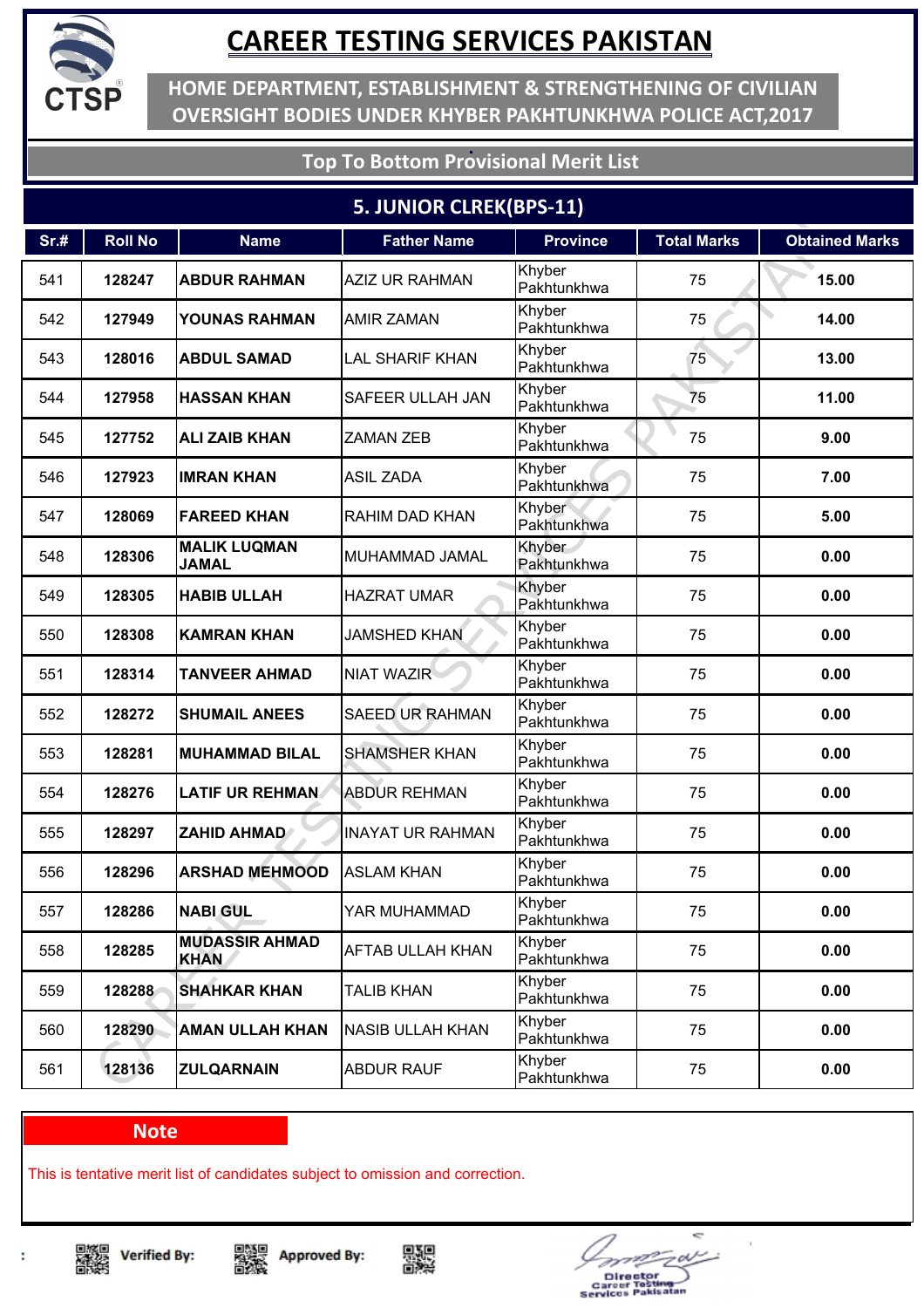

**HOME DEPARTMENT, ESTABLISHMENT & STRENGTHENING OF CIVILIAN OVERSIGHT BODIES UNDER KHYBER PAKHTUNKHWA POLICE ACT,2017**

### **Top To Bottom Provisional Merit List**

#### **5. JUNIOR CLREK(BPS-11)**

| Sr.# | <b>Roll No</b>        | <b>Name</b>             | <b>Father Name</b>            | <b>Province</b>       | <b>Total Marks</b> | <b>Obtained Marks</b> |  |  |
|------|-----------------------|-------------------------|-------------------------------|-----------------------|--------------------|-----------------------|--|--|
| 562  | 128135                | <b>IHTISHAM UL HAQ</b>  | <b>JAN NISAR</b>              | Khyber<br>Pakhtunkhwa | 75                 | 0.00                  |  |  |
| 563  | 128125                | <b>UMAR ANWAR KHAN</b>  | MUHAMMAD ANWAR<br><b>KHAN</b> | Khyber<br>Pakhtunkhwa | 75                 | 0.00                  |  |  |
| 564  | 128117                | <b>KHALID HUSSAIN</b>   | MUHAMMAD HAYAT<br><b>KHAN</b> | Khyber<br>Pakhtunkhwa | 75                 | 0.00                  |  |  |
| 565  | 128143                | <b>MUBSHAR HASSAN</b>   | <b>MAZHAR HUSSAIN</b>         | Khyber<br>Pakhtunkhwa | 75                 | 0.00                  |  |  |
| 566  | 128145                | <b>WAJAHAT UL ISLAM</b> | <b>FAKHAR UL ISLAM</b>        | Khyber<br>Pakhtunkhwa | 75                 | 0.00                  |  |  |
| 567  | 128141                | <b>TASBIH ULLAH</b>     | <b>QALANDAR KHAN</b>          | Khyber<br>Pakhtunkhwa | 75                 | 0.00                  |  |  |
| 568  | 128140                | <b>AHMAD KHAN</b>       | <b>GOHAR SHAHDI</b>           | Khyber<br>Pakhtunkhwa | 75                 | 0.00                  |  |  |
| 569  | 128138                | <b>ANEES UR RAHMAN</b>  | <b>BAHRAM SHAHZADA</b>        | Khyber<br>Pakhtunkhwa | 75                 | 0.00                  |  |  |
| 570  | 128156                | <b>MUHAMMAD SHOAIB</b>  | SYED RASOOL                   | Khyber<br>Pakhtunkhwa | 75                 | 0.00                  |  |  |
|      | <b>KHAN</b><br>CAREER |                         |                               |                       |                    |                       |  |  |

#### **Note**

This is tentative merit list of candidates subject to omission and correction.









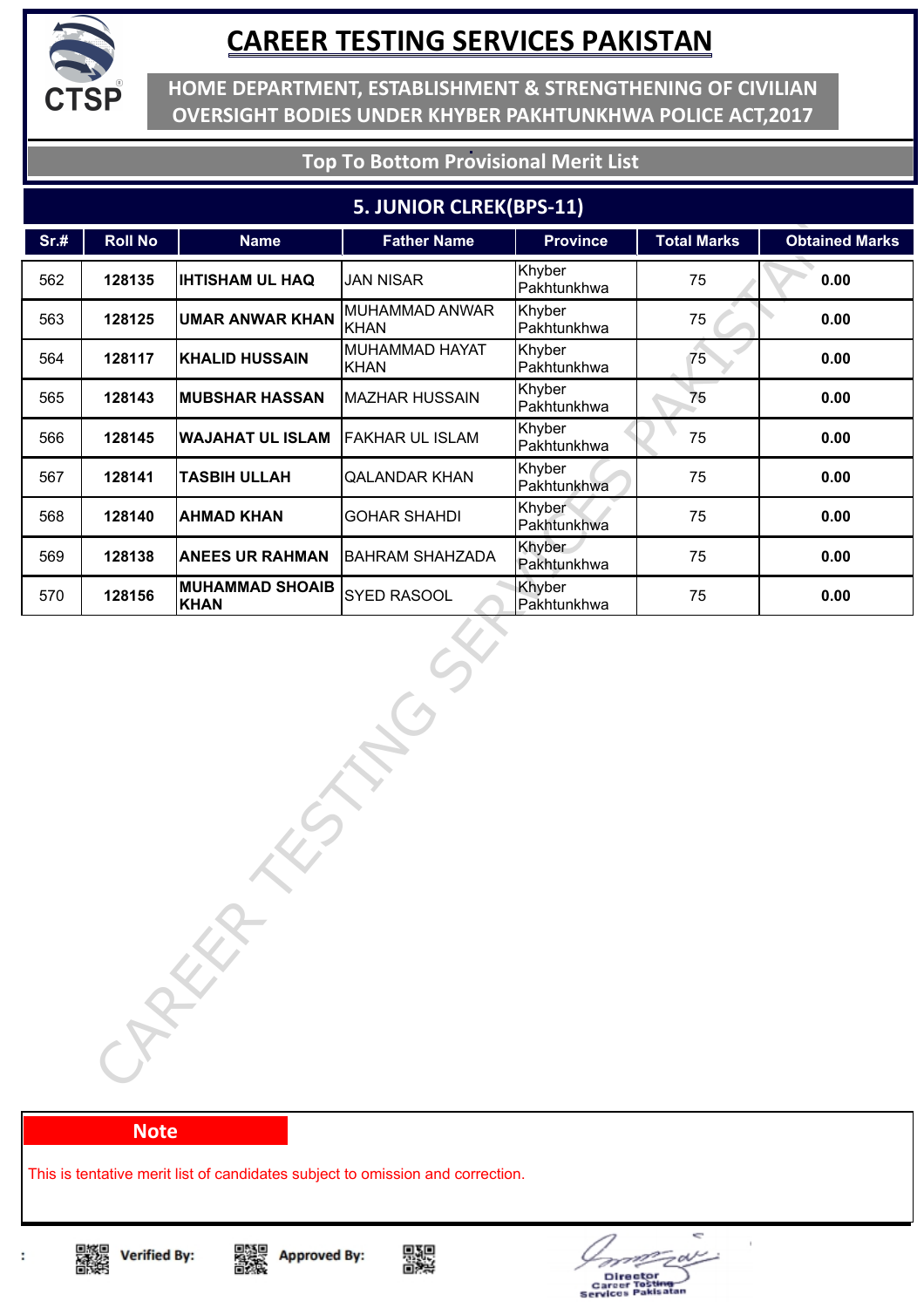

**HOME DEPARTMENT, ESTABLISHMENT & STRENGTHENING OF CIVILIAN OVERSIGHT BODIES UNDER KHYBER PAKHTUNKHWA POLICE ACT,2017**

### **Top To Bottom Provisional Merit List**

### **5. JUNIOR CLREK(BPS-11)**

| Sr.# | <b>Roll No</b> | <b>Name</b>                           | <b>Father Name</b>                          | <b>Province</b>       | <b>Total Marks</b> | <b>Obtained Marks</b> |
|------|----------------|---------------------------------------|---------------------------------------------|-----------------------|--------------------|-----------------------|
| 571  | 128155         | <b>WAJID ALI</b>                      | <b>AMJID ALI</b>                            | Khyber<br>Pakhtunkhwa | 75                 | 0.00                  |
| 572  | 128187         | <b>BILAL AHMAD</b>                    | <b>MUHAMMAD HANIF</b>                       | Khyber<br>Pakhtunkhwa | 75                 | 0.00                  |
| 573  | 128186         | <b>SAJID REHMAN</b>                   | <b>TEHSIL BADSHAH</b>                       | Khyber<br>Pakhtunkhwa | 75                 | 0.00                  |
| 574  | 128191         | <b>MASHAL KHAN</b>                    | <b>MUHAMMAD AYAZ</b>                        | Khyber<br>Pakhtunkhwa | 75                 | 0.00                  |
| 575  | 128181         | <b>MUHAMMAD ARIF</b>                  | <b>KHAN WALI KHAN</b>                       | Khyber<br>Pakhtunkhwa | 75                 | 0.00                  |
| 576  | 128175         | <b>MEHTAB ALI</b>                     | <b>MUMTAZ ALI</b>                           | Khyber<br>Pakhtunkhwa | 75                 | 0.00                  |
| 577  | 128174         | <b>AMJED KHAN</b>                     | <b>MUHAMMAD ROSHAN</b>                      | Khyber<br>Pakhtunkhwa | 75                 | 0.00                  |
| 578  | 128166         | <b>MUHAMMAD AFNAN</b>                 | <b>AMIR AHMAD</b>                           | Khyber<br>Pakhtunkhwa | 75                 | 0.00                  |
| 579  | 128169         | <b>SHAHZAD AHMAD</b>                  | MUHAMMAD AZAM<br><b>KHAN</b>                | Khyber<br>Pakhtunkhwa | 75                 | 0.00                  |
| 580  | 128161         | <b>MUHAMMAD</b><br><b>RAMZAN SHAH</b> | <b>MUKAMMIL SHAH</b>                        | Khyber<br>Pakhtunkhwa | 75                 | 0.00                  |
| 581  | 128160         | <b>ASGHAR SEYAB</b>                   | <b>HAMEED KHAN</b>                          | Khyber<br>Pakhtunkhwa | 75                 | 0.00                  |
| 582  | 128159         | <b>BILAL KHAN</b>                     | <b>ABDUR REHMAN</b>                         | Khyber<br>Pakhtunkhwa | 75                 | 0.00                  |
| 583  | 128203         | <b>SOHAIL AHMAD</b>                   | <b>AHMAD GUL</b>                            | Khyber<br>Pakhtunkhwa | 75                 | 0.00                  |
| 584  | 128201         | <b>MUHAMMAD</b><br><b>WAHEED</b>      | <b>GHANI UR REHMAN</b>                      | Khyber<br>Pakhtunkhwa | 75                 | 0.00                  |
| 585  | 128214         | <b>NAEEM ULLAH</b>                    | RAQIBAZ KHAN                                | Khyber<br>Pakhtunkhwa | 75                 | 0.00                  |
| 586  | 128213         | <b>SYED SAQLAIN</b><br><b>SHAH</b>    | <b>SYED IFTIKHAR</b><br><b>HUSSAIN SHAH</b> | Khyber<br>Pakhtunkhwa | 75                 | 0.00                  |
| 587  | 128212         | <b>SHAFAAT ULLAH</b><br><b>KHAN</b>   | <b>IHSAN ULLAH KHAN</b>                     | Khyber<br>Pakhtunkhwa | 75                 | 0.00                  |
| 588  | 128211         | <b>MUHAMMAD ALI</b><br><b>SHAH</b>    | <b>BAKHT ZADA</b>                           | Khyber<br>Pakhtunkhwa | 75                 | 0.00                  |
| 589  | 128210         | <b>TAJ MUHAMMAD</b><br><b>KHAN</b>    | <b>GUL NAWAZ</b>                            | Khyber<br>Pakhtunkhwa | 75                 | 0.00                  |
| 590  | 128199         | <b>KHALID NASIR</b>                   | MUJEEB UR REHMAN                            | Khyber<br>Pakhtunkhwa | 75                 | 0.00                  |
| 591  | 128198         | <b>ZAHOOR AHMED</b>                   | MUHAMMAD QUDOOS<br><b>KHAN</b>              | Khyber<br>Pakhtunkhwa | 75                 | 0.00                  |

#### **Note**

This is tentative merit list of candidates subject to omission and correction.







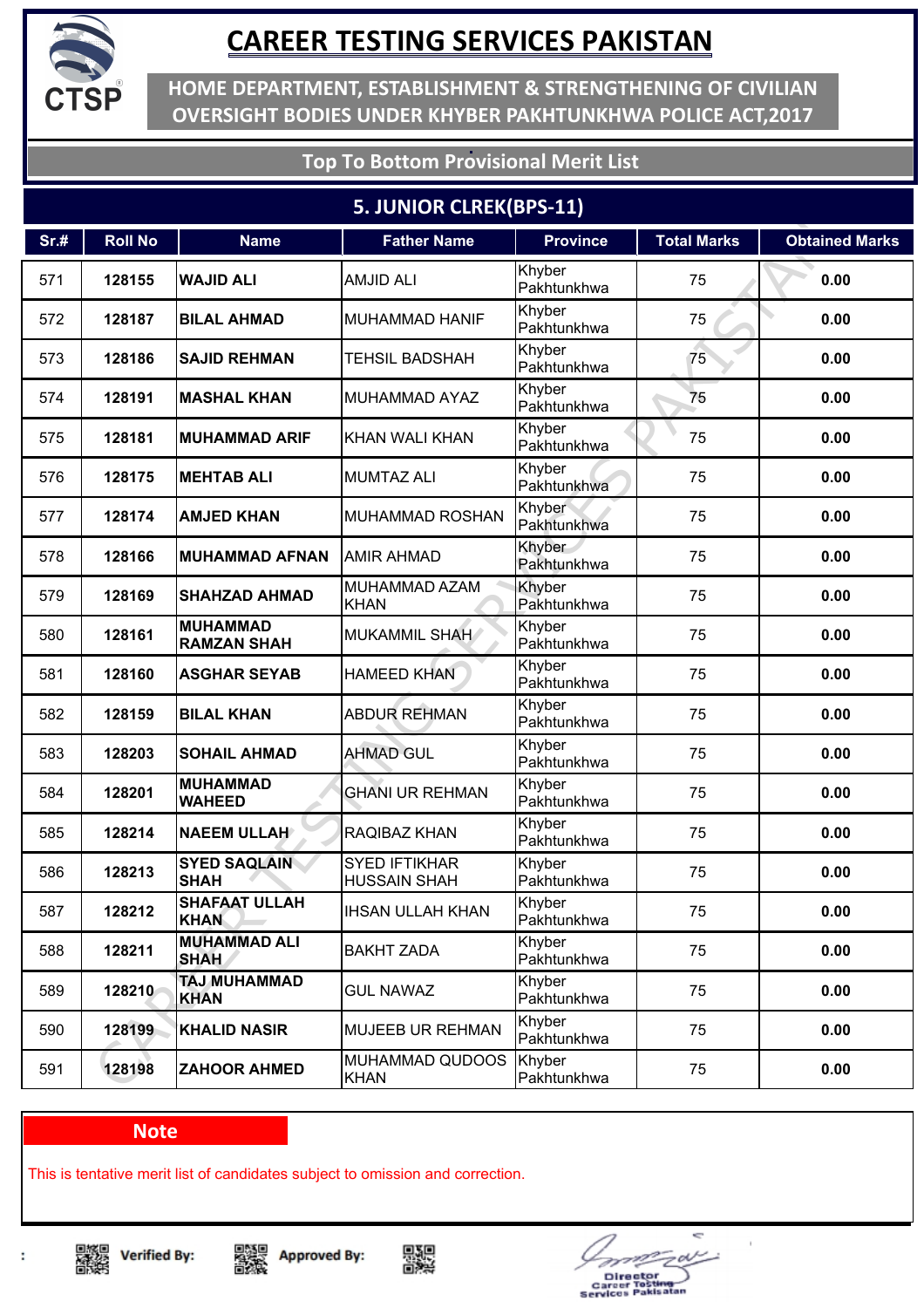

**HOME DEPARTMENT, ESTABLISHMENT & STRENGTHENING OF CIVILIAN OVERSIGHT BODIES UNDER KHYBER PAKHTUNKHWA POLICE ACT,2017**

#### **Top To Bottom Provisional Merit List**

#### **5. JUNIOR CLREK(BPS-11)**

| Sr.# | <b>Roll No</b>       | <b>Name</b>           | <b>Father Name</b>             | <b>Province</b>       | <b>Total Marks</b> | <b>Obtained Marks</b> |  |  |
|------|----------------------|-----------------------|--------------------------------|-----------------------|--------------------|-----------------------|--|--|
| 592  | 128196               | <b>HAMZA KHAN</b>     | MUHAMMAD KHALID<br><b>KHAN</b> | Khyber<br>Pakhtunkhwa | 75                 | 0.00                  |  |  |
| 593  | 128193               | <b>IRSHAD KHAN</b>    | <b>JANAN KHAN</b>              | Khyber<br>Pakhtunkhwa | 75                 | 0.00                  |  |  |
| 594  | 128228               | <b>ZUHAIB ALAM</b>    | <b>ABDUL HAMID KHAN</b>        | Khyber<br>Pakhtunkhwa | 75                 | 0.00                  |  |  |
| 595  | 128222               | <b>TAHIR HUSSIAN</b>  | <b>KHALLID HUSSAIN</b>         | Khyber<br>Pakhtunkhwa | 75                 | 0.00                  |  |  |
| 596  | 128221               | <b>TUFAIL GHANI</b>   | <b>USMAN GHANI</b>             | Khyber<br>Pakhtunkhwa | 75                 | 0.00                  |  |  |
| 597  | 128220               | <b>MUHAMMAD ARIF</b>  | <b>UMARA KHAN</b>              | Khyber<br>Pakhtunkhwa | 75                 | 0.00                  |  |  |
| 598  | 128206               | <b>AMIR QURESH</b>    | <b>SAID QURESH</b>             | Khyber<br>Pakhtunkhwa | 75                 | 0.00                  |  |  |
| 599  | 128205               | <b>KIFAYATULLAH</b>   | <b>ABDUL JABBAR</b>            | Khyber<br>Pakhtunkhwa | 75                 | 0.00                  |  |  |
| 600  | 128263               | <b>ZAIN UL ABADIN</b> | <b>NEKAM KHAN</b>              | Khyber                | 75                 | 0.00                  |  |  |
|      | Pakhtunkhwa<br>CARKA |                       |                                |                       |                    |                       |  |  |

#### **Note**

This is tentative merit list of candidates subject to omission and correction.









Director<br>areer Tostl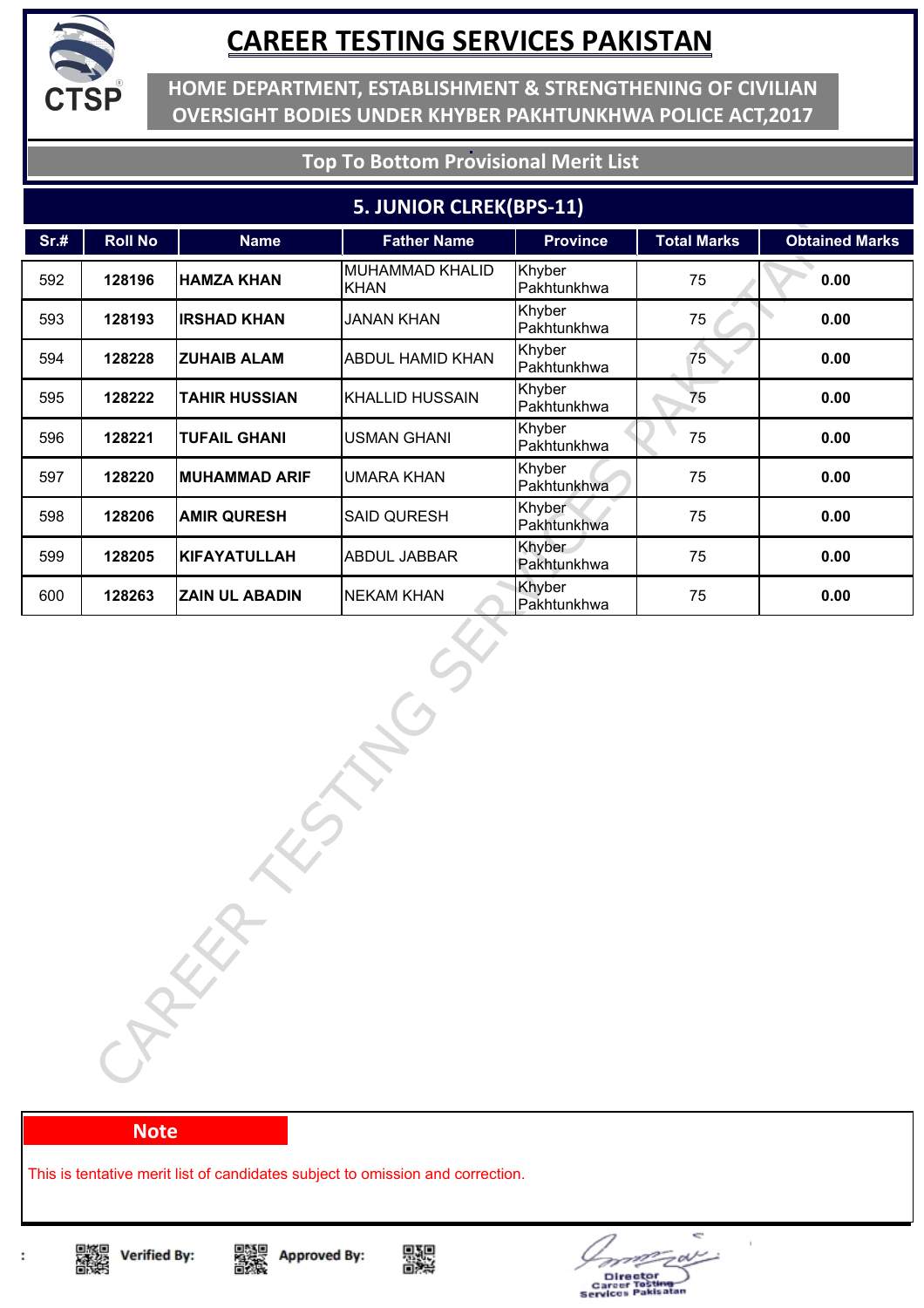

**HOME DEPARTMENT, ESTABLISHMENT & STRENGTHENING OF CIVILIAN OVERSIGHT BODIES UNDER KHYBER PAKHTUNKHWA POLICE ACT,2017**

### **Top To Bottom Provisional Merit List**

### **5. JUNIOR CLREK(BPS-11)**

| Sr.# | <b>Roll No</b> | <b>Name</b>                           | <b>Father Name</b>                  | <b>Province</b>       | <b>Total Marks</b> | <b>Obtained Marks</b> |
|------|----------------|---------------------------------------|-------------------------------------|-----------------------|--------------------|-----------------------|
| 601  | 128267         | <b>MUHAMMAD TAHIR</b><br><b>ANWAR</b> | MUHAMMAD ANWAR                      | Khyber<br>Pakhtunkhwa | 75                 | 0.00                  |
| 602  | 128266         | <b>ZIAULLAH</b>                       | <b>SAID UR RAHMAN</b>               | Khyber<br>Pakhtunkhwa | 75                 | 0.00                  |
| 603  | 128265         | <b>RIFFAT ULLAH</b><br><b>SHAHID</b>  | <b>PERVEZ KHAN</b>                  | Khyber<br>Pakhtunkhwa | 75                 | 0.00                  |
| 604  | 128256         | <b>JAMAL AHMAD</b>                    | <b>JAMSHED AHMAD</b>                | Khyber<br>Pakhtunkhwa | 75                 | 0.00                  |
| 605  | 128258         | <b>QAISER KHAN</b>                    | <b>MUHAMMAD AKBAR</b>               | Khyber<br>Pakhtunkhwa | 75                 | 0.00                  |
| 606  | 128230         | <b>AHMAD JAN</b>                      | <b>ANWAR KHAN</b>                   | Khyber<br>Pakhtunkhwa | 75                 | 0.00                  |
| 607  | 128250         | <b>MUAZZAM KAMAL</b>                  | <b>KAMAL BADSHAH</b>                | Khyber<br>Pakhtunkhwa | 75                 | 0.00                  |
| 608  | 128249         | <b>ANIS</b>                           | <b>MUSTAJAB UD DIN</b>              | Khyber<br>Pakhtunkhwa | 75                 | 0.00                  |
| 609  | 128248         | <b>QASAM SHAH</b>                     | <b>HAKIM SHAH</b>                   | Khyber<br>Pakhtunkhwa | 75                 | 0.00                  |
| 610  | 127659         | <b>SAID NAWAZ</b>                     | <b>MIR AHMAD KHAN</b>               | Khyber<br>Pakhtunkhwa | 75                 | 0.00                  |
| 611  | 127652         | <b>SAMI ULLAH</b>                     | <b>NOWSHERWAN</b>                   | Khyber<br>Pakhtunkhwa | 75                 | 0.00                  |
| 612  | 127650         | <b>FARHAN KHAN</b>                    | <b>SHAMSHAD</b>                     | Khyber<br>Pakhtunkhwa | 75                 | 0.00                  |
| 613  | 127679         | <b>ALAMGIR KHAN</b>                   | <b>FAZAL MUHAMMAD</b>               | Khyber<br>Pakhtunkhwa | 75                 | 0.00                  |
| 614  | 127677         | <b>RASHID FAROOQ</b>                  | <b>GUL REHMAN</b>                   | Khyber<br>Pakhtunkhwa | 75                 | 0.00                  |
| 615  | 127674         | <b>TASBEEHULLAH</b>                   | <b>FARID ULLAH</b>                  | Khyber<br>Pakhtunkhwa | 75                 | 0.00                  |
| 616  | 127665         | <b>AMIN ULLAH SHAH</b>                | <b>MUHAMMAD ARAB</b><br><b>SHAH</b> | Khyber<br>Pakhtunkhwa | 75                 | 0.00                  |
| 617  | 127613         | <b>JAFAR HAYAT</b>                    | <b>ASGHAR HAYAT</b>                 | Khyber<br>Pakhtunkhwa | 75                 | 0.00                  |
| 618  | 127626         | <b>Zubair Shah</b>                    | Mardan Shah                         | Khyber<br>Pakhtunkhwa | 75                 | 0.00                  |
| 619  | 127623         | <b>SHUJA UDDIN</b>                    | <b>ASHRAF UDDIN</b>                 | Khyber<br>Pakhtunkhwa | 75                 | 0.00                  |
| 620  | 127621         | <b>SHEHRIYAR KHAN</b>                 | <b>NAZIR KHAN</b>                   | Khyber<br>Pakhtunkhwa | 75                 | 0.00                  |
| 621  | 127643         | <b>ARIF SHAKOOR</b>                   | <b>ABDUL SHAKOOR</b>                | Khyber<br>Pakhtunkhwa | 75                 | 0.00                  |

#### **Note**

This is tentative merit list of candidates subject to omission and correction.

▓ **Verified By:** 





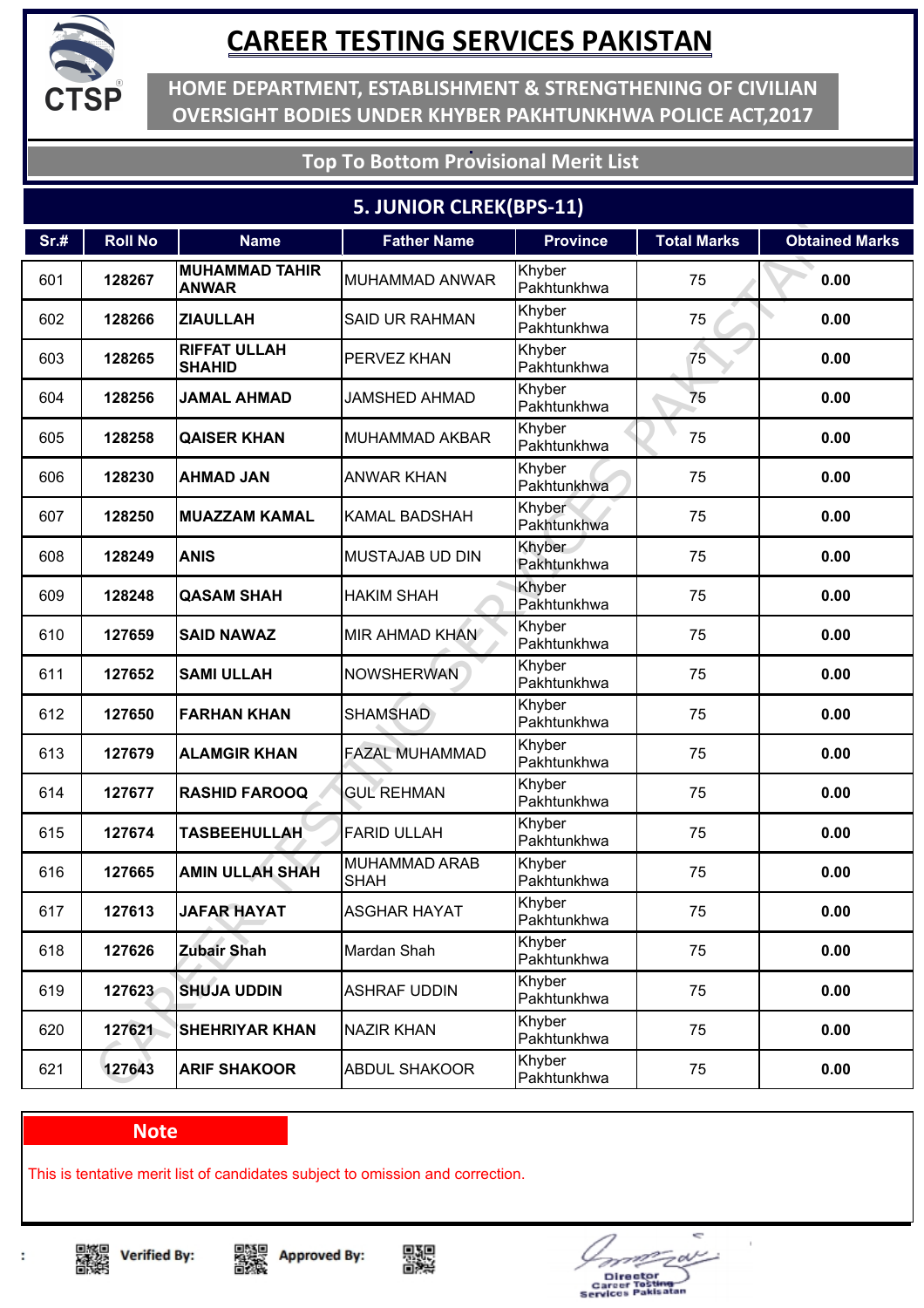

**HOME DEPARTMENT, ESTABLISHMENT & STRENGTHENING OF CIVILIAN OVERSIGHT BODIES UNDER KHYBER PAKHTUNKHWA POLICE ACT,2017**

### **Top To Bottom Provisional Merit List**

#### **5. JUNIOR CLREK(BPS-11)**

| <b>Roll No</b> | <b>Name</b>                         | <b>Father Name</b>                   | <b>Province</b>       | <b>Total Marks</b> | <b>Obtained Marks</b> |
|----------------|-------------------------------------|--------------------------------------|-----------------------|--------------------|-----------------------|
| 127639         | <b>AZIZ ULLAH KHAN</b>              | MUHAMMAD SALIM<br><b>KHAN</b>        | Khyber<br>Pakhtunkhwa | 75                 | 0.00                  |
| 127633         | <b>SALMAN AHMAD</b>                 | ZAHOOR AHMAD                         | Khyber<br>Pakhtunkhwa | 75                 | 0.00                  |
| 127637         | <b>FARZEED KHAN</b>                 | <b>AKHTAR ZAMAN</b>                  | Khyber<br>Pakhtunkhwa | 75                 | 0.00                  |
| 127636         | <b>SAIF ULLAH</b>                   | <b>ABDUR REHMAN</b>                  | Khyber<br>Pakhtunkhwa | 75                 | 0.00                  |
| 127635         | <b>AJAY MOHAN</b>                   | <b>MOHAN LAL</b>                     | Khyber<br>Pakhtunkhwa | 75                 | 0.00                  |
| 127629         | <b>MUSHTAQ AHMAD</b>                | AHMAD SAEED                          | Khyber<br>Pakhtunkhwa | 75                 | 0.00                  |
| 127585         | <b>SYED AMIR SHAH</b>               | SYED ZAHOOR SHAH                     | Khyber<br>Pakhtunkhwa | 75                 | 0.00                  |
| 127584         | <b>ABDUL SAMAD</b><br><b>AFRIDI</b> | <b>DIN MUHAMMAD</b><br><b>AFRIDI</b> | Khyber<br>Pakhtunkhwa | 75                 | 0.00                  |
| 127582         | <b>ASIF WAHAB</b>                   | <b>FAZAL WAHAB</b>                   | Khyber                | 75                 | 0.00                  |
|                | $\mathcal{T}_i$                     |                                      |                       |                    |                       |
|                |                                     | CARKA                                |                       | Pakhtunkhwa        |                       |

#### **Note**

This is tentative merit list of candidates subject to omission and correction.



t

Singer<br>Dengan







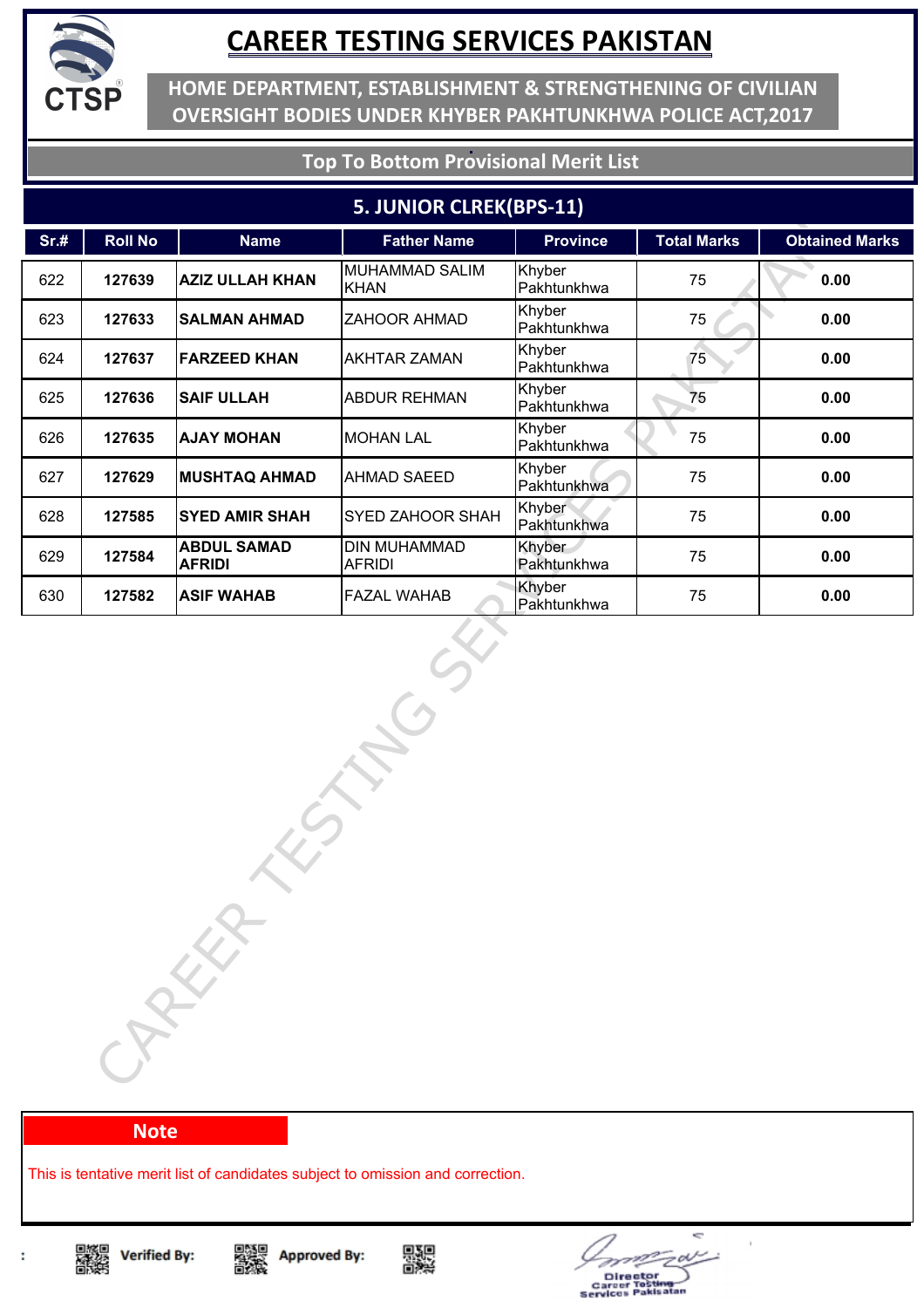

**HOME DEPARTMENT, ESTABLISHMENT & STRENGTHENING OF CIVILIAN OVERSIGHT BODIES UNDER KHYBER PAKHTUNKHWA POLICE ACT,2017**

### **Top To Bottom Provisional Merit List**

### **5. JUNIOR CLREK(BPS-11)**

| Sr.# | <b>Roll No</b> | <b>Name</b>                           | <b>Father Name</b>                       | <b>Province</b>       | <b>Total Marks</b> | <b>Obtained Marks</b> |
|------|----------------|---------------------------------------|------------------------------------------|-----------------------|--------------------|-----------------------|
| 631  | 127590         | <b>ABDUL HASEEB</b><br><b>AHSAN</b>   | <b>JAN ALAM DIN</b>                      | Khyber<br>Pakhtunkhwa | 75                 | 0.00                  |
| 632  | 127589         | <b>MUHAMMAD RASHID</b><br><b>KHAN</b> | <b>KALA KHAN</b>                         | Khyber<br>Pakhtunkhwa | 75                 | 0.00                  |
| 633  | 127580         | <b>SYED SHAH</b><br><b>HUSSAIN</b>    | <b>SYED HAZRAT</b><br><b>HUSSAIN</b>     | Khyber<br>Pakhtunkhwa | 75                 | 0.00                  |
| 634  | 127576         | <b>NISAR ZAHID</b>                    | ZAHID ULLAH SHAH                         | Khyber<br>Pakhtunkhwa | 75                 | 0.00                  |
| 635  | 127595         | <b>MUHAMMAD WASIM</b><br><b>KHAN</b>  | <b>GUL MUHMMAD KHAN</b>                  | Khyber<br>Pakhtunkhwa | 75                 | 0.00                  |
| 636  | 127598         | <b>OWAIS AHMAD</b>                    | <b>BAKHT SHAD KHAN</b>                   | Khyber<br>Pakhtunkhwa | 75                 | 0.00                  |
| 637  | 127597         | <b>QAISER ALI SHAH</b>                | DIL BAZ KHAN                             | Khyber<br>Pakhtunkhwa | 75                 | 0.00                  |
| 638  | 127611         | <b>ASIM NOMAN</b>                     | <b>FAIZ UR RAHMAN</b>                    | Khyber<br>Pakhtunkhwa | 75                 | 0.00                  |
| 639  | 127610         | <b>IHSAN ULLAH</b>                    | <b>ZAR GUL</b>                           | Khyber<br>Pakhtunkhwa | 75                 | 0.00                  |
| 640  | 127568         | <b>MUHAMMAD TAHIR</b><br><b>KHAN</b>  | <b>AKHTAR ZAMAN</b>                      | Khyber<br>Pakhtunkhwa | 75                 | 0.00                  |
| 641  | 127567         | <b>KAMRAN</b>                         | TAJ MUHAMMAD KHAN                        | Khyber<br>Pakhtunkhwa | 75                 | 0.00                  |
| 642  | 127566         | <b>MAGHAZ ALI</b>                     | <b>MARJAN ALI</b>                        | Khyber<br>Pakhtunkhwa | 75                 | 0.00                  |
| 643  | 127565         | <b>MUHAMAMD FAIZAN</b>                | <b>MUHAMAMD SHER</b><br><b>AYAZ KHAN</b> | Khyber<br>Pakhtunkhwa | 75                 | 0.00                  |
| 644  | 127564         | <b>IRFAN ULLAH</b>                    | <b>RIZWAN ULLAH</b>                      | Khyber<br>Pakhtunkhwa | 75                 | 0.00                  |
| 645  | 127560         | <b>AMIN ULLAH KHAN</b>                | <b>SULTAN KHAN</b>                       | Khyber<br>Pakhtunkhwa | 75                 | 0.00                  |
| 646  | 127559         | <b>MATI ULLAH KHAN</b>                | MUHAMMAD NIAZ<br><b>KHAN</b>             | Khyber<br>Pakhtunkhwa | 75                 | 0.00                  |
| 647  | 127558         | <b>WASIM ULLAH</b>                    | <b>GHULAM MOHI UD DIN</b>                | Khyber<br>Pakhtunkhwa | 75                 | 0.00                  |
| 648  | 127540         | <b>FAIZ ULLAH</b>                     | <b>HIDAYAT ULLAH</b>                     | Khyber<br>Pakhtunkhwa | 75                 | 0.00                  |
| 649  | 127539         | <b>KAMRAN KHAN</b>                    | MUHAMMAD RAMZAN<br><b>KHAN</b>           | Khyber<br>Pakhtunkhwa | 75                 | 0.00                  |
| 650  | 127538         | <b>MUHAMMAD ASAD</b><br><b>KHAN</b>   | ABDUL HAQUE KHAN                         | Khyber<br>Pakhtunkhwa | 75                 | 0.00                  |
| 651  | 127537         | <b>MUHAMMAD ABID</b>                  | <b>ABDUL HAQUE KHAN</b>                  | Khyber<br>Pakhtunkhwa | 75                 | 0.00                  |

#### **Note**

This is tentative merit list of candidates subject to omission and correction.

▓ **Verified By:** 







÷ Director<br>areer Tosting<br>vices Pakisat c.  $\blacksquare$ 

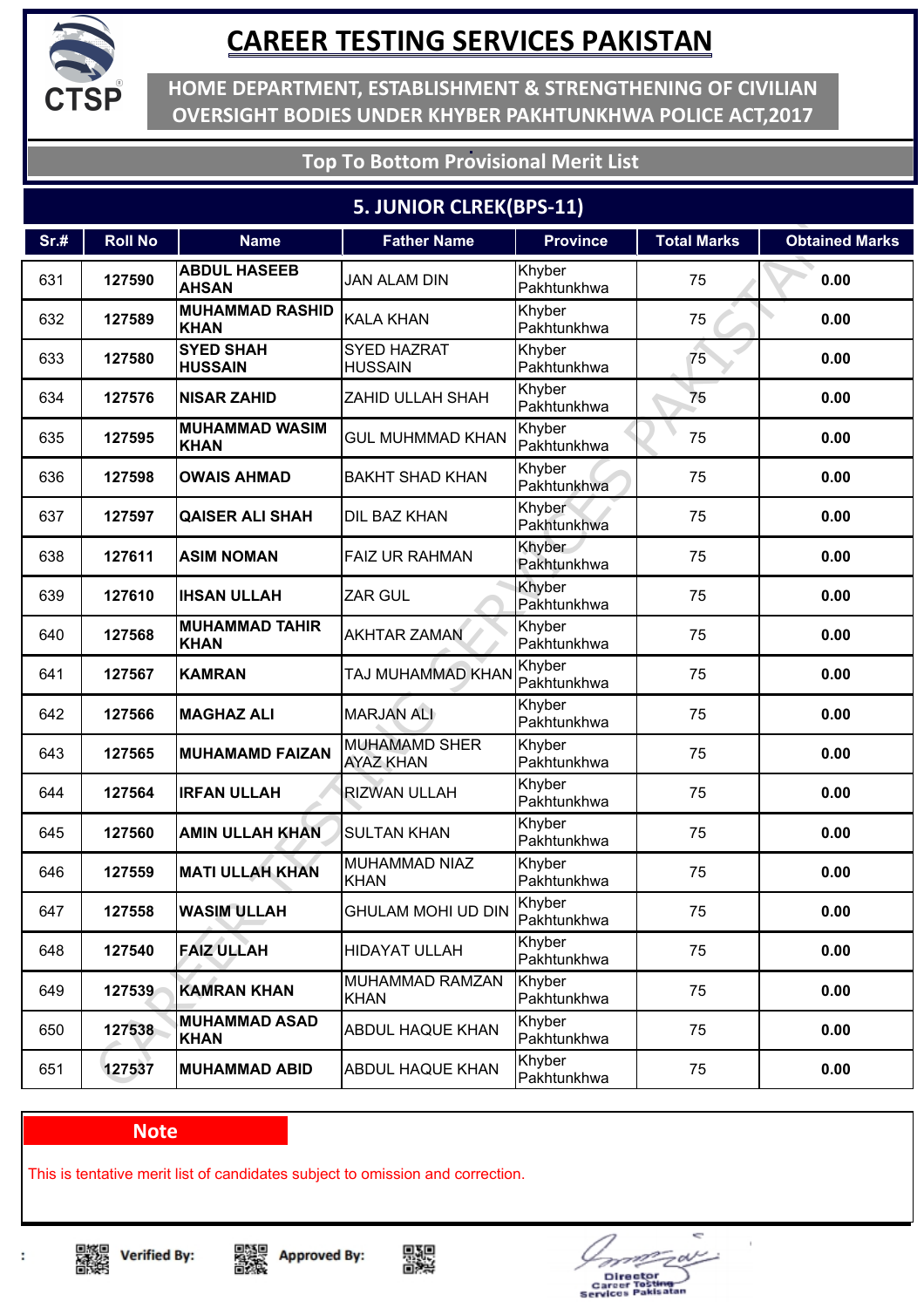

**HOME DEPARTMENT, ESTABLISHMENT & STRENGTHENING OF CIVILIAN OVERSIGHT BODIES UNDER KHYBER PAKHTUNKHWA POLICE ACT,2017**

### **Top To Bottom Provisional Merit List**

#### **5. JUNIOR CLREK(BPS-11)**

| <b>Roll No</b> | <b>Name</b>          | <b>Father Name</b>                                                                                                                                                                    | <b>Province</b>                    | <b>Total Marks</b> | <b>Obtained Marks</b> |  |  |
|----------------|----------------------|---------------------------------------------------------------------------------------------------------------------------------------------------------------------------------------|------------------------------------|--------------------|-----------------------|--|--|
| 127545         |                      | KHURSHEED AHMAD                                                                                                                                                                       | Khyber<br>Pakhtunkhwa              | 75                 | 0.00                  |  |  |
| 127543         |                      |                                                                                                                                                                                       | Khyber<br>Pakhtunkhwa              | 75                 | 0.00                  |  |  |
| 127542         |                      | ZAHID ULLAH SHAH                                                                                                                                                                      | Khyber<br>Pakhtunkhwa              | 75                 | 0.00                  |  |  |
| 127790         | <b>TAUHEED ULLAH</b> | RAHAT GUL                                                                                                                                                                             | Khyber<br>Pakhtunkhwa              | 75                 | 0.00                  |  |  |
| 127789         |                      | ANWAR KHAN                                                                                                                                                                            | Khyber<br>Pakhtunkhwa              | 75                 | 0.00                  |  |  |
| 127793         |                      | MUHAMMAD IRSHAD                                                                                                                                                                       | Khyber<br>Pakhtunkhwa              | 75                 | 0.00                  |  |  |
| 127792         |                      | <b>ILYAS MUHAMMAD</b>                                                                                                                                                                 | Khyber<br>Pakhtunkhwa              | 75                 | 0.00                  |  |  |
| 127799         |                      | HAMEED ULLAH KHAN<br><b>AFRIDI</b>                                                                                                                                                    | Khyber<br>Pakhtunkhwa              | 75                 | 0.00                  |  |  |
| 127818         |                      | <b>ZAHOOR NABI</b>                                                                                                                                                                    | Khyber                             | 75                 | 0.00                  |  |  |
|                |                      |                                                                                                                                                                                       |                                    |                    |                       |  |  |
|                |                      | <b>ARIF KHURSHEED</b><br><b>WAQAS ZAHID</b><br><b>MUHAMMAD</b><br><b>SHAHZEB</b><br><b>MOHSIN IRSHAD</b><br><b>SHAHAB ALI</b><br><b>KASHIF ULLAH</b><br><b>HASSAN ZAHOOR</b><br>CARKA | <b>FAKHRE ALAM KHAN ABDUR RAUF</b> | Pakhtunkhwa        |                       |  |  |

#### **Note**

This is tentative merit list of candidates subject to omission and correction.







![](_page_43_Picture_12.jpeg)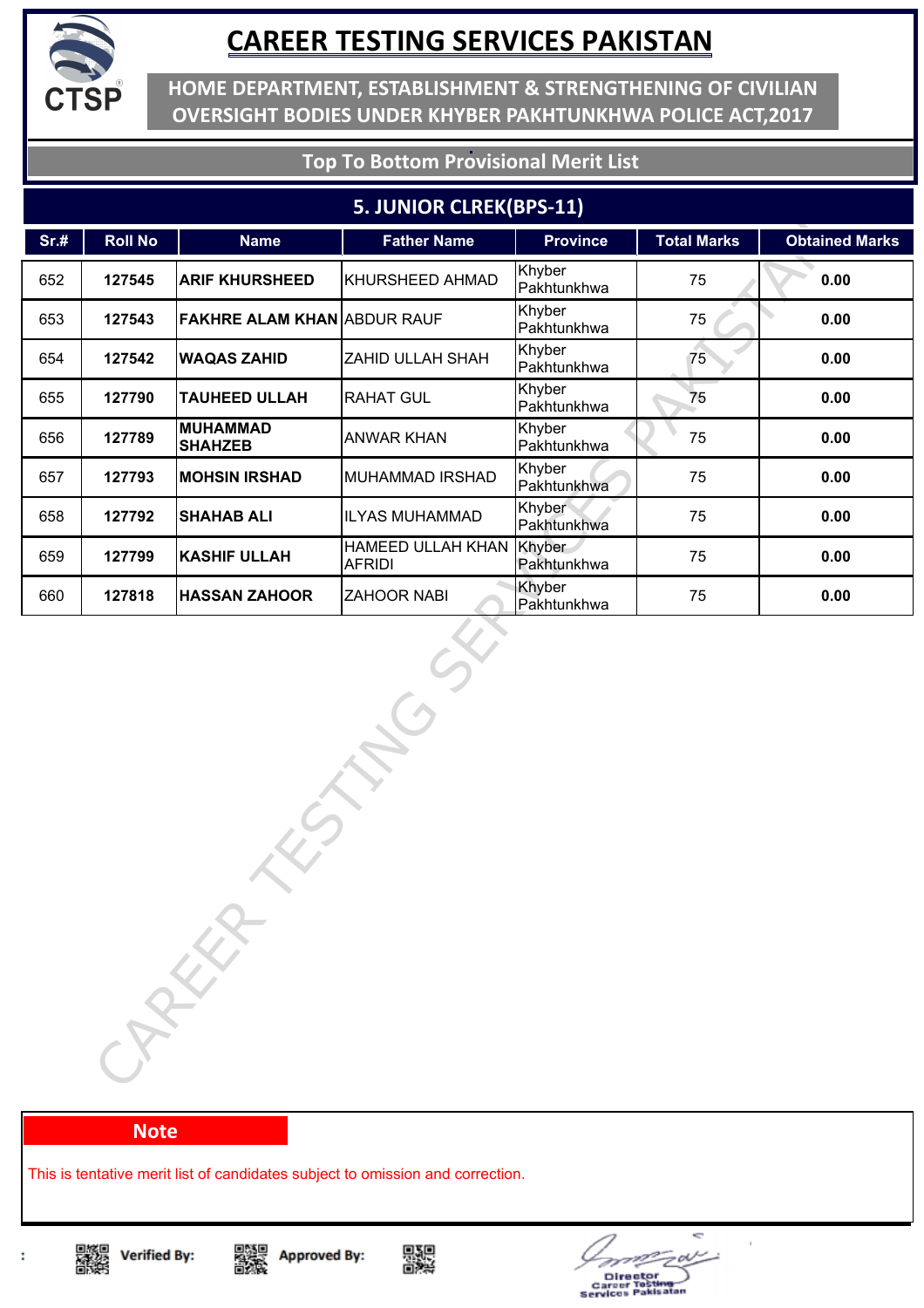![](_page_44_Picture_0.jpeg)

**HOME DEPARTMENT, ESTABLISHMENT & STRENGTHENING OF CIVILIAN OVERSIGHT BODIES UNDER KHYBER PAKHTUNKHWA POLICE ACT,2017**

**Top To Bottom Provisional Merit List**

### **5. JUNIOR CLREK(BPS-11)**

| Sr.# | <b>Roll No</b> | <b>Name</b>                           | <b>Father Name</b>                    | <b>Province</b>       | <b>Total Marks</b> | <b>Obtained Marks</b> |
|------|----------------|---------------------------------------|---------------------------------------|-----------------------|--------------------|-----------------------|
| 661  | 127814         | <b>OSAMA NASEER</b>                   | <b>MUHAMMAD NASEER</b><br><b>KHAN</b> | Khyber<br>Pakhtunkhwa | 75                 | 0.00                  |
| 662  | 127813         | <b>SULAIMAN</b>                       | <b>GUL NAMAIR</b>                     | Khyber<br>Pakhtunkhwa | 75                 | 0.00                  |
| 663  | 127773         | <b>WASEEM ULLAH</b>                   | <b>RAFI ULLAH</b>                     | Khyber<br>Pakhtunkhwa | 75                 | 0.00                  |
| 664  | 127777         | <b>AYUB UR RAHMAN</b>                 | <b>MUHAMMAD RASHID</b>                | Khyber<br>Pakhtunkhwa | 75                 | 0.00                  |
| 665  | 127782         | <b>FAWAD KHAN</b>                     | <b>MUZAFAR KHAN</b>                   | Khyber<br>Pakhtunkhwa | 75                 | 0.00                  |
| 666  | 127781         | <b>ABDULLAH</b>                       | <b>HABIBULLAH</b>                     | Khyber<br>Pakhtunkhwa | 75                 | 0.00                  |
| 667  | 127757         | <b>FAHAD ULLAH</b>                    | <b>NAIMAT ULLAH</b>                   | Khyber<br>Pakhtunkhwa | 75                 | 0.00                  |
| 668  | 127754         | <b>ABDUL NASIR</b>                    | <b>SHER MUHAMMAD</b><br><b>KHAN</b>   | Khyber<br>Pakhtunkhwa | 75                 | 0.00                  |
| 669  | 127763         | <b>ABDUR REHMAN</b><br><b>SAQIB</b>   | <b>ABDUL HAQ</b>                      | Khyber<br>Pakhtunkhwa | 75                 | 0.00                  |
| 670  | 127762         | <b>MUJIB ULLAH KHAN</b>               | <b>HAJI QAYUM KHAN</b>                | Khyber<br>Pakhtunkhwa | 75                 | 0.00                  |
| 671  | 127761         | <b>ZARNEEL KHAN</b>                   | <b>AFSAR ALI KHAN</b>                 | Khyber<br>Pakhtunkhwa | 75                 | 0.00                  |
| 672  | 127760         | <b>TOUQEER AKHTAR</b>                 | MUHAMMAD AKHTAR                       | Khyber<br>Pakhtunkhwa | 75                 | 0.00                  |
| 673  | 127769         | <b>MUHAMMAD AFTAB</b>                 | <b>MUHAMMAD ZUBAIR</b>                | Khyber<br>Pakhtunkhwa | 75                 | 0.00                  |
| 674  | 127768         | <b>SABIR SATTAR</b>                   | <b>ABDUL SATTAR</b>                   | Khyber<br>Pakhtunkhwa | 75                 | 0.00                  |
| 675  | 127700         | <b>SARFARAZ AHMAD</b><br><b>JAN</b>   | MASOOD AHMAD JAN                      | Khyber<br>Pakhtunkhwa | 75                 | 0.00                  |
| 676  | 127698         | <b>GUL AHMAD</b>                      | <b>SAID AHMAD</b>                     | Khyber<br>Pakhtunkhwa | 75                 | 0.00                  |
| 677  | 127706         | <b>INSHA ULLAH</b>                    | <b>RAHMAT ULLAH</b>                   | Khyber<br>Pakhtunkhwa | 75                 | 0.00                  |
| 678  | 127705         | <b>IFTIKHAR AHMAD</b>                 | <b>KHAISTA RAHMAN</b>                 | Khyber<br>Pakhtunkhwa | 75                 | 0.00                  |
| 679  | 127703         | <b>MUHAMMAD OWAIS</b><br><b>ZAKIR</b> | <b>ZAKIR HUSSAIN</b>                  | Khyber<br>Pakhtunkhwa | 75                 | 0.00                  |
| 680  | 127702         | <b>ZAHEER AHMAD</b><br><b>KHAN</b>    | NASRULLAH JAN                         | Khyber<br>Pakhtunkhwa | 75                 | 0.00                  |
| 681  | 127715         | YOUSAF ALI                            | <b>SWALI</b>                          | Khyber<br>Pakhtunkhwa | 75                 | 0.00                  |

#### **Note**

This is tentative merit list of candidates subject to omission and correction.

▓ **Verified By:** 

t

![](_page_44_Picture_9.jpeg)

![](_page_44_Picture_10.jpeg)

÷

Director<br>areer Tosting<br>vices Pakisat

e.  $\blacksquare$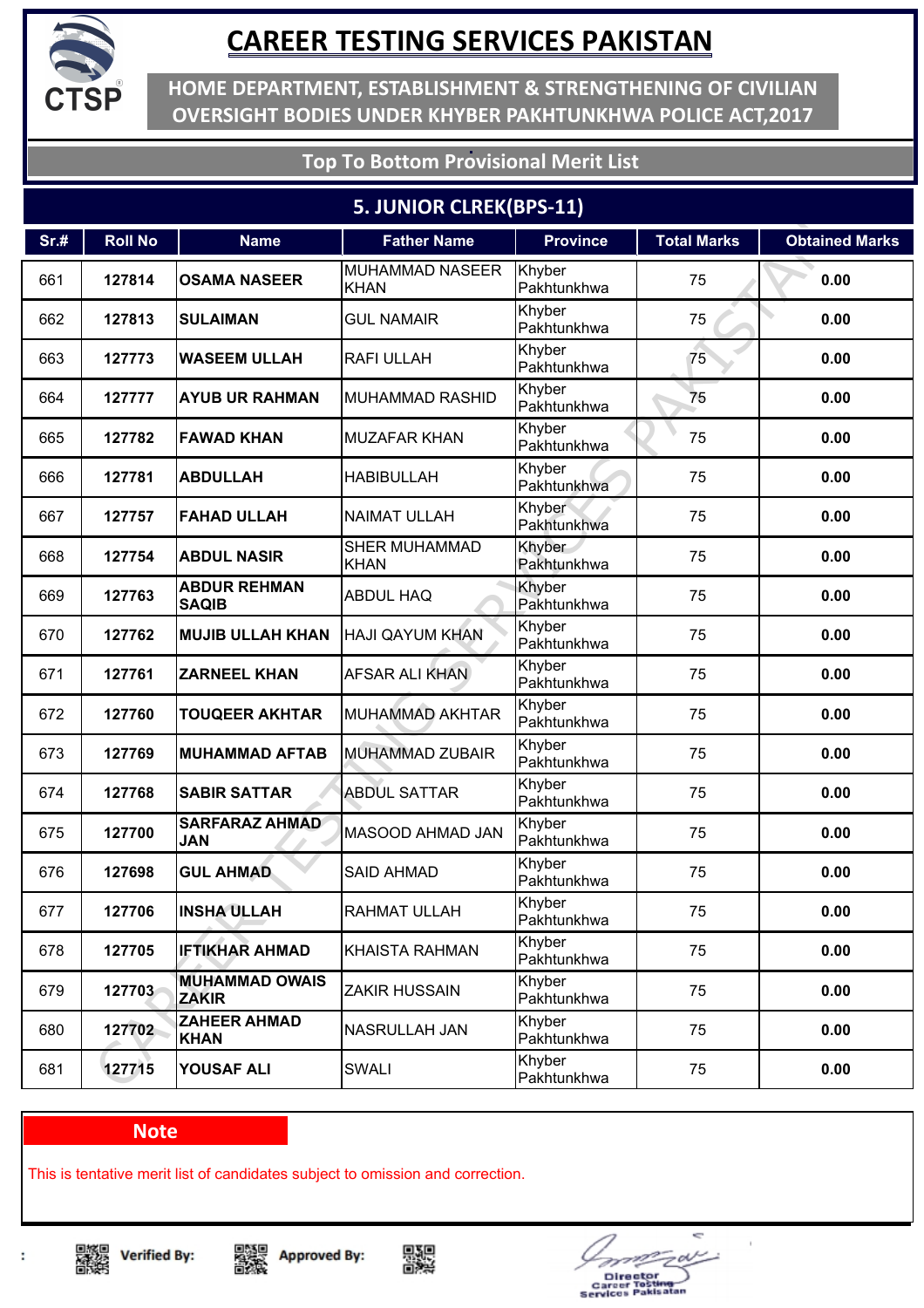![](_page_45_Picture_0.jpeg)

**HOME DEPARTMENT, ESTABLISHMENT & STRENGTHENING OF CIVILIAN OVERSIGHT BODIES UNDER KHYBER PAKHTUNKHWA POLICE ACT,2017**

### **Top To Bottom Provisional Merit List**

#### **5. JUNIOR CLREK(BPS-11)**

| Sr.# | <b>Roll No</b> | <b>Name</b>                          | <b>Father Name</b>            | <b>Province</b>       | <b>Total Marks</b> | <b>Obtained Marks</b> |
|------|----------------|--------------------------------------|-------------------------------|-----------------------|--------------------|-----------------------|
| 682  | 127712         | <b>SHAH FAHAD</b>                    | <b>SHER AFGAN</b>             | Khyber<br>Pakhtunkhwa | 75                 | 0.00                  |
| 683  | 127711         | <b>ZUBAIR KHAN</b>                   | <b>SAID FAROOQ</b>            | Khyber<br>Pakhtunkhwa | 75                 | 0.00                  |
| 684  | 127696         | <b>AIZAZ AHMAD</b>                   | <b>SIAR GUL</b>               | Khyber<br>Pakhtunkhwa | 75                 | 0.00                  |
| 685  | 127689         | <b>SOBIA IRUM</b>                    | <b>BILAWAR KHAN</b>           | Khyber<br>Pakhtunkhwa | 75                 | 0.00                  |
| 686  | 127686         | Zaram din                            | Fazal din                     | Khyber<br>Pakhtunkhwa | 75                 | 0.00                  |
| 687  | 127722         | <b>SYED MATI UR</b><br><b>REHMAN</b> | SYED IBAD UR<br><b>REHMAN</b> | Khyber<br>Pakhtunkhwa | 75                 | 0.00                  |
| 688  | 127726         | <b>ABDUL MATEEN</b><br><b>AYAZ</b>   | SHERIN GUL                    | Khyber<br>Pakhtunkhwa | 75                 | 0.00                  |
| 689  | 127725         | <b>MUREED HASSAN</b>                 | <b>GHULAM RASOOL</b>          | Khyber<br>Pakhtunkhwa | 75                 | 0.00                  |
| 690  | 127732         | <b>FAZAL SUBHAN</b>                  | <b>ABDUL GHANI</b>            | Khyber<br>Pakhtunkhwa | 75                 | 0.00                  |
|      |                | CARKA                                |                               |                       |                    |                       |

#### **Note**

This is tentative merit list of candidates subject to omission and correction.

![](_page_45_Picture_8.jpeg)

![](_page_45_Picture_10.jpeg)

![](_page_45_Picture_11.jpeg)

![](_page_45_Picture_12.jpeg)

![](_page_45_Picture_14.jpeg)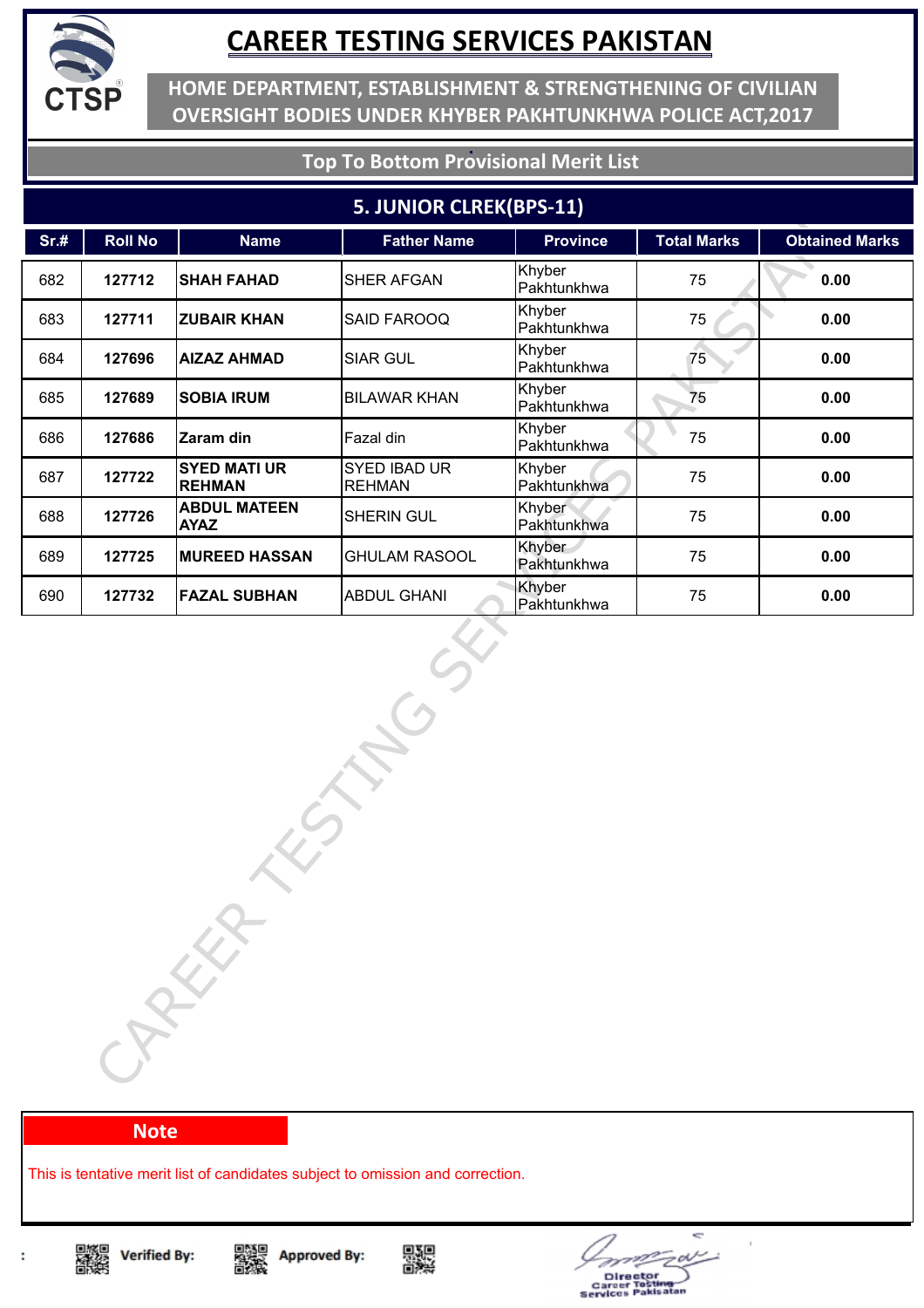![](_page_46_Picture_0.jpeg)

**HOME DEPARTMENT, ESTABLISHMENT & STRENGTHENING OF CIVILIAN OVERSIGHT BODIES UNDER KHYBER PAKHTUNKHWA POLICE ACT,2017**

### **Top To Bottom Provisional Merit List**

### **5. JUNIOR CLREK(BPS-11)**

| Sr.# | <b>Roll No</b> | <b>Name</b>                              | <b>Father Name</b>                 | <b>Province</b>       | <b>Total Marks</b> | <b>Obtained Marks</b> |
|------|----------------|------------------------------------------|------------------------------------|-----------------------|--------------------|-----------------------|
| 691  | 127744         | <b>IZHAR UL HAQ</b>                      | <b>IHSAN UL HAQ</b>                | Khyber<br>Pakhtunkhwa | 75                 | 0.00                  |
| 692  | 127843         | <b>ASAD IQBAL</b>                        | <b>FAZLI RAHIM</b>                 | Khyber<br>Pakhtunkhwa | 75                 | 0.00                  |
| 693  | 127851         | <b>SARMAD MASOOD</b>                     | MASOOD U ZAMAN                     | Ex Fata               | 75 <sub>2</sub>    | 0.00                  |
| 694  | 127860         | <b>IMDAD ALI</b>                         | <b>IJAZ ALI SHAH</b>               | Khyber<br>Pakhtunkhwa | 75                 | 0.00                  |
| 695  | 127857         | <b>MUHAMMAD</b><br><b>JAMSHAID</b>       | <b>AKHTAR ZAMAN</b>                | Khyber<br>Pakhtunkhwa | 75                 | 0.00                  |
| 696  | 127856         | <b>ABID KHAN</b>                         | <b>BAKHTAWAR SHAH</b>              | Khyber<br>Pakhtunkhwa | 75                 | 0.00                  |
| 697  | 127834         | <b>MUHAMMAD</b><br><b>ARSALAN</b>        | <b>AYAZ KHAN</b>                   | Khyber<br>Pakhtunkhwa | 75                 | 0.00                  |
| 698  | 127832         | <b>USAMA REHMAN</b>                      | <b>INAYAT UR REHMAN</b>            | Khyber<br>Pakhtunkhwa | 75                 | 0.00                  |
| 699  | 127839         | <b>MUDASSIR</b>                          | <b>UMAR SHAH</b>                   | Khyber<br>Pakhtunkhwa | 75                 | 0.00                  |
| 700  | 127836         | <b>MUHAMMAD</b><br><b>SALEEM</b>         | <b>AKMAL KHAN</b>                  | Khyber<br>Pakhtunkhwa | 75                 | 0.00                  |
| 701  | 127896         | <b>MUHAMMAD</b><br><b>FARMAN</b>         | <b>MUHAMMAD</b><br><b>SHAFIQUE</b> | Khyber<br>Pakhtunkhwa | 75                 | 0.00                  |
| 702  | 127895         | <b>SAJJAD ALI</b>                        | TAJ ALI KHAN                       | Khyber<br>Pakhtunkhwa | 75                 | 0.00                  |
| 703  | 127894         | <b>SHABBIR KHAN</b>                      | <b>MUHAMMAD SAEED</b>              | Khyber<br>Pakhtunkhwa | 75                 | 0.00                  |
| 704  | 127892         | <b>WAQAR AHMAD</b>                       | <b>IFTIKHAR AHMAD ABID</b>         | Khyber<br>Pakhtunkhwa | 75                 | 0.00                  |
| 705  | 127883         | <b>KHAWAJA</b><br><b>MUHAMMAD YASEEN</b> | KHAWAJA ANSAR                      | Khyber<br>Pakhtunkhwa | 75                 | 0.00                  |
| 706  | 127881         | <b>MUHAMMAD</b><br><b>ARSALAN</b>        | <b>ITBAR SHAH</b>                  | Khyber<br>Pakhtunkhwa | 75                 | 0.00                  |
| 707  | 127886         | <b>MUHAMMAD FARAZ</b><br><b>KHAN</b>     | <b>SHAMARAZ KHAN</b>               | Khyber<br>Pakhtunkhwa | 75                 | 0.00                  |
| 708  | 127877         | <b>SHAFIQ UR REHMAN</b>                  | KALOO KHAN                         | Khyber<br>Pakhtunkhwa | 75                 | 0.00                  |
| 709  | 127873         | <b>SOHAIB AHMED</b><br><b>KHAN</b>       | <b>RAHAM DIL</b>                   | Khyber<br>Pakhtunkhwa | 75                 | 0.00                  |
| 710  | 127869         | <b>MUHAMMAD</b><br><b>KHAYAM BANGASH</b> | <b>MUHAMMAD RIAZ</b>               | Khyber<br>Pakhtunkhwa | 75                 | 0.00                  |
| 711  | 127871         | <b>WAQAR IQBAL</b>                       | <b>MUHAMMAD IQBAL</b>              | Khyber<br>Pakhtunkhwa | 75                 | 0.00                  |

#### **Note**

This is tentative merit list of candidates subject to omission and correction.

![](_page_46_Picture_8.jpeg)

![](_page_46_Picture_10.jpeg)

![](_page_46_Picture_11.jpeg)

![](_page_46_Picture_13.jpeg)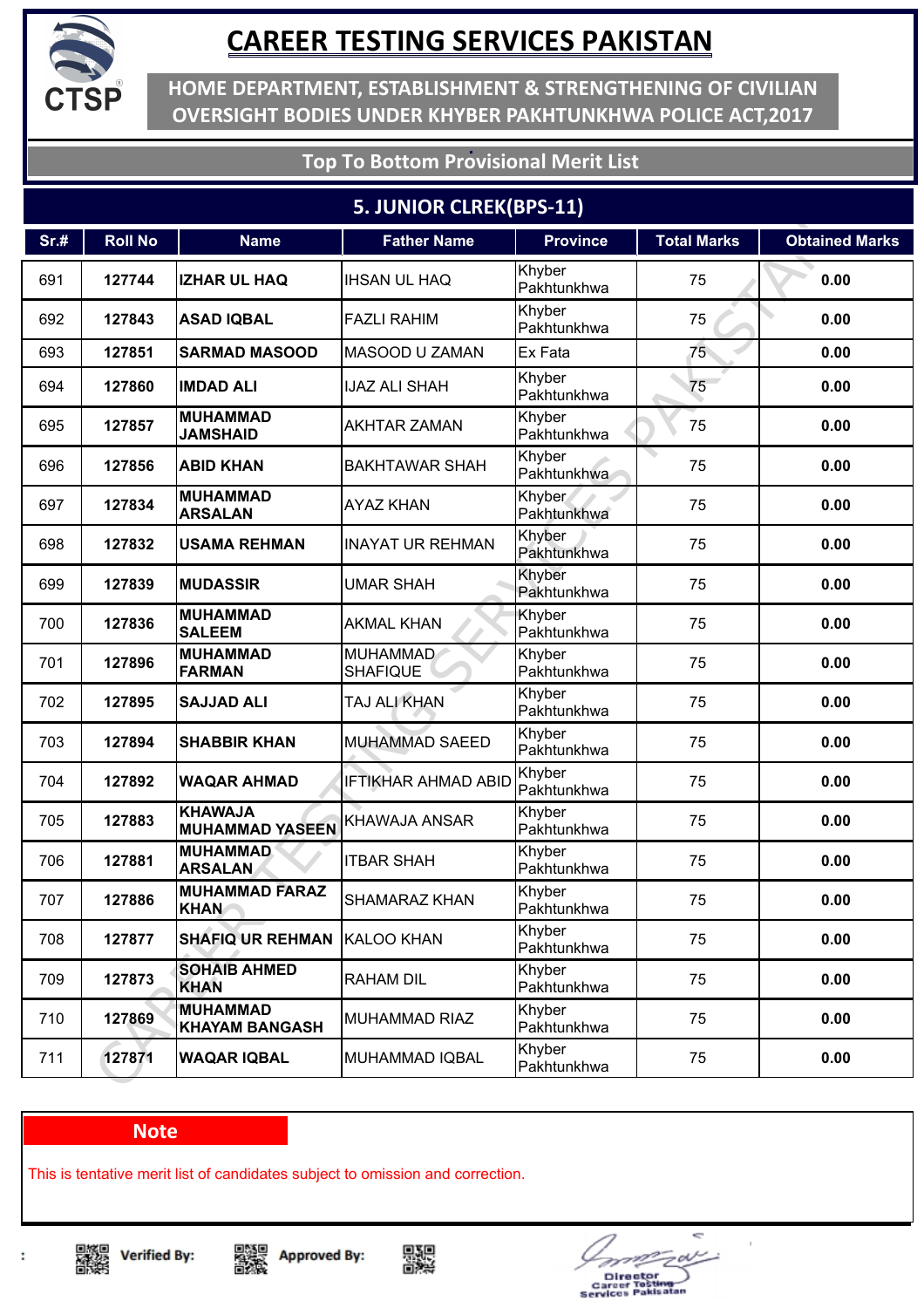![](_page_47_Picture_0.jpeg)

**HOME DEPARTMENT, ESTABLISHMENT & STRENGTHENING OF CIVILIAN OVERSIGHT BODIES UNDER KHYBER PAKHTUNKHWA POLICE ACT,2017**

### **Top To Bottom Provisional Merit List**

#### **5. JUNIOR CLREK(BPS-11)**

| Sr.#   | <b>Roll No</b> | <b>Name</b>                             | <b>Father Name</b>                      | <b>Province</b>       | <b>Total Marks</b> | <b>Obtained Marks</b> |  |
|--------|----------------|-----------------------------------------|-----------------------------------------|-----------------------|--------------------|-----------------------|--|
| 712    | 127865         | <b>MUHAMMAD ISMAIL</b>                  | <b>NOOR GUL</b>                         | Khyber<br>Pakhtunkhwa | 75                 | 0.00                  |  |
| 713    | 127937         | <b>JOSHUA IMTIAZ</b>                    | <b>IMTIAZ</b>                           | Khyber<br>Pakhtunkhwa | 75                 | 0.00                  |  |
| 714    | 127946         | <b>MUHAMMAD SOHAIL</b>                  | <b>GUL NOOR SHAH</b>                    | Khyber<br>Pakhtunkhwa | 75                 | 0.00                  |  |
| 715    | 127948         | <b>SAJJAD KHAN</b>                      | SHARIF GUL                              | Khyber<br>Pakhtunkhwa | 75                 | 0.00                  |  |
| 716    | 127952         | <b>MUHAMMAD YASIR</b>                   | <b>KARIM SHAH</b>                       | Khyber<br>Pakhtunkhwa | 75                 | 0.00                  |  |
| 717    | 127966         | <b>BILAL AHMAD</b>                      | <b>IRSHAD AHMAD</b>                     | Khyber<br>Pakhtunkhwa | 75                 | 0.00                  |  |
| 718    | 127965         | <b>MUHAMMAD</b><br><b>ABUZAR NASEEM</b> | NASEEM ULLAH JAN                        | Khyber<br>Pakhtunkhwa | 75                 | 0.00                  |  |
| 719    | 127963         | <b>ATIF KHAN</b>                        | <b>HAZRAT MISAL</b>                     | Khyber<br>Pakhtunkhwa | 75                 | 0.00                  |  |
| 720    | 127957         | <b>AIMEN JAHANGIR</b>                   | <b>MUHAMMAD</b><br><b>JAHANGIR SHAH</b> | Khyber<br>Pakhtunkhwa | 75                 | 0.00                  |  |
| CAREER |                |                                         |                                         |                       |                    |                       |  |

#### **Note**

This is tentative merit list of candidates subject to omission and correction.

![](_page_47_Picture_8.jpeg)

![](_page_47_Picture_10.jpeg)

![](_page_47_Picture_11.jpeg)

![](_page_47_Picture_12.jpeg)

![](_page_47_Picture_14.jpeg)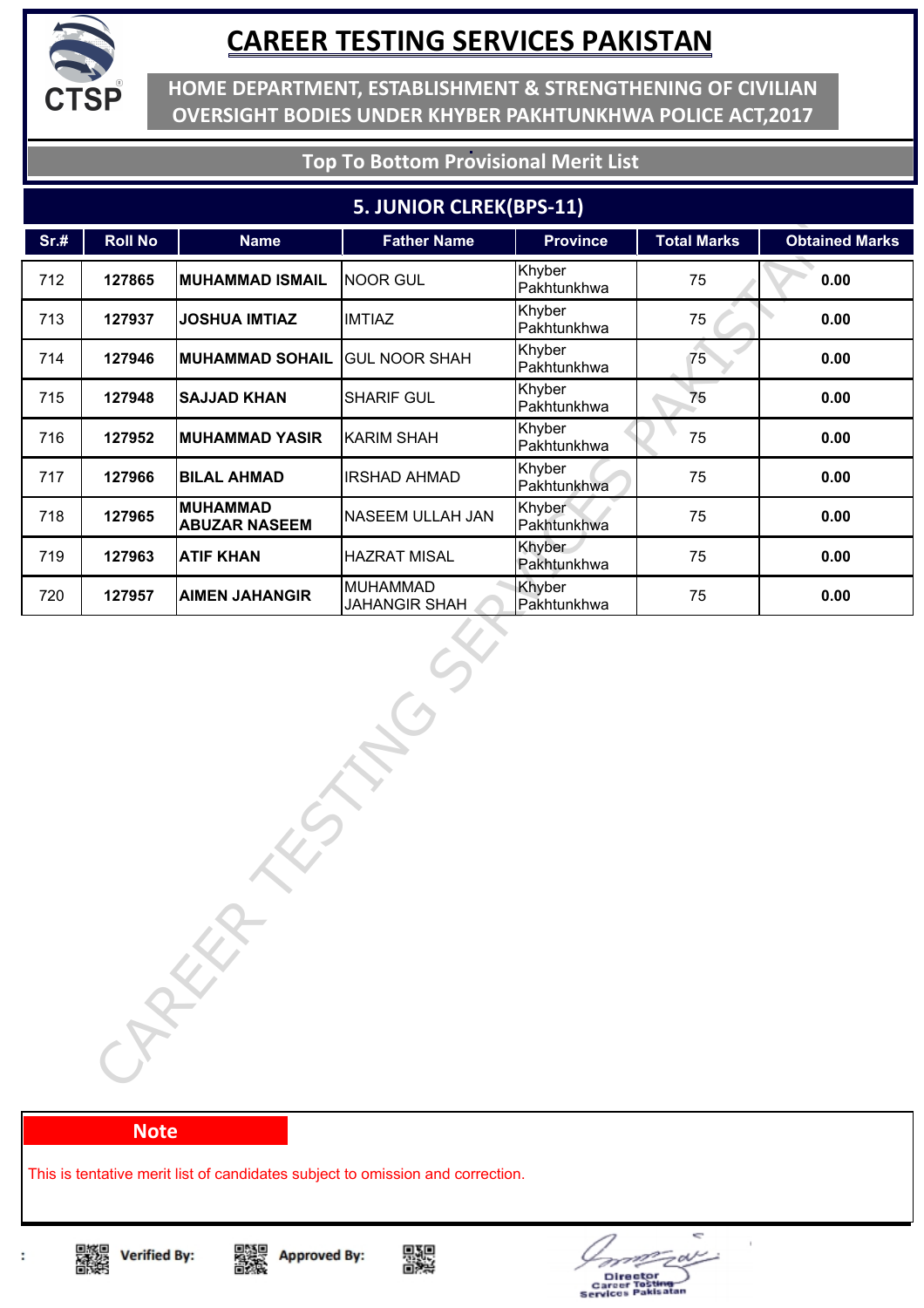![](_page_48_Picture_0.jpeg)

**HOME DEPARTMENT, ESTABLISHMENT & STRENGTHENING OF CIVILIAN OVERSIGHT BODIES UNDER KHYBER PAKHTUNKHWA POLICE ACT,2017**

### **Top To Bottom Provisional Merit List**

### **5. JUNIOR CLREK(BPS-11)**

| Sr.# | <b>Roll No</b> | <b>Name</b>                              | <b>Father Name</b>                      | <b>Province</b>       | <b>Total Marks</b> | <b>Obtained Marks</b> |
|------|----------------|------------------------------------------|-----------------------------------------|-----------------------|--------------------|-----------------------|
| 721  | 127912         | <b>ATIF ULLAH</b>                        | <b>MUHAMMAD IBRAHIM</b>                 | Khyber<br>Pakhtunkhwa | 75                 | 0.00                  |
| 722  | 127911         | <b>MUHAMMAD ALI</b><br><b>KAMRAN</b>     | <b>MUHAMMAD SHER</b>                    | Khyber<br>Pakhtunkhwa | 75                 | 0.00                  |
| 723  | 127915         | <b>MADHIA BASHIR</b><br><b>ABBASI</b>    | <b>MUHAMMAD BASHIR</b><br><b>ABBASI</b> | Khyber<br>Pakhtunkhwa | 75                 | 0.00                  |
| 724  | 127900         | <b>TAIMOOR KHAN</b>                      | <b>ABDUL NAVEED</b>                     | Khyber<br>Pakhtunkhwa | 75                 | 0.00                  |
| 725  | 127899         | <b>KHALIQ DAD</b>                        | <b>IMDAD KHAN</b>                       | Khyber<br>Pakhtunkhwa | 75                 | 0.00                  |
| 726  | 127902         | <b>SYED AFTAB</b><br><b>HUSSAIN SHAH</b> | SYED HAMEED SHAH                        | Khyber<br>Pakhtunkhwa | 75                 | 0.00                  |
| 727  | 127904         | <b>MUHAMMAD AAQIB</b>                    | <b>SHAH NAWAZ</b>                       | Khyber<br>Pakhtunkhwa | 75                 | 0.00                  |
| 728  | 127921         | Hamid khan                               | Abdul Qadeem khan                       | Khyber<br>Pakhtunkhwa | 75                 | 0.00                  |
| 729  | 127924         | <b>ALI MUHAMMAD</b>                      | <b>MUSLAHUDDIN</b>                      | Khyber<br>Pakhtunkhwa | 75                 | 0.00                  |
| 730  | 128035         | <b>ZAIRA BIBI</b>                        | <b>TILLADAR KHAN</b>                    | Khyber<br>Pakhtunkhwa | 75                 | 0.00                  |
| 731  | 128028         | <b>SOHAIL ALI</b>                        | <b>QASIM KHAN</b>                       | Khyber<br>Pakhtunkhwa | 75                 | 0.00                  |
| 732  | 128027         | <b>SHAHID ALI</b>                        | <b>BAKHT ZAMIN</b>                      | Khyber<br>Pakhtunkhwa | 75                 | 0.00                  |
| 733  | 128031         | <b>TANVEER SARWAR</b>                    | <b>SIRAJ SARWAR</b>                     | Khyber<br>Pakhtunkhwa | 75                 | 0.00                  |
| 734  | 128045         | <b>ARIF ULLAH KHAN</b>                   | <b>SHAQEEB ULLAH</b><br><b>KHAN</b>     | Khyber<br>Pakhtunkhwa | 75                 | 0.00                  |
| 735  | 128044         | <b>AMMAD ABID</b>                        | <b>ABID HUSSAIN</b>                     | Khyber<br>Pakhtunkhwa | 75                 | 0.00                  |
| 736  | 128038         | <b>WASIM AKRAM</b>                       | MUHAMMAD QAYUM                          | Khyber<br>Pakhtunkhwa | 75                 | 0.00                  |
| 737  | 128041         | <b>MUHAMMAD</b><br><b>SHAHZAIB</b>       | <b>NIAZ MUHAMMAD</b>                    | Khyber<br>Pakhtunkhwa | 75                 | 0.00                  |
| 738  | 128040         | <b>YASIR KHAN</b>                        | <b>QAISER KHAN</b>                      | Khyber<br>Pakhtunkhwa | 75                 | 0.00                  |
| 739  | 128023         | <b>MUHAMMAD YASEEN MUHAMMAD IDREES</b>   |                                         | Khyber<br>Pakhtunkhwa | 75                 | 0.00                  |
| 740  | 128022         | <b>SHAHZAD KHAN</b><br><b>ARFIDI</b>     | <b>MUNAWAR KHAN</b>                     | Khyber<br>Pakhtunkhwa | 75                 | 0.00                  |
| 741  | 128021         | <b>SAAD AFRIDI</b>                       | <b>SAID JAMAL</b>                       | Khyber<br>Pakhtunkhwa | 75                 | 0.00                  |

#### **Note**

This is tentative merit list of candidates subject to omission and correction.

![](_page_48_Picture_8.jpeg)

![](_page_48_Picture_10.jpeg)

![](_page_48_Picture_11.jpeg)

![](_page_48_Picture_12.jpeg)

![](_page_48_Picture_14.jpeg)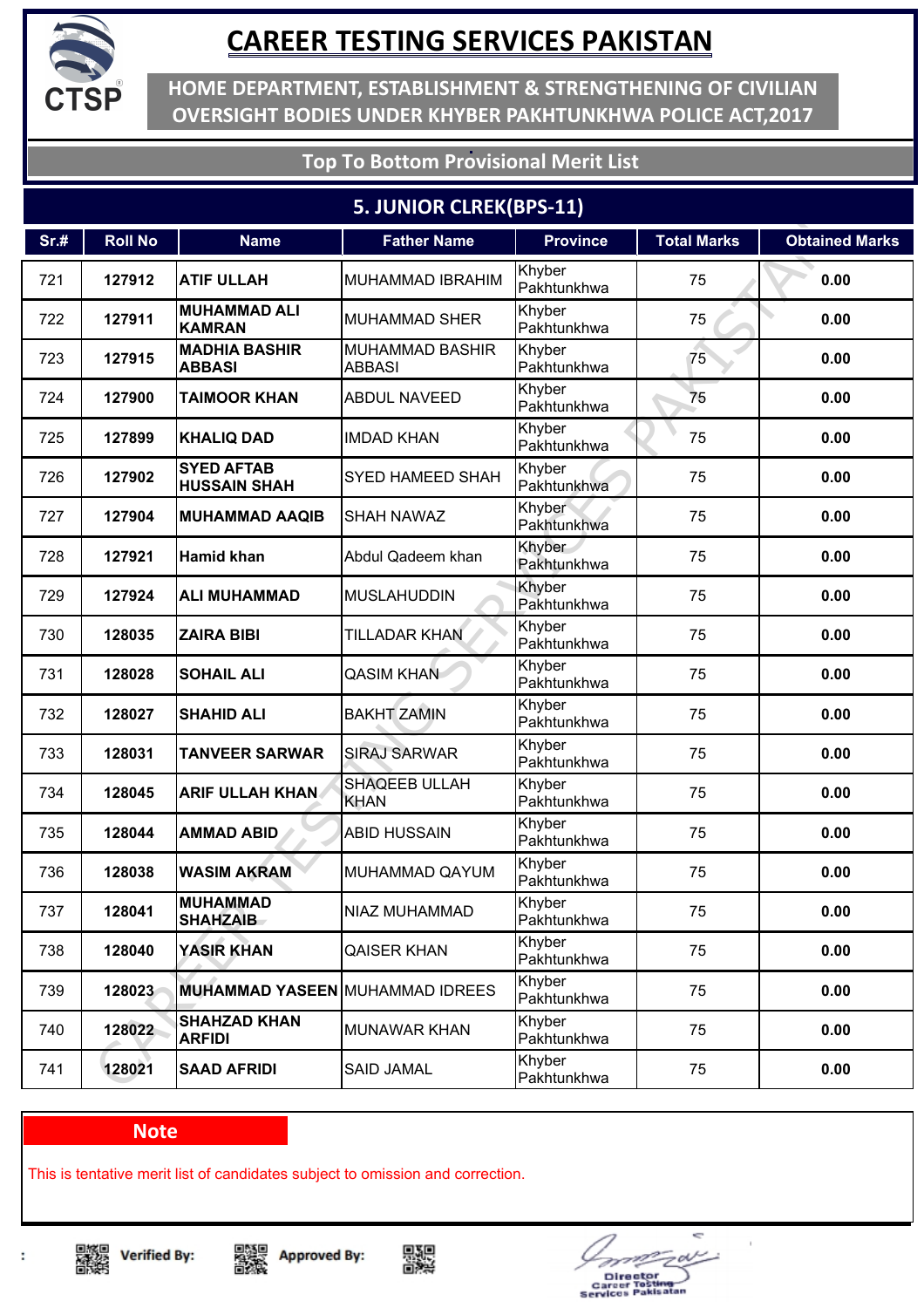![](_page_49_Picture_0.jpeg)

**HOME DEPARTMENT, ESTABLISHMENT & STRENGTHENING OF CIVILIAN OVERSIGHT BODIES UNDER KHYBER PAKHTUNKHWA POLICE ACT,2017**

### **Top To Bottom Provisional Merit List**

#### **5. JUNIOR CLREK(BPS-11)**

| <b>Roll No</b> | <b>Name</b>                             | <b>Father Name</b>                 | <b>Province</b>       | <b>Total Marks</b> | <b>Obtained Marks</b> |
|----------------|-----------------------------------------|------------------------------------|-----------------------|--------------------|-----------------------|
| 128025         | <b>HAMIDULLAH</b>                       | <b>GUL MUHAMMAD</b>                | Khyber<br>Pakhtunkhwa | 75                 | 0.00                  |
| 128009         | <b>MUHAMMAD JAVED</b>                   | MUHAMMAD SIDDIQU                   | Khyber<br>Pakhtunkhwa | 75                 | 0.00                  |
| 128017         | <b>MUHAMMAD SABIR</b>                   | <b>MUHAMMAD</b><br><b>SIDDIQUE</b> | Khyber<br>Pakhtunkhwa | 75                 | 0.00                  |
| 128003         | <b>NAJEEBULLAH</b>                      | <b>DAMBER GUL</b>                  | Khyber<br>Pakhtunkhwa | 75                 | 0.00                  |
| 128006         | <b>TAIMUR KHAN</b>                      | <b>MANSOOR AHMAD</b>               | Khyber<br>Pakhtunkhwa | 75                 | 0.00                  |
| 128000         | <b>FARMAN ULLAH</b>                     | <b>FAQEER GUL</b>                  | Khyber<br>Pakhtunkhwa | 75                 | 0.00                  |
| 127993         | <b>ZAHOOR AHMED</b>                     | MUHAMMAD SAEED<br><b>KHAN</b>      | Khyber<br>Pakhtunkhwa | 75                 | 0.00                  |
| 127983         | <b>MUHAMMAD</b><br><b>MANSOOR ASLAM</b> | MUHAMMAD ASLAM<br><b>KHAN</b>      | Khyber<br>Pakhtunkhwa | 75                 | 0.00                  |
| 127982         | <b>ARIF ULLAH KHAN</b>                  | <b>NOOR ZAMAN</b>                  | Khyber                | 75                 | 0.00                  |
|                |                                         |                                    |                       |                    |                       |
|                |                                         | CARKA                              |                       | Pakhtunkhwa        |                       |

#### **Note**

This is tentative merit list of candidates subject to omission and correction.

![](_page_49_Picture_8.jpeg)

![](_page_49_Picture_10.jpeg)

![](_page_49_Picture_11.jpeg)

![](_page_49_Picture_12.jpeg)

Director<br>areer Tostl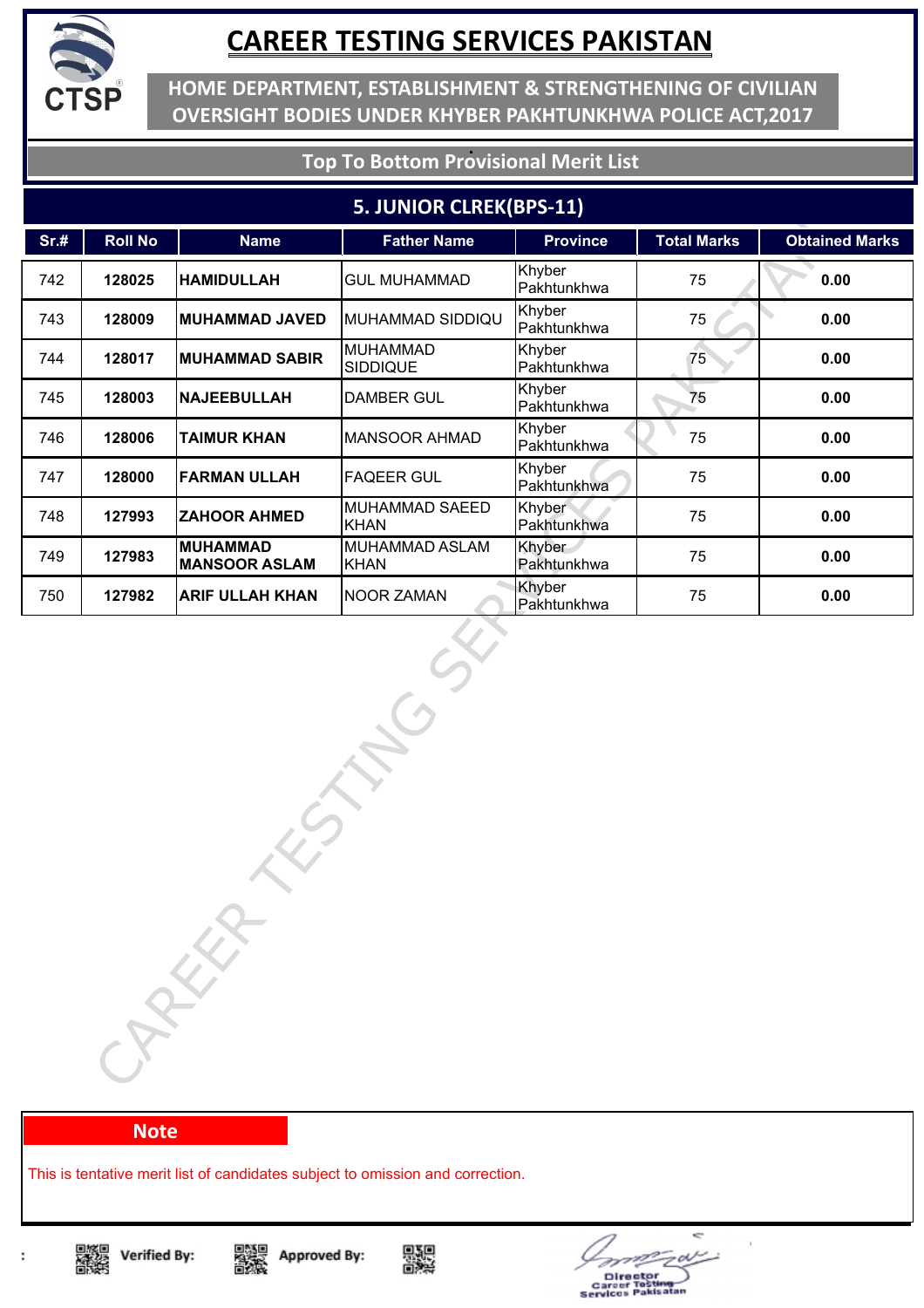![](_page_50_Picture_0.jpeg)

**HOME DEPARTMENT, ESTABLISHMENT & STRENGTHENING OF CIVILIAN OVERSIGHT BODIES UNDER KHYBER PAKHTUNKHWA POLICE ACT,2017**

### **Top To Bottom Provisional Merit List**

### **5. JUNIOR CLREK(BPS-11)**

| Sr.# | <b>Roll No</b> | <b>Name</b>                             | <b>Father Name</b>                      | <b>Province</b>       | <b>Total Marks</b> | <b>Obtained Marks</b> |
|------|----------------|-----------------------------------------|-----------------------------------------|-----------------------|--------------------|-----------------------|
| 751  | 127989         | <b>SHAH SAWAR</b>                       | <b>RAHMAT ALI</b>                       | Khyber<br>Pakhtunkhwa | 75                 | 0.00                  |
| 752  | 127976         | <b>INAM ULLAH KHAN</b><br><b>BALOCH</b> | <b>SAMI ULLAH KHAN</b><br><b>BALOCH</b> | Khyber<br>Pakhtunkhwa | 75                 | 0.00                  |
| 753  | 127969         | <b>ZAKIRULLAH</b>                       | <b>MUMTAZ KHAN</b>                      | Khyber<br>Pakhtunkhwa | 75                 | 0.00                  |
| 754  | 127968         | <b>SAEED ANWAR</b>                      | <b>AMEER SAID</b>                       | Khyber<br>Pakhtunkhwa | 75                 | 0.00                  |
| 755  | 127979         | <b>MUHAMMAD SAQIB</b>                   | <b>JAN WALI</b>                         | Khyber<br>Pakhtunkhwa | 75                 | 0.00                  |
| 756  | 128113         | <b>MUHAMMAD TAIMUR</b><br><b>KHAN</b>   | <b>HABIB UR RAHMAN</b>                  | Khyber<br>Pakhtunkhwa | 75                 | 0.00                  |
| 757  | 128106         | <b>MUHAMMAD ASIF</b>                    | ALLAH WASAYA                            | Khyber<br>Pakhtunkhwa | 75                 | 0.00                  |
| 758  | 128109         | <b>NOOR NABI</b>                        | <b>SANOOR GUL</b>                       | Khyber<br>Pakhtunkhwa | 75                 | 0.00                  |
| 759  | 128108         | <b>HAZRAT ALI</b>                       | <b>AMAN ULLAH</b>                       | Khyber<br>Pakhtunkhwa | 75                 | 0.00                  |
| 760  | 128091         | <b>QASIM SHAH</b>                       | <b>SHER AMAN</b>                        | Khyber<br>Pakhtunkhwa | 75                 | 0.00                  |
| 761  | 128098         | <b>MAZHAR MEHMOOD</b>                   | <b>MUHAMMAD FAZIL</b>                   | Khyber<br>Pakhtunkhwa | 75                 | 0.00                  |
| 762  | 128087         | <b>SOHAIL AHMAD</b>                     | <b>SALEEM KHAN</b>                      | Khyber<br>Pakhtunkhwa | 75                 | 0.00                  |
| 763  | 128089         | <b>SHABEER AHMAD</b>                    | <b>MUHAMMAD BASHEER</b>                 | Khyber<br>Pakhtunkhwa | 75                 | 0.00                  |
| 764  | 128051         | <b>MUHAMMAD NASIR</b><br><b>KHAN</b>    | <b>NIAZ MIR KHAN</b>                    | Khyber<br>Pakhtunkhwa | 75                 | 0.00                  |
| 765  | 128048         | <b>RAHMAN ALI</b>                       | <b>ADALAT KHAN</b>                      | Khyber<br>Pakhtunkhwa | 75                 | 0.00                  |
| 766  | 128047         | <b>KAMRAN KHAN</b>                      | RIAZ MUHAMMAD                           | Khyber<br>Pakhtunkhwa | 75                 | 0.00                  |
| 767  | 128057         | <b>NAVEED AMIN</b>                      | <b>NOOR UL AMIN</b>                     | Khyber<br>Pakhtunkhwa | 75                 | 0.00                  |
| 768  | 128060         | <b>MUHAMMAD YASIR</b>                   | <b>WAHID GUL</b>                        | Khyber<br>Pakhtunkhwa | 75                 | 0.00                  |
| 769  | 128059         | <b>MUTTAHIR</b>                         | <b>ABDUL HADI</b>                       | Khyber<br>Pakhtunkhwa | 75                 | 0.00                  |
| 770  | 128063         | <b>ANSAR ABBAS</b>                      | <b>KAZIM HUSSAIN</b>                    | Khyber<br>Pakhtunkhwa | 75                 | 0.00                  |
| 771  | 128062         | <b>AZMAT ULLAH KHAN</b>                 | MUHAMMAD ZAFAR<br><b>ULLAH KHAN</b>     | Khyber<br>Pakhtunkhwa | 75                 | 0.00                  |

#### **Note**

This is tentative merit list of candidates subject to omission and correction.

![](_page_50_Picture_8.jpeg)

![](_page_50_Picture_10.jpeg)

![](_page_50_Picture_11.jpeg)

![](_page_50_Picture_12.jpeg)

![](_page_50_Picture_13.jpeg)